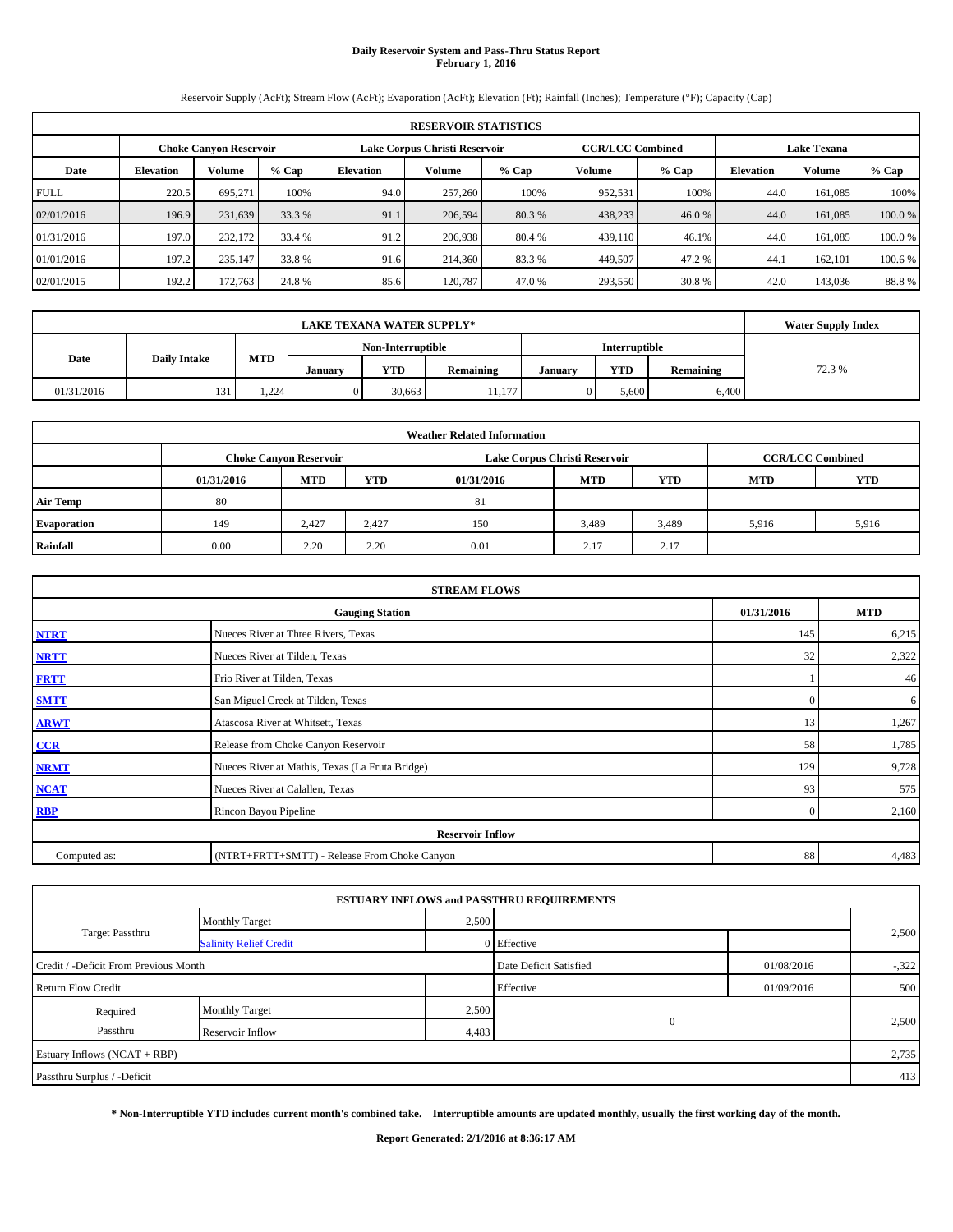# **Daily Reservoir System and Pass-Thru Status Report February 2, 2016**

Reservoir Supply (AcFt); Stream Flow (AcFt); Evaporation (AcFt); Elevation (Ft); Rainfall (Inches); Temperature (°F); Capacity (Cap)

|             | <b>RESERVOIR STATISTICS</b>                                                                                     |         |         |                  |         |         |         |         |                  |               |        |  |  |
|-------------|-----------------------------------------------------------------------------------------------------------------|---------|---------|------------------|---------|---------|---------|---------|------------------|---------------|--------|--|--|
|             | Lake Corpus Christi Reservoir<br><b>CCR/LCC Combined</b><br><b>Lake Texana</b><br><b>Choke Canyon Reservoir</b> |         |         |                  |         |         |         |         |                  |               |        |  |  |
| Date        | <b>Elevation</b>                                                                                                | Volume  | $%$ Cap | <b>Elevation</b> | Volume  | $%$ Cap | Volume  | $%$ Cap | <b>Elevation</b> | <b>Volume</b> | % Cap  |  |  |
| <b>FULL</b> | 220.5                                                                                                           | 695.271 | 100%    | 94.0             | 257,260 | 100%    | 952,531 | 100%    | 44.0             | 161,085       | 100%   |  |  |
| 02/02/2016  | 196.9                                                                                                           | 231,506 | 33.3 %  | 91.2             | 208,313 | 81.0 %  | 439,819 | 46.2%   | 44.0             | 161,085       | 100.0% |  |  |
| 02/01/2016  | 196.9                                                                                                           | 231.639 | 33.3 %  | 91.1             | 206,594 | 80.3 %  | 438,233 | 46.0%   | 44.0             | 161.085       | 100.0% |  |  |
| 01/02/2016  | 197.3                                                                                                           | 236,386 | 34.0 %  | 91.6             | 215,054 | 83.6 %  | 451,440 | 47.4 %  | 44.1             | 162,101       | 100.6% |  |  |
| 02/02/2015  | 192.1                                                                                                           | 171,983 | 24.7 %  | 85.7             | 121.835 | 47.4 %  | 293,818 | 30.8%   | 42.0             | 143,036       | 88.8%  |  |  |

|            | <b>LAKE TEXANA WATER SUPPLY*</b> |            |         |                   |           |                                    |                      |        |        |  |  |
|------------|----------------------------------|------------|---------|-------------------|-----------|------------------------------------|----------------------|--------|--------|--|--|
|            |                                  |            |         | Non-Interruptible |           |                                    | <b>Interruptible</b> |        |        |  |  |
| Date       | <b>Daily Intake</b>              | <b>MTD</b> | Januarv | <b>YTD</b>        | Remaining | <b>YTD</b><br>Remaining<br>January |                      |        | 72.5 % |  |  |
| 02/01/2016 | 132                              | 132        |         | 132               | 41.708    |                                    |                      | 12,000 |        |  |  |

| <b>Weather Related Information</b> |            |                               |            |            |                               |                         |     |       |  |  |  |
|------------------------------------|------------|-------------------------------|------------|------------|-------------------------------|-------------------------|-----|-------|--|--|--|
|                                    |            | <b>Choke Canvon Reservoir</b> |            |            | Lake Corpus Christi Reservoir | <b>CCR/LCC Combined</b> |     |       |  |  |  |
|                                    | 02/01/2016 | <b>MTD</b>                    | <b>YTD</b> | 02/01/2016 | <b>MTD</b>                    | <b>YTD</b>              |     |       |  |  |  |
| <b>Air Temp</b>                    | 86         |                               |            | 82         |                               |                         |     |       |  |  |  |
| <b>Evaporation</b>                 | 165        | 165                           | 2,592      | 221        | 221                           | 3.710                   | 386 | 6,302 |  |  |  |
| Rainfall                           | 0.00       | 0.00                          | 2.20       | 0.00       | 0.00                          | 2.17                    |     |       |  |  |  |

| <b>STREAM FLOWS</b>                                                |                                                 |          |                |  |  |  |  |  |  |  |
|--------------------------------------------------------------------|-------------------------------------------------|----------|----------------|--|--|--|--|--|--|--|
| 02/01/2016<br><b>MTD</b><br><b>Gauging Station</b>                 |                                                 |          |                |  |  |  |  |  |  |  |
| <b>NTRT</b>                                                        | Nueces River at Three Rivers, Texas             | 141      | 141            |  |  |  |  |  |  |  |
| <b>NRTT</b>                                                        | Nueces River at Tilden, Texas                   | 32       | 32             |  |  |  |  |  |  |  |
| <b>FRTT</b>                                                        | Frio River at Tilden, Texas                     |          |                |  |  |  |  |  |  |  |
| <b>SMTT</b>                                                        | San Miguel Creek at Tilden, Texas               | $\Omega$ | $\overline{0}$ |  |  |  |  |  |  |  |
| <b>ARWT</b>                                                        | Atascosa River at Whitsett, Texas               | 14       | 14             |  |  |  |  |  |  |  |
| CCR                                                                | Release from Choke Canyon Reservoir             | 58       | 58             |  |  |  |  |  |  |  |
| <b>NRMT</b>                                                        | Nueces River at Mathis, Texas (La Fruta Bridge) | 107      | 107            |  |  |  |  |  |  |  |
| <b>NCAT</b>                                                        | Nueces River at Calallen, Texas                 | 64       | 64             |  |  |  |  |  |  |  |
| <b>RBP</b>                                                         | Rincon Bayou Pipeline                           | $\Omega$ | $\overline{0}$ |  |  |  |  |  |  |  |
|                                                                    | <b>Reservoir Inflow</b>                         |          |                |  |  |  |  |  |  |  |
| (NTRT+FRTT+SMTT) - Release From Choke Canyon<br>84<br>Computed as: |                                                 |          |                |  |  |  |  |  |  |  |

| Monthly Target                        |                        |                                                                                                         |                |
|---------------------------------------|------------------------|---------------------------------------------------------------------------------------------------------|----------------|
| <b>Salinity Relief Credit</b>         |                        |                                                                                                         | 2,500          |
| Credit / -Deficit From Previous Month | Date Deficit Satisfied |                                                                                                         | 413            |
|                                       | Effective              | 01/27/2016                                                                                              | 500            |
| <b>Monthly Target</b>                 |                        |                                                                                                         |                |
| Reservoir Inflow                      |                        |                                                                                                         | 84             |
|                                       |                        |                                                                                                         | 64             |
|                                       |                        |                                                                                                         | $\overline{0}$ |
|                                       |                        | <b>ESTUARY INFLOWS and PASSTHRU REQUIREMENTS</b><br>2,500<br>0 Effective<br>2,500<br>$\mathbf{0}$<br>84 |                |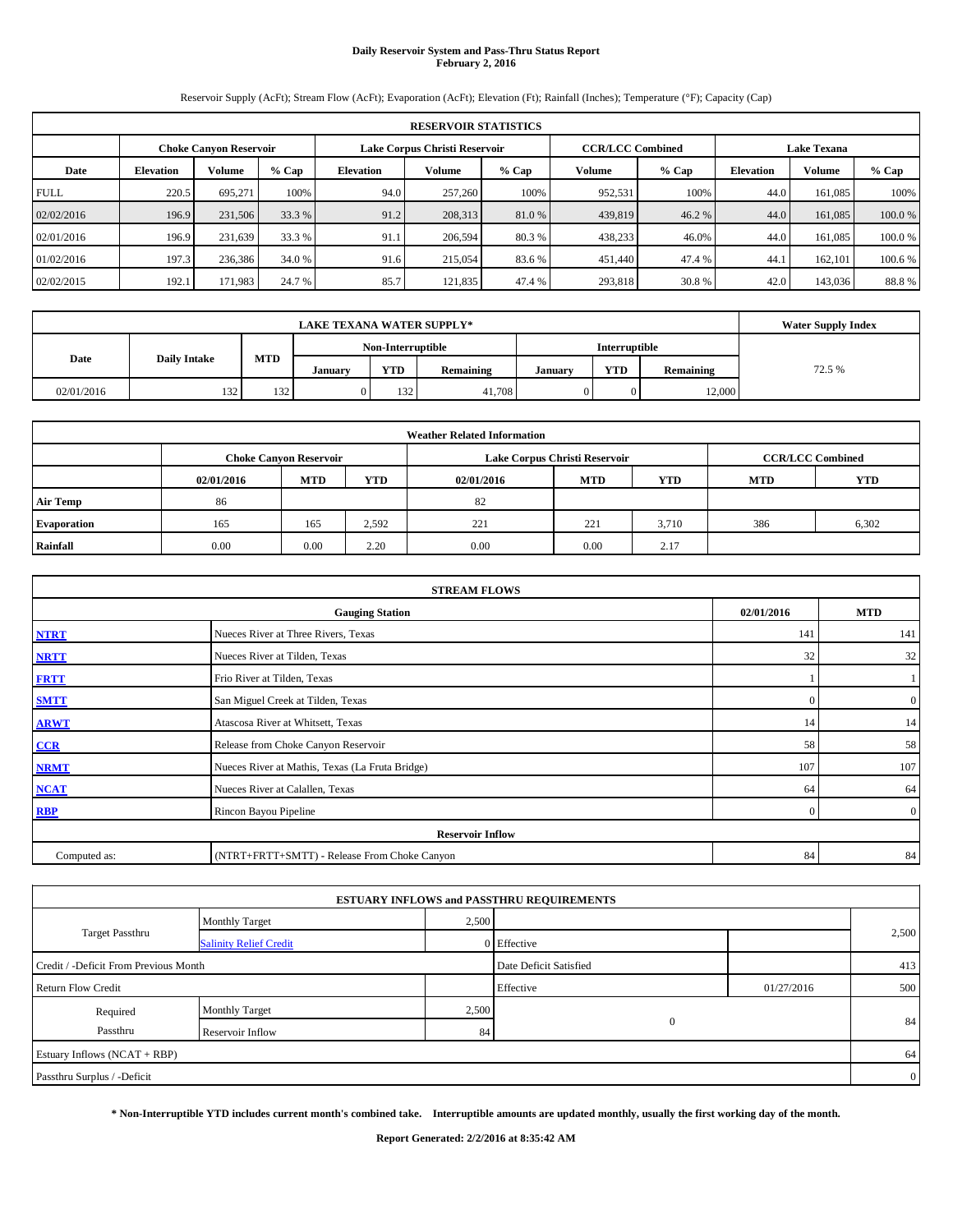# **Daily Reservoir System and Pass-Thru Status Report February 3, 2016**

Reservoir Supply (AcFt); Stream Flow (AcFt); Evaporation (AcFt); Elevation (Ft); Rainfall (Inches); Temperature (°F); Capacity (Cap)

|             | <b>RESERVOIR STATISTICS</b>                                                                                     |         |         |                  |         |         |         |         |                  |               |        |  |  |
|-------------|-----------------------------------------------------------------------------------------------------------------|---------|---------|------------------|---------|---------|---------|---------|------------------|---------------|--------|--|--|
|             | Lake Corpus Christi Reservoir<br><b>CCR/LCC Combined</b><br><b>Lake Texana</b><br><b>Choke Canyon Reservoir</b> |         |         |                  |         |         |         |         |                  |               |        |  |  |
| Date        | <b>Elevation</b>                                                                                                | Volume  | $%$ Cap | <b>Elevation</b> | Volume  | $%$ Cap | Volume  | $%$ Cap | <b>Elevation</b> | <b>Volume</b> | % Cap  |  |  |
| <b>FULL</b> | 220.5                                                                                                           | 695.271 | 100%    | 94.0             | 257,260 | 100%    | 952,531 | 100%    | 44.0             | 161,085       | 100%   |  |  |
| 02/03/2016  | 196.9                                                                                                           | 231,240 | 33.3 %  | 91.2             | 207,969 | 80.8%   | 439,209 | 46.1 %  | 44.0             | 161,085       | 100.0% |  |  |
| 02/02/2016  | 196.9                                                                                                           | 231,506 | 33.3 %  | 91.2             | 208,313 | 81.0 %  | 439,819 | 46.2%   | 44.0             | 161.085       | 100.0% |  |  |
| 01/03/2016  | 197.4                                                                                                           | 237,337 | 34.1 %  | 91.7             | 216,270 | 84.1 %  | 453,607 | 47.6 %  | 44.1             | 162,101       | 100.6% |  |  |
| 02/03/2015  | 192.1                                                                                                           | 172,206 | 24.8%   | 85.6             | 120,526 | 46.8%   | 292,732 | 30.7 %  | 42.1             | 143,911       | 89.3 % |  |  |

|            | <b>LAKE TEXANA WATER SUPPLY*</b> |            |         |                   |           |                                    |                      |        |        |  |  |
|------------|----------------------------------|------------|---------|-------------------|-----------|------------------------------------|----------------------|--------|--------|--|--|
|            |                                  |            |         | Non-Interruptible |           |                                    | <b>Interruptible</b> |        |        |  |  |
| Date       | <b>Daily Intake</b>              | <b>MTD</b> | Januarv | <b>YTD</b>        | Remaining | <b>YTD</b><br>Remaining<br>January |                      |        | 72.4 % |  |  |
| 02/02/2016 | 132                              | 264        |         | 264               | 41,576    |                                    |                      | 12,000 |        |  |  |

| <b>Weather Related Information</b> |            |                               |            |            |                               |                         |            |            |  |  |
|------------------------------------|------------|-------------------------------|------------|------------|-------------------------------|-------------------------|------------|------------|--|--|
|                                    |            | <b>Choke Canvon Reservoir</b> |            |            | Lake Corpus Christi Reservoir | <b>CCR/LCC Combined</b> |            |            |  |  |
|                                    | 02/02/2016 | <b>MTD</b>                    | <b>YTD</b> | 02/02/2016 | <b>MTD</b>                    | <b>YTD</b>              | <b>MTD</b> | <b>YTD</b> |  |  |
| <b>Air Temp</b>                    | 71         |                               |            | $\tau$     |                               |                         |            |            |  |  |
| <b>Evaporation</b>                 | 172        | 337                           | 2.764      | 291        | 512                           | 4,001                   | 849        | 6,765      |  |  |
| Rainfall                           | 0.00       | 0.00                          | 2.20       | 0.00       | 0.00                          | 2.17                    |            |            |  |  |

| <b>STREAM FLOWS</b>                                |                                                 |          |                |  |  |  |  |  |  |  |
|----------------------------------------------------|-------------------------------------------------|----------|----------------|--|--|--|--|--|--|--|
| 02/02/2016<br><b>MTD</b><br><b>Gauging Station</b> |                                                 |          |                |  |  |  |  |  |  |  |
| <b>NTRT</b>                                        | Nueces River at Three Rivers, Texas             | 139      | 280            |  |  |  |  |  |  |  |
| <b>NRTT</b>                                        | Nueces River at Tilden, Texas                   | 30       | 62             |  |  |  |  |  |  |  |
| <b>FRTT</b>                                        | Frio River at Tilden, Texas                     |          | $\overline{2}$ |  |  |  |  |  |  |  |
| <b>SMTT</b>                                        | San Miguel Creek at Tilden, Texas               | $\Omega$ | $\overline{0}$ |  |  |  |  |  |  |  |
| <b>ARWT</b>                                        | Atascosa River at Whitsett, Texas               | 15       | 29             |  |  |  |  |  |  |  |
| CCR                                                | Release from Choke Canyon Reservoir             | 58       | 115            |  |  |  |  |  |  |  |
| <b>NRMT</b>                                        | Nueces River at Mathis, Texas (La Fruta Bridge) | 97       | 204            |  |  |  |  |  |  |  |
| <b>NCAT</b>                                        | Nueces River at Calallen, Texas                 | 20       | 83             |  |  |  |  |  |  |  |
| <b>RBP</b>                                         | Rincon Bayou Pipeline                           | $\Omega$ | $\overline{0}$ |  |  |  |  |  |  |  |
|                                                    | <b>Reservoir Inflow</b>                         |          |                |  |  |  |  |  |  |  |
| Computed as:                                       | (NTRT+FRTT+SMTT) - Release From Choke Canyon    | 82       | 166            |  |  |  |  |  |  |  |

|                                       |                               |       | <b>ESTUARY INFLOWS and PASSTHRU REQUIREMENTS</b> |            |                |  |
|---------------------------------------|-------------------------------|-------|--------------------------------------------------|------------|----------------|--|
|                                       | <b>Monthly Target</b>         | 2,500 |                                                  |            |                |  |
| <b>Target Passthru</b>                | <b>Salinity Relief Credit</b> |       | 0 Effective                                      |            | 2,500          |  |
| Credit / -Deficit From Previous Month |                               |       | Date Deficit Satisfied                           |            | 413            |  |
| <b>Return Flow Credit</b>             |                               |       | Effective                                        | 01/27/2016 | 500            |  |
| Required                              | <b>Monthly Target</b>         | 2,500 |                                                  |            |                |  |
| Passthru                              | Reservoir Inflow              | 166   | $\mathbf{0}$                                     |            | 166            |  |
| Estuary Inflows (NCAT + RBP)          |                               |       |                                                  |            | 83             |  |
| Passthru Surplus / -Deficit           |                               |       |                                                  |            | $\overline{0}$ |  |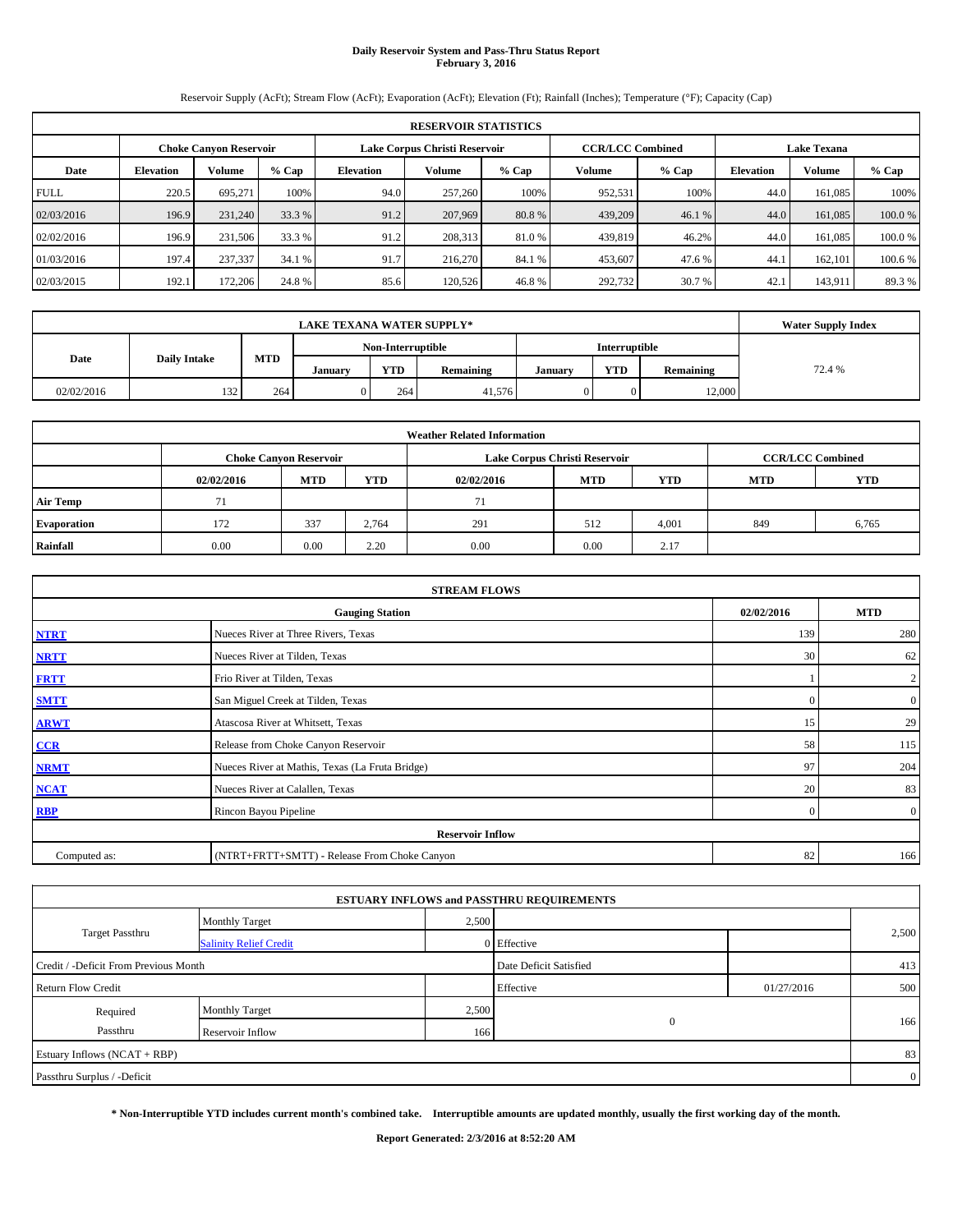# **Daily Reservoir System and Pass-Thru Status Report February 4, 2016**

Reservoir Supply (AcFt); Stream Flow (AcFt); Evaporation (AcFt); Elevation (Ft); Rainfall (Inches); Temperature (°F); Capacity (Cap)

| <b>RESERVOIR STATISTICS</b> |                  |                               |         |                  |                               |         |                         |         |                    |               |         |
|-----------------------------|------------------|-------------------------------|---------|------------------|-------------------------------|---------|-------------------------|---------|--------------------|---------------|---------|
|                             |                  | <b>Choke Canyon Reservoir</b> |         |                  | Lake Corpus Christi Reservoir |         | <b>CCR/LCC Combined</b> |         | <b>Lake Texana</b> |               |         |
| Date                        | <b>Elevation</b> | Volume                        | $%$ Cap | <b>Elevation</b> | Volume                        | $%$ Cap | Volume                  | $%$ Cap | <b>Elevation</b>   | <b>Volume</b> | % Cap   |
| <b>FULL</b>                 | 220.5            | 695.271                       | 100%    | 94.0             | 257,260                       | 100%    | 952,531                 | 100%    | 44.0               | 161,085       | 100%    |
| 02/04/2016                  | 196.9            | 230,972                       | 33.2 %  | 91.2             | 206,766                       | 80.4 %  | 437,738                 | 46.0 %  | 44.0               | 161,085       | 100.0 % |
| 02/03/2016                  | 196.9            | 231,240                       | 33.3 %  | 91.2             | 207,969                       | 80.8%   | 439,209                 | 46.1%   | 44.0               | 161.085       | 100.0%  |
| 01/04/2016                  | 197.4            | 237,202                       | 34.1 %  | 91.7             | 216,097                       | 84.0 %  | 453,299                 | 47.6 %  | 44.1               | 162,101       | 100.6 % |
| 02/04/2015                  | 192.2            | 172,986                       | 24.9 %  | 85.7             | 121.704                       | 47.3 %  | 294,690                 | 30.9%   | 41.9               | 142,163       | 88.3%   |

|            | <b>Water Supply Index</b>                 |            |         |            |           |         |            |           |        |
|------------|-------------------------------------------|------------|---------|------------|-----------|---------|------------|-----------|--------|
|            | <b>Interruptible</b><br>Non-Interruptible |            |         |            |           |         |            |           |        |
| Date       | <b>Daily Intake</b>                       | <b>MTD</b> | Januarv | <b>YTD</b> | Remaining | January | <b>YTD</b> | Remaining | 72.2 % |
| 02/03/2016 | 132                                       | 396        |         | 396        | 41,444    |         |            | 12,000    |        |

| <b>Weather Related Information</b> |            |                               |            |            |                               |                         |            |            |  |  |
|------------------------------------|------------|-------------------------------|------------|------------|-------------------------------|-------------------------|------------|------------|--|--|
|                                    |            | <b>Choke Canvon Reservoir</b> |            |            | Lake Corpus Christi Reservoir | <b>CCR/LCC Combined</b> |            |            |  |  |
|                                    | 02/03/2016 | <b>MTD</b>                    | <b>YTD</b> | 02/03/2016 | <b>MTD</b>                    | <b>YTD</b>              | <b>MTD</b> | <b>YTD</b> |  |  |
| <b>Air Temp</b>                    | -61        |                               |            | 61         |                               |                         |            |            |  |  |
| <b>Evaporation</b>                 | 149        | 486                           | 2,913      | 210        | 722                           | 4,211                   | 1.208      | 7,124      |  |  |
| Rainfall                           | 0.00       | 0.00                          | 2.20       | 0.00       | 0.00                          | 2.17                    |            |            |  |  |

| <b>STREAM FLOWS</b>                                |                                                 |                |                  |  |  |  |  |  |  |
|----------------------------------------------------|-------------------------------------------------|----------------|------------------|--|--|--|--|--|--|
| 02/03/2016<br><b>MTD</b><br><b>Gauging Station</b> |                                                 |                |                  |  |  |  |  |  |  |
| <b>NTRT</b>                                        | Nueces River at Three Rivers, Texas             | 137            | 417              |  |  |  |  |  |  |
| <b>NRTT</b>                                        | Nueces River at Tilden, Texas                   | 30             | 91               |  |  |  |  |  |  |
| <b>FRTT</b>                                        | Frio River at Tilden, Texas                     |                | $\mathbf{2}$     |  |  |  |  |  |  |
| <b>SMTT</b>                                        | San Miguel Creek at Tilden, Texas               | $\Omega$       | $\boldsymbol{0}$ |  |  |  |  |  |  |
| <b>ARWT</b>                                        | Atascosa River at Whitsett, Texas               | 14             | 42               |  |  |  |  |  |  |
| CCR                                                | Release from Choke Canyon Reservoir             | 58             | 173              |  |  |  |  |  |  |
| <b>NRMT</b>                                        | Nueces River at Mathis, Texas (La Fruta Bridge) | 93             | 298              |  |  |  |  |  |  |
| <b>NCAT</b>                                        | Nueces River at Calallen, Texas                 | 9              | 93               |  |  |  |  |  |  |
| <b>RBP</b>                                         | Rincon Bayou Pipeline                           | $\overline{0}$ | $\overline{0}$   |  |  |  |  |  |  |
|                                                    | <b>Reservoir Inflow</b>                         |                |                  |  |  |  |  |  |  |
| Computed as:                                       | (NTRT+FRTT+SMTT) - Release From Choke Canyon    | 80             | 246              |  |  |  |  |  |  |

|                                       |                               |       | <b>ESTUARY INFLOWS and PASSTHRU REQUIREMENTS</b> |            |                |
|---------------------------------------|-------------------------------|-------|--------------------------------------------------|------------|----------------|
|                                       | <b>Monthly Target</b>         | 2,500 |                                                  |            |                |
| <b>Target Passthru</b>                | <b>Salinity Relief Credit</b> |       | 0 Effective                                      |            | 2,500          |
| Credit / -Deficit From Previous Month |                               |       | Date Deficit Satisfied                           |            | 413            |
| <b>Return Flow Credit</b>             |                               |       | Effective                                        | 01/27/2016 | 500            |
| Required                              | <b>Monthly Target</b>         | 2,500 |                                                  |            |                |
| Passthru                              | Reservoir Inflow              | 246   | $\mathbf{0}$                                     |            | 246            |
| Estuary Inflows (NCAT + RBP)          |                               |       |                                                  |            | 93             |
| Passthru Surplus / -Deficit           |                               |       |                                                  |            | $\overline{0}$ |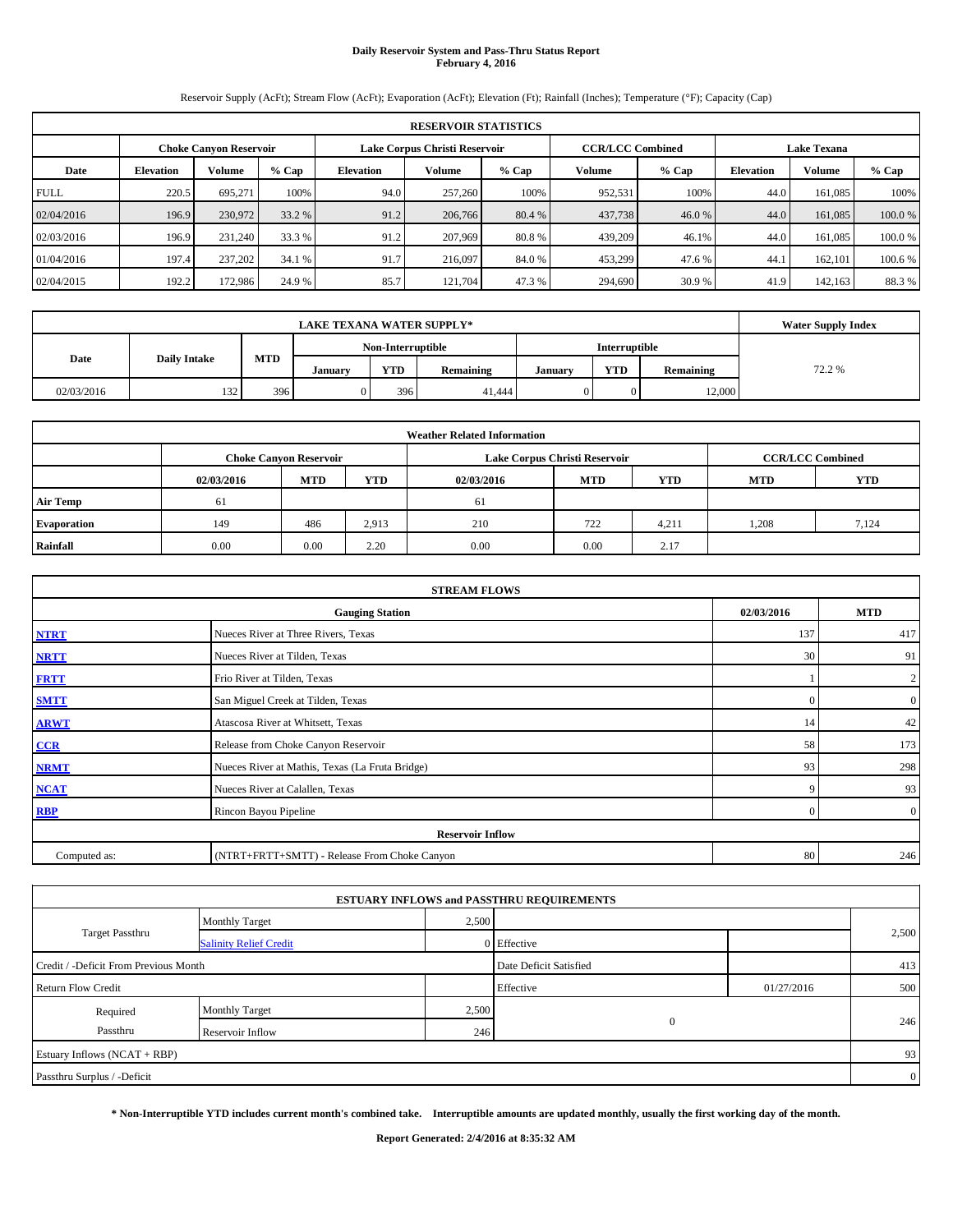# **Daily Reservoir System and Pass-Thru Status Report February 5, 2016**

Reservoir Supply (AcFt); Stream Flow (AcFt); Evaporation (AcFt); Elevation (Ft); Rainfall (Inches); Temperature (°F); Capacity (Cap)

| <b>RESERVOIR STATISTICS</b> |                  |                               |         |                  |                               |         |                         |         |                    |         |         |
|-----------------------------|------------------|-------------------------------|---------|------------------|-------------------------------|---------|-------------------------|---------|--------------------|---------|---------|
|                             |                  | <b>Choke Canyon Reservoir</b> |         |                  | Lake Corpus Christi Reservoir |         | <b>CCR/LCC Combined</b> |         | <b>Lake Texana</b> |         |         |
| Date                        | <b>Elevation</b> | Volume                        | $%$ Cap | <b>Elevation</b> | Volume                        | $%$ Cap | Volume                  | $%$ Cap | <b>Elevation</b>   | Volume  | % Cap   |
| <b>FULL</b>                 | 220.5            | 695.271                       | 100%    | 94.0             | 257,260                       | 100%    | 952,531                 | 100%    | 44.0               | 161,085 | 100%    |
| 02/05/2016                  | 196.9            | 231,373                       | 33.3 %  | 91.1             | 206,594                       | 80.3 %  | 437,967                 | 46.0 %  | 43.9               | 160,156 | 99.4 %  |
| 02/04/2016                  | 196.9            | 230.972                       | 33.2 %  | 91.2             | 206,766                       | 80.4 %  | 437,738                 | 46.0%   | 44.0               | 161,085 | 100.0%  |
| 01/05/2016                  | 197.4            | 238,017                       | 34.2 %  | 91.7             | 215,749                       | 83.9 %  | 453,766                 | 47.6 %  | 44.2               | 163,121 | 101.3 % |
| 02/05/2015                  | 192.1            | 172,317                       | 24.8%   | 85.7             | 121.835                       | 47.4 %  | 294,152                 | 30.9%   | 41.9               | 142,163 | 88.3%   |

|            | <b>Water Supply Index</b>                 |            |         |            |           |         |            |           |        |
|------------|-------------------------------------------|------------|---------|------------|-----------|---------|------------|-----------|--------|
|            | <b>Interruptible</b><br>Non-Interruptible |            |         |            |           |         |            |           |        |
| Date       | <b>Daily Intake</b>                       | <b>MTD</b> | Januarv | <b>YTD</b> | Remaining | January | <b>YTD</b> | Remaining | 72.2 % |
| 02/04/2016 | 132                                       | 527        |         | 527        | 41,313    |         |            | 12,000    |        |

| <b>Weather Related Information</b> |            |                               |            |            |                               |                         |            |            |  |  |
|------------------------------------|------------|-------------------------------|------------|------------|-------------------------------|-------------------------|------------|------------|--|--|
|                                    |            | <b>Choke Canvon Reservoir</b> |            |            | Lake Corpus Christi Reservoir | <b>CCR/LCC Combined</b> |            |            |  |  |
|                                    | 02/04/2016 | <b>MTD</b>                    | <b>YTD</b> | 02/04/2016 | <b>MTD</b>                    | <b>YTD</b>              | <b>MTD</b> | <b>YTD</b> |  |  |
| <b>Air Temp</b>                    | 60         |                               |            | 60         |                               |                         |            |            |  |  |
| <b>Evaporation</b>                 | 133        | 619                           | 3,046      | 190        | 912                           | 4,401                   | 1,531      | 7.447      |  |  |
| Rainfall                           | 0.00       | 0.00                          | 2.20       | 0.00       | 0.00                          | 2.17                    |            |            |  |  |

| <b>STREAM FLOWS</b>                  |                                                 |                |                  |  |  |  |  |  |  |
|--------------------------------------|-------------------------------------------------|----------------|------------------|--|--|--|--|--|--|
| 02/04/2016<br><b>Gauging Station</b> |                                                 |                |                  |  |  |  |  |  |  |
| <b>NTRT</b>                          | Nueces River at Three Rivers, Texas             | 135            | 552              |  |  |  |  |  |  |
| <b>NRTT</b>                          | Nueces River at Tilden, Texas                   | 28             | 119              |  |  |  |  |  |  |
| <b>FRTT</b>                          | Frio River at Tilden, Texas                     |                | 3                |  |  |  |  |  |  |
| <b>SMTT</b>                          | San Miguel Creek at Tilden, Texas               | $\Omega$       | $\boldsymbol{0}$ |  |  |  |  |  |  |
| <b>ARWT</b>                          | Atascosa River at Whitsett, Texas               | 13             | 55               |  |  |  |  |  |  |
| CCR                                  | Release from Choke Canyon Reservoir             | 58             | 230              |  |  |  |  |  |  |
| <b>NRMT</b>                          | Nueces River at Mathis, Texas (La Fruta Bridge) | 81             | 379              |  |  |  |  |  |  |
| <b>NCAT</b>                          | Nueces River at Calallen, Texas                 | 14             | 106              |  |  |  |  |  |  |
| <b>RBP</b>                           | Rincon Bayou Pipeline                           | $\overline{0}$ | $\overline{0}$   |  |  |  |  |  |  |
|                                      | <b>Reservoir Inflow</b>                         |                |                  |  |  |  |  |  |  |
| Computed as:                         | (NTRT+FRTT+SMTT) - Release From Choke Canyon    | 78             | 324              |  |  |  |  |  |  |

|                                       |                               |       | <b>ESTUARY INFLOWS and PASSTHRU REQUIREMENTS</b> |            |                |
|---------------------------------------|-------------------------------|-------|--------------------------------------------------|------------|----------------|
|                                       | <b>Monthly Target</b>         | 2,500 |                                                  |            |                |
| <b>Target Passthru</b>                | <b>Salinity Relief Credit</b> |       | 0 Effective                                      |            | 2,500          |
| Credit / -Deficit From Previous Month |                               |       | Date Deficit Satisfied                           |            | 413            |
| <b>Return Flow Credit</b>             |                               |       | Effective                                        | 01/27/2016 | 500            |
| Required                              | <b>Monthly Target</b>         | 2,500 |                                                  |            |                |
| Passthru                              | Reservoir Inflow              | 324   | $\mathbf{0}$                                     |            | 324            |
| Estuary Inflows (NCAT + RBP)          |                               |       |                                                  |            | 106            |
| Passthru Surplus / -Deficit           |                               |       |                                                  |            | $\overline{0}$ |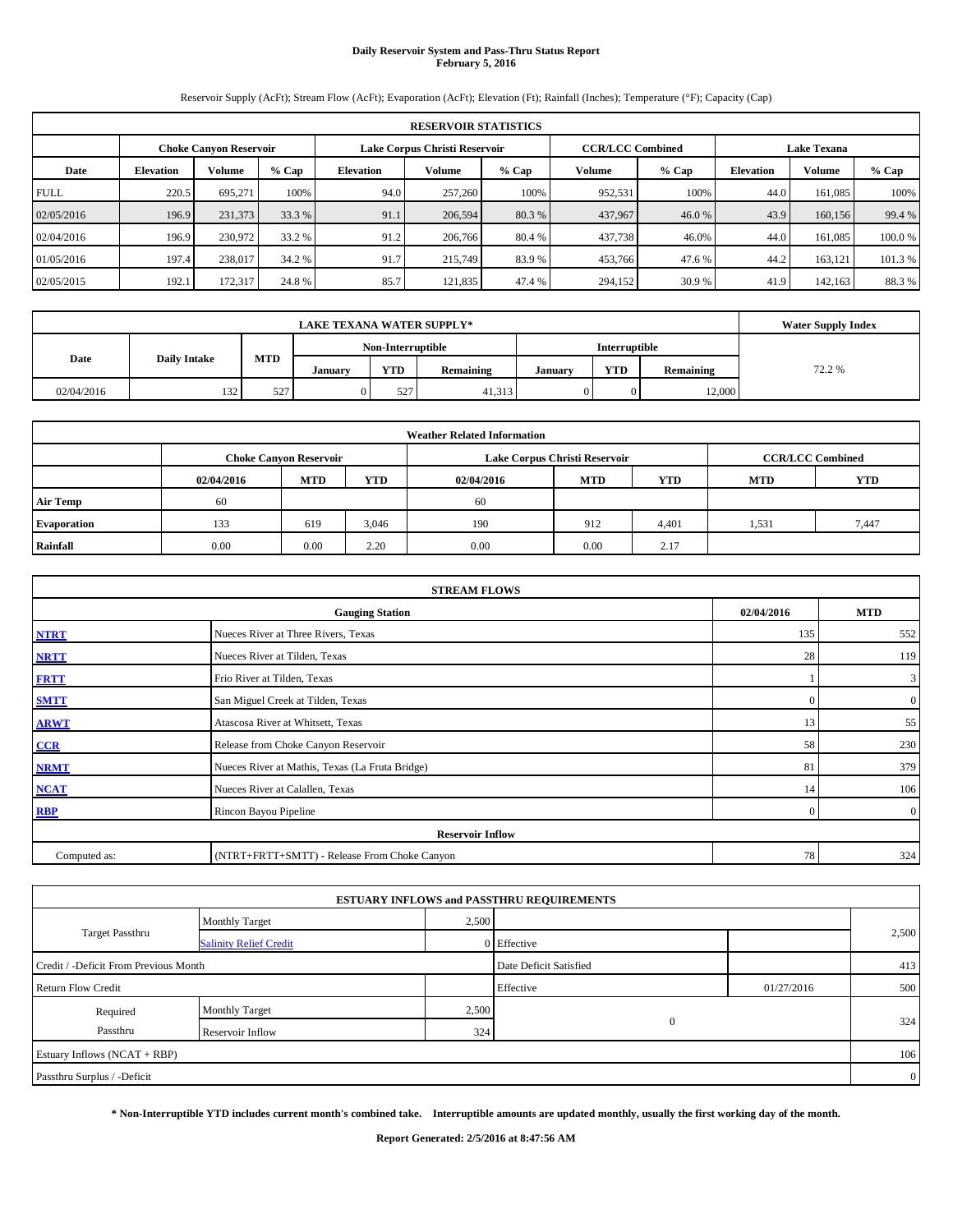# **Daily Reservoir System and Pass-Thru Status Report February 6, 2016**

Reservoir Supply (AcFt); Stream Flow (AcFt); Evaporation (AcFt); Elevation (Ft); Rainfall (Inches); Temperature (°F); Capacity (Cap)

|             | <b>RESERVOIR STATISTICS</b> |                               |         |                  |                               |         |                         |         |                    |               |         |  |
|-------------|-----------------------------|-------------------------------|---------|------------------|-------------------------------|---------|-------------------------|---------|--------------------|---------------|---------|--|
|             |                             | <b>Choke Canyon Reservoir</b> |         |                  | Lake Corpus Christi Reservoir |         | <b>CCR/LCC Combined</b> |         | <b>Lake Texana</b> |               |         |  |
| Date        | <b>Elevation</b>            | Volume                        | $%$ Cap | <b>Elevation</b> | <b>Volume</b>                 | $%$ Cap | Volume                  | $%$ Cap | <b>Elevation</b>   | <b>Volume</b> | $%$ Cap |  |
| <b>FULL</b> | 220.5                       | 695.271                       | 100%    | 94.0             | 257,260                       | 100%    | 952,531                 | 100%    | 44.0               | 161,085       | 100%    |  |
| 02/06/2016  | 196.9                       | 230,701                       | 33.2 %  | 91.1             | 205,907                       | 80.0 %  | 436,608                 | 45.8%   | 43.8               | 159,229       | 98.8%   |  |
| 02/05/2016  | 196.9                       | 231.373                       | 33.3 %  | 91.1             | 206,594                       | 80.3 %  | 437,967                 | 46.0%   | 43.9               | 160,156       | 99.4 %  |  |
| 01/06/2016  | 197.4                       | 237,879                       | 34.2 %  | 91.6             | 214,360                       | 83.3%   | 452,239                 | 47.5 %  | 44.2               | 163,121       | 101.3%  |  |
| 02/06/2015  | 192.2                       | 173,209                       | 24.9 %  | 85.6             | 121.441                       | 47.2 %  | 294,650                 | 30.9 %  | 41.8               | 141,293       | 87.7 %  |  |

|            | <b>Water Supply Index</b>                 |     |         |            |           |         |            |           |        |
|------------|-------------------------------------------|-----|---------|------------|-----------|---------|------------|-----------|--------|
|            | <b>Interruptible</b><br>Non-Interruptible |     |         |            |           |         |            |           |        |
| Date       | <b>MTD</b><br><b>Daily Intake</b>         |     | January | <b>YTD</b> | Remaining | January | <b>YTD</b> | Remaining | 72.0 % |
| 02/05/2016 | 132                                       | 659 |         | 659        | 41,181    |         |            | 12,000    |        |

|                    |            |                               |            | <b>Weather Related Information</b> |                               |                         |            |       |
|--------------------|------------|-------------------------------|------------|------------------------------------|-------------------------------|-------------------------|------------|-------|
|                    |            | <b>Choke Canvon Reservoir</b> |            |                                    | Lake Corpus Christi Reservoir | <b>CCR/LCC Combined</b> |            |       |
|                    | 02/05/2016 | <b>MTD</b>                    | <b>YTD</b> | 02/05/2016                         | <b>MTD</b>                    | <b>MTD</b>              | <b>YTD</b> |       |
| <b>Air Temp</b>    | -64        |                               |            | 64                                 |                               |                         |            |       |
| <b>Evaporation</b> | 102        | 721                           | 3,148      | 160                                | 1,072                         | 4,561                   | 1.793      | 7,709 |
| Rainfall           | 0.00       | 0.00                          | 2.20       | 0.00                               | 0.00                          | 2.17                    |            |       |

|              | <b>STREAM FLOWS</b>                             |                |                  |  |  |  |  |  |
|--------------|-------------------------------------------------|----------------|------------------|--|--|--|--|--|
|              | <b>Gauging Station</b>                          |                |                  |  |  |  |  |  |
| <b>NTRT</b>  | Nueces River at Three Rivers, Texas             | 133            | 685              |  |  |  |  |  |
| <b>NRTT</b>  | Nueces River at Tilden, Texas                   | 26             | 145              |  |  |  |  |  |
| <b>FRTT</b>  | Frio River at Tilden, Texas                     |                | 3                |  |  |  |  |  |
| <b>SMTT</b>  | San Miguel Creek at Tilden, Texas               | $\Omega$       | $\boldsymbol{0}$ |  |  |  |  |  |
| <b>ARWT</b>  | Atascosa River at Whitsett, Texas               | 12             | 67               |  |  |  |  |  |
| CCR          | Release from Choke Canyon Reservoir             | 58             | 288              |  |  |  |  |  |
| <b>NRMT</b>  | Nueces River at Mathis, Texas (La Fruta Bridge) | 115            | 494              |  |  |  |  |  |
| <b>NCAT</b>  | Nueces River at Calallen, Texas                 | 6              | 113              |  |  |  |  |  |
| <b>RBP</b>   | Rincon Bayou Pipeline                           | $\overline{0}$ | $\overline{0}$   |  |  |  |  |  |
|              | <b>Reservoir Inflow</b>                         |                |                  |  |  |  |  |  |
| Computed as: | (NTRT+FRTT+SMTT) - Release From Choke Canyon    | 76             | 400              |  |  |  |  |  |

|                                       |                               |       | <b>ESTUARY INFLOWS and PASSTHRU REQUIREMENTS</b> |            |                |
|---------------------------------------|-------------------------------|-------|--------------------------------------------------|------------|----------------|
|                                       | <b>Monthly Target</b>         | 2,500 |                                                  |            |                |
| <b>Target Passthru</b>                | <b>Salinity Relief Credit</b> |       | 0 Effective                                      |            | 2,500          |
| Credit / -Deficit From Previous Month |                               |       | Date Deficit Satisfied                           |            | 413            |
| <b>Return Flow Credit</b>             |                               |       | Effective                                        | 01/27/2016 | 500            |
| Required                              | <b>Monthly Target</b>         | 2,500 |                                                  |            |                |
| Passthru                              | Reservoir Inflow              | 400   | $\mathbf{0}$                                     |            | 400            |
| Estuary Inflows (NCAT + RBP)          |                               |       |                                                  |            | 113            |
| Passthru Surplus / -Deficit           |                               |       |                                                  |            | $\overline{0}$ |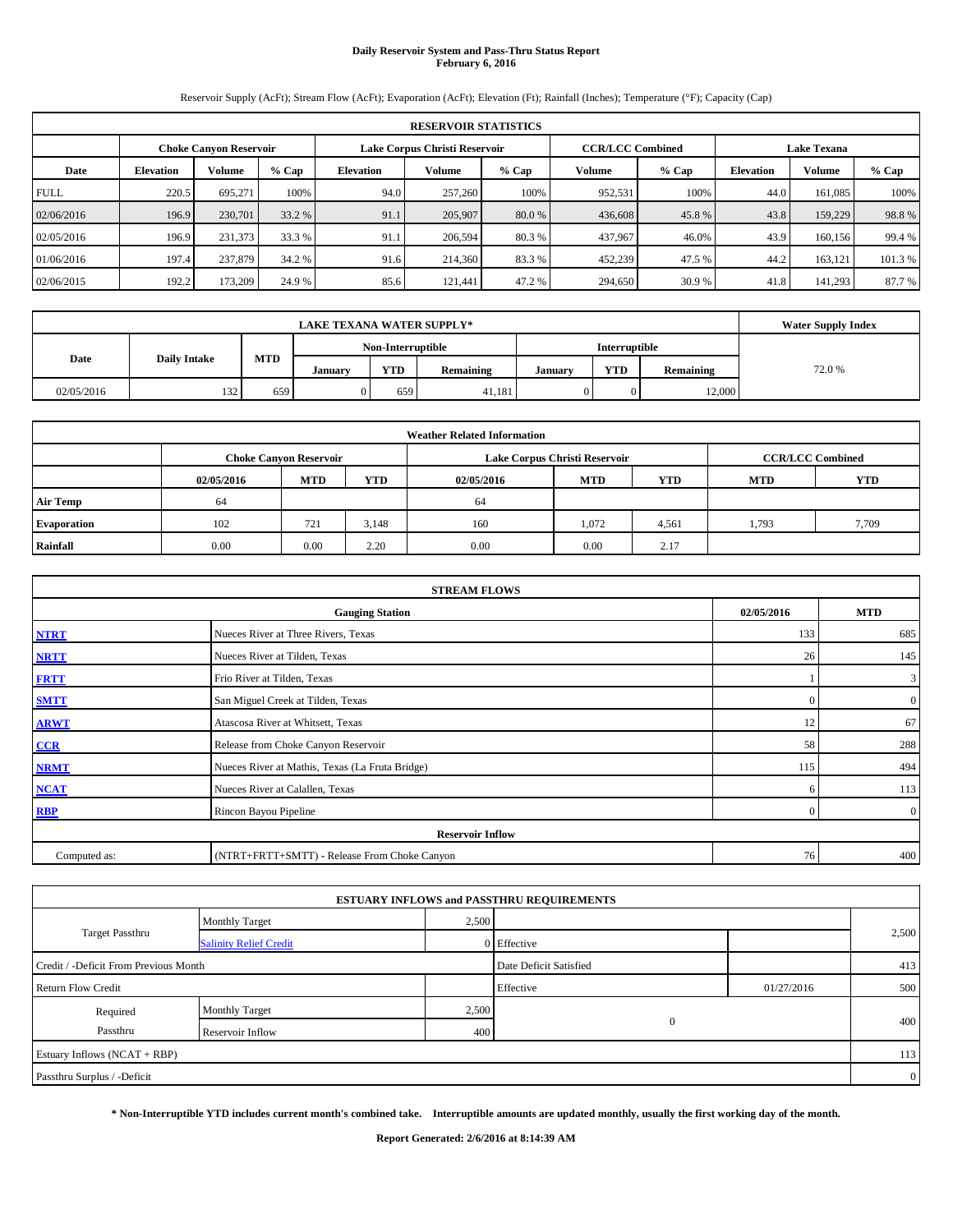# **Daily Reservoir System and Pass-Thru Status Report February 7, 2016**

Reservoir Supply (AcFt); Stream Flow (AcFt); Evaporation (AcFt); Elevation (Ft); Rainfall (Inches); Temperature (°F); Capacity (Cap)

|             | <b>RESERVOIR STATISTICS</b> |                               |         |                  |                               |         |         |                         |                    |               |         |  |
|-------------|-----------------------------|-------------------------------|---------|------------------|-------------------------------|---------|---------|-------------------------|--------------------|---------------|---------|--|
|             |                             | <b>Choke Canyon Reservoir</b> |         |                  | Lake Corpus Christi Reservoir |         |         | <b>CCR/LCC Combined</b> | <b>Lake Texana</b> |               |         |  |
| Date        | <b>Elevation</b>            | Volume                        | $%$ Cap | <b>Elevation</b> | Volume                        | $%$ Cap | Volume  | $%$ Cap                 | <b>Elevation</b>   | <b>Volume</b> | $%$ Cap |  |
| <b>FULL</b> | 220.5                       | 695.271                       | 100%    | 94.0             | 257,260                       | 100%    | 952,531 | 100%                    | 44.0               | 161,085       | 100%    |  |
| 02/07/2016  | 196.9                       | 230,836                       | 33.2 %  | 91.1             | 205,393                       | 79.8%   | 436,229 | 45.8%                   | 43.8               | 159,229       | 98.8%   |  |
| 02/06/2016  | 196.9                       | 230,701                       | 33.2 %  | 91.1             | 205,907                       | 80.0 %  | 436,608 | 45.8%                   | 43.8               | 159,229       | 98.8%   |  |
| 01/07/2016  | 197.3                       | 236,931                       | 34.1 %  | 91.6             | 214,534                       | 83.4 %  | 451,465 | 47.4 %                  | 44.2               | 163,121       | 101.3%  |  |
| 02/07/2015  | 192.1                       | 171,983                       | 24.7 %  | 85.6             | 121,311                       | 47.2 %  | 293,294 | 30.8%                   | 41.8               | 141,293       | 87.7 %  |  |

|            | <b>Water Supply Index</b>                 |            |         |            |           |         |            |           |       |
|------------|-------------------------------------------|------------|---------|------------|-----------|---------|------------|-----------|-------|
|            | <b>Interruptible</b><br>Non-Interruptible |            |         |            |           |         |            |           |       |
| Date       | <b>Daily Intake</b>                       | <b>MTD</b> | Januarv | <b>YTD</b> | Remaining | January | <b>YTD</b> | Remaining | 71.9% |
| 02/06/2016 | 132                                       | 791        |         | 791        | 41.049    |         |            | 12,000    |       |

| <b>Weather Related Information</b> |            |                               |            |            |                               |                         |            |       |  |  |
|------------------------------------|------------|-------------------------------|------------|------------|-------------------------------|-------------------------|------------|-------|--|--|
|                                    |            | <b>Choke Canyon Reservoir</b> |            |            | Lake Corpus Christi Reservoir | <b>CCR/LCC Combined</b> |            |       |  |  |
|                                    | 02/06/2016 | <b>MTD</b>                    | <b>YTD</b> | 02/06/2016 | <b>MTD</b>                    | <b>MTD</b>              | <b>YTD</b> |       |  |  |
| <b>Air Temp</b>                    | -64        |                               |            | 64         |                               |                         |            |       |  |  |
| <b>Evaporation</b>                 | 156        | 877                           | 3,304      | 150        | 1.222                         | 4,711                   | 2.099      | 8,015 |  |  |
| Rainfall                           | 0.00       | 0.00                          | 2.20       | 0.00       | 0.00                          | 2.17                    |            |       |  |  |

|              | <b>STREAM FLOWS</b>                             |            |                  |  |  |  |  |  |  |  |
|--------------|-------------------------------------------------|------------|------------------|--|--|--|--|--|--|--|
|              | 02/06/2016                                      | <b>MTD</b> |                  |  |  |  |  |  |  |  |
| <b>NTRT</b>  | Nueces River at Three Rivers, Texas             | 131        | 816              |  |  |  |  |  |  |  |
| <b>NRTT</b>  | Nueces River at Tilden, Texas                   | 24         | 169              |  |  |  |  |  |  |  |
| <b>FRTT</b>  | Frio River at Tilden, Texas                     |            | 4                |  |  |  |  |  |  |  |
| <b>SMTT</b>  | San Miguel Creek at Tilden, Texas               | $\Omega$   | $\boldsymbol{0}$ |  |  |  |  |  |  |  |
| <b>ARWT</b>  | Atascosa River at Whitsett, Texas               | 11         | 78               |  |  |  |  |  |  |  |
| CCR          | Release from Choke Canyon Reservoir             | 58         | 345              |  |  |  |  |  |  |  |
| <b>NRMT</b>  | Nueces River at Mathis, Texas (La Fruta Bridge) | 153        | 647              |  |  |  |  |  |  |  |
| <b>NCAT</b>  | Nueces River at Calallen, Texas                 |            | 113              |  |  |  |  |  |  |  |
| <b>RBP</b>   | Rincon Bayou Pipeline                           | $\Omega$   | $\overline{0}$   |  |  |  |  |  |  |  |
|              | <b>Reservoir Inflow</b>                         |            |                  |  |  |  |  |  |  |  |
| Computed as: | (NTRT+FRTT+SMTT) - Release From Choke Canyon    | 74         | 474              |  |  |  |  |  |  |  |

|                                       |                               |       | <b>ESTUARY INFLOWS and PASSTHRU REQUIREMENTS</b> |            |                |
|---------------------------------------|-------------------------------|-------|--------------------------------------------------|------------|----------------|
|                                       | <b>Monthly Target</b>         | 2,500 |                                                  |            |                |
| <b>Target Passthru</b>                | <b>Salinity Relief Credit</b> |       | 0 Effective                                      |            | 2,500          |
| Credit / -Deficit From Previous Month |                               |       | Date Deficit Satisfied                           |            | 413            |
| <b>Return Flow Credit</b>             |                               |       | Effective                                        | 01/27/2016 | 500            |
| Required                              | <b>Monthly Target</b>         | 2,500 |                                                  |            |                |
| Passthru                              | Reservoir Inflow              | 474   | $\mathbf{0}$                                     |            | 474            |
| Estuary Inflows (NCAT + RBP)          |                               |       |                                                  |            | 113            |
| Passthru Surplus / -Deficit           |                               |       |                                                  |            | $\overline{0}$ |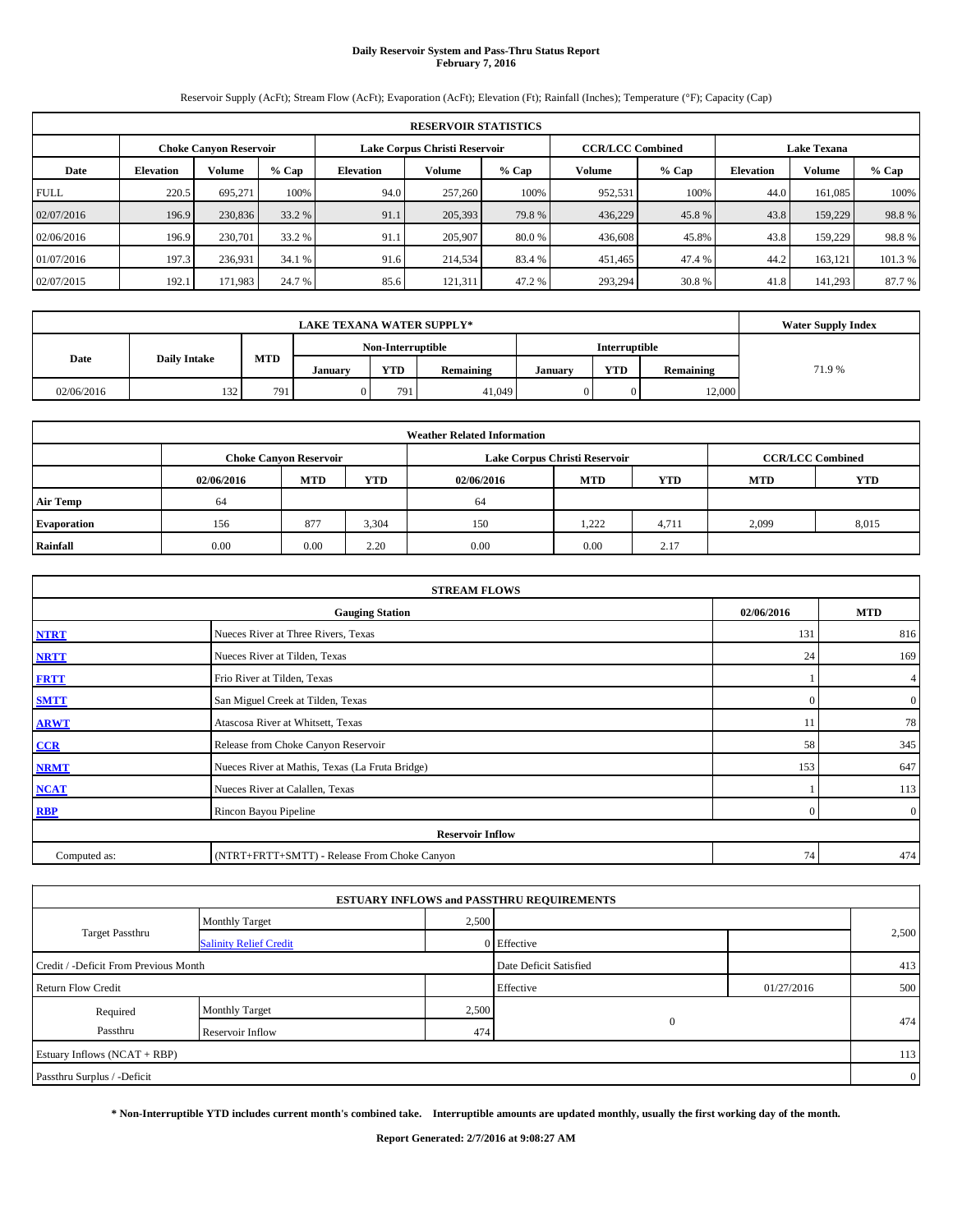# **Daily Reservoir System and Pass-Thru Status Report February 8, 2016**

Reservoir Supply (AcFt); Stream Flow (AcFt); Evaporation (AcFt); Elevation (Ft); Rainfall (Inches); Temperature (°F); Capacity (Cap)

|             | <b>RESERVOIR STATISTICS</b> |                               |         |                  |                               |         |                         |         |                  |                    |         |  |
|-------------|-----------------------------|-------------------------------|---------|------------------|-------------------------------|---------|-------------------------|---------|------------------|--------------------|---------|--|
|             |                             | <b>Choke Canvon Reservoir</b> |         |                  | Lake Corpus Christi Reservoir |         | <b>CCR/LCC Combined</b> |         |                  | <b>Lake Texana</b> |         |  |
| Date        | <b>Elevation</b>            | Volume                        | $%$ Cap | <b>Elevation</b> | Volume                        | $%$ Cap | Volume                  | $%$ Cap | <b>Elevation</b> | <b>Volume</b>      | $%$ Cap |  |
| <b>FULL</b> | 220.5                       | 695.271                       | 100%    | 94.0             | 257,260                       | 100%    | 952,531                 | 100%    | 44.0             | 161,085            | 100%    |  |
| 02/08/2016  | 196.8                       | 229,888                       | 33.1 %  | 91.1             | 206,594                       | 80.3 %  | 436,482                 | 45.8%   | 43.8             | 159,229            | 98.8%   |  |
| 02/07/2016  | 196.9                       | 230,836                       | 33.2 %  | 91.1             | 205,393                       | 79.8%   | 436,229                 | 45.8%   | 43.8             | 159,229            | 98.8%   |  |
| 01/08/2016  | 197.4                       | 238,017                       | 34.2 %  | 91.6             | 214,187                       | 83.3 %  | 452,204                 | 47.5 %  | 44.2             | 163,121            | 101.3%  |  |
| 02/08/2015  | 192.1                       | 171,983                       | 24.7 %  | 85.6             | 120.918                       | 47.0 %  | 292,901                 | 30.7 %  | 41.8             | 141,293            | 87.7%   |  |

|            | <b>LAKE TEXANA WATER SUPPLY*</b> |            |         |            |           |         |            |           |        |  |  |
|------------|----------------------------------|------------|---------|------------|-----------|---------|------------|-----------|--------|--|--|
|            |                                  |            |         |            |           |         |            |           |        |  |  |
| Date       | <b>Daily Intake</b>              | <b>MTD</b> | Januarv | <b>YTD</b> | Remaining | January | <b>YTD</b> | Remaining | 72.0 % |  |  |
| 02/07/2016 | 130                              | 919        |         | 919        | 40,921    |         |            | 12,000    |        |  |  |

|                    |                                                                                           |            |            | <b>Weather Related Information</b> |            |            |            |            |  |  |  |  |
|--------------------|-------------------------------------------------------------------------------------------|------------|------------|------------------------------------|------------|------------|------------|------------|--|--|--|--|
|                    | Lake Corpus Christi Reservoir<br><b>CCR/LCC Combined</b><br><b>Choke Canyon Reservoir</b> |            |            |                                    |            |            |            |            |  |  |  |  |
|                    | 02/07/2016                                                                                | <b>MTD</b> | <b>YTD</b> | 02/07/2016                         | <b>MTD</b> | <b>YTD</b> | <b>MTD</b> | <b>YTD</b> |  |  |  |  |
| <b>Air Temp</b>    | 73                                                                                        |            |            | 72                                 |            |            |            |            |  |  |  |  |
| <b>Evaporation</b> | 125                                                                                       | 1,002      | 3,429      | 260                                | 1,482      | 4,971      | 2.484      | 8,400      |  |  |  |  |
| Rainfall           | 0.00                                                                                      | 0.00       | 2.20       | 0.00                               | 0.00       | 2.17       |            |            |  |  |  |  |

|              | <b>STREAM FLOWS</b>                             |                |                  |  |  |  |  |  |  |  |  |
|--------------|-------------------------------------------------|----------------|------------------|--|--|--|--|--|--|--|--|
|              | <b>Gauging Station</b>                          | 02/07/2016     | <b>MTD</b>       |  |  |  |  |  |  |  |  |
| <b>NTRT</b>  | Nueces River at Three Rivers, Texas             | 129            | 945              |  |  |  |  |  |  |  |  |
| <b>NRTT</b>  | Nueces River at Tilden, Texas                   | 20             | 189              |  |  |  |  |  |  |  |  |
| <b>FRTT</b>  | Frio River at Tilden, Texas                     |                | 5                |  |  |  |  |  |  |  |  |
| <b>SMTT</b>  | San Miguel Creek at Tilden, Texas               | $\Omega$       | $\boldsymbol{0}$ |  |  |  |  |  |  |  |  |
| <b>ARWT</b>  | Atascosa River at Whitsett, Texas               | 10             | 88               |  |  |  |  |  |  |  |  |
| CCR          | Release from Choke Canyon Reservoir             | 58             | 403              |  |  |  |  |  |  |  |  |
| <b>NRMT</b>  | Nueces River at Mathis, Texas (La Fruta Bridge) | 143            | 790              |  |  |  |  |  |  |  |  |
| <b>NCAT</b>  | Nueces River at Calallen, Texas                 | 26             | 139              |  |  |  |  |  |  |  |  |
| <b>RBP</b>   | Rincon Bayou Pipeline                           | $\overline{0}$ | $\overline{0}$   |  |  |  |  |  |  |  |  |
|              | <b>Reservoir Inflow</b>                         |                |                  |  |  |  |  |  |  |  |  |
| Computed as: | (NTRT+FRTT+SMTT) - Release From Choke Canyon    | 72             | 546              |  |  |  |  |  |  |  |  |

|                                       |                               |       | <b>ESTUARY INFLOWS and PASSTHRU REQUIREMENTS</b> |            |       |
|---------------------------------------|-------------------------------|-------|--------------------------------------------------|------------|-------|
|                                       | <b>Monthly Target</b>         | 2,500 |                                                  |            |       |
| <b>Target Passthru</b>                | <b>Salinity Relief Credit</b> |       | 0 Effective                                      |            | 2,500 |
| Credit / -Deficit From Previous Month |                               |       | Date Deficit Satisfied                           |            | 413   |
| <b>Return Flow Credit</b>             |                               |       | Effective                                        | 01/27/2016 | 500   |
| Required                              | <b>Monthly Target</b>         | 2,500 |                                                  |            |       |
| Passthru                              | Reservoir Inflow              | 546   | $\mathbf{0}$                                     |            | 546   |
| Estuary Inflows (NCAT + RBP)          |                               |       |                                                  |            | 139   |
| Passthru Surplus / -Deficit           |                               |       |                                                  |            | 506   |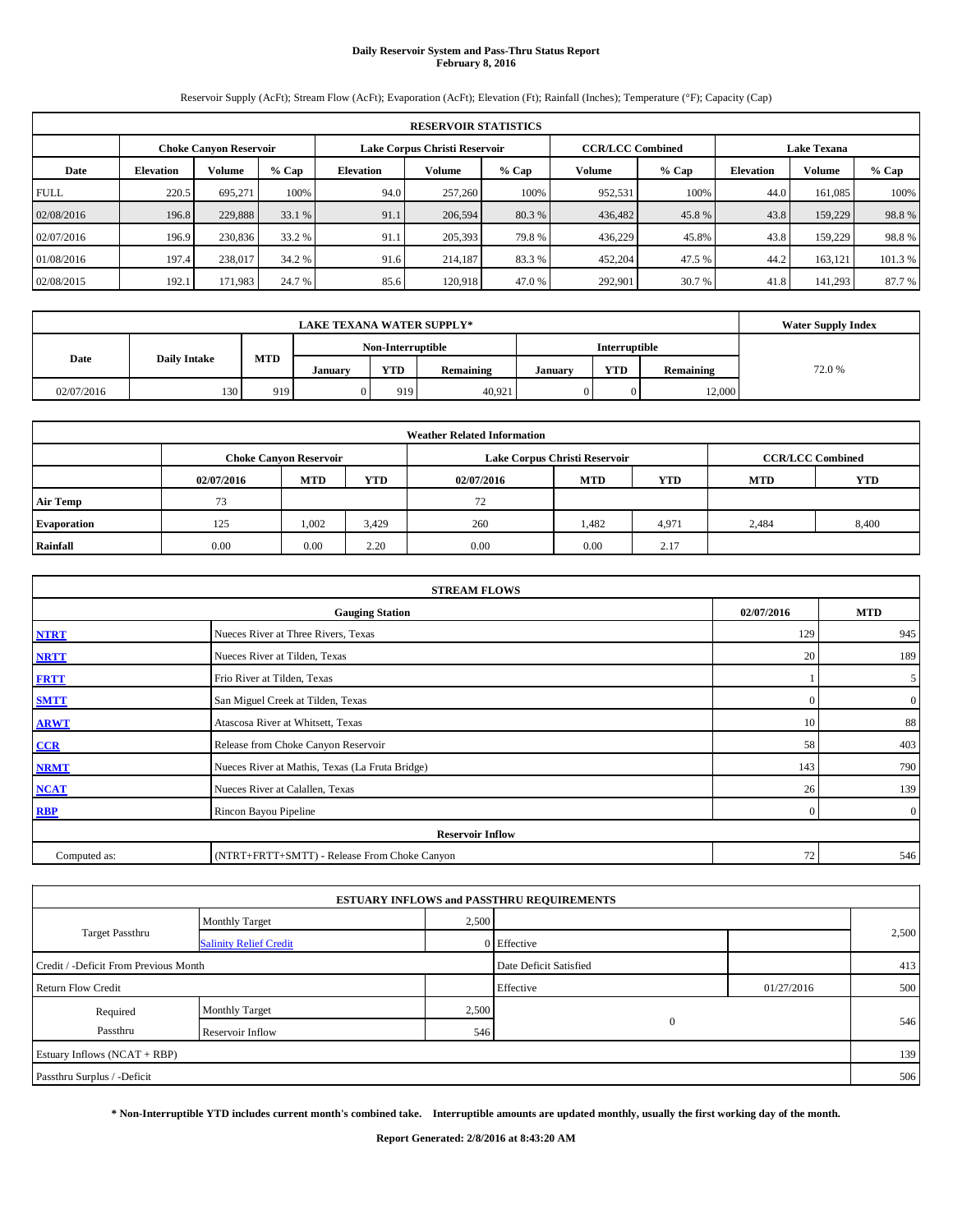# **Daily Reservoir System and Pass-Thru Status Report February 9, 2016**

Reservoir Supply (AcFt); Stream Flow (AcFt); Evaporation (AcFt); Elevation (Ft); Rainfall (Inches); Temperature (°F); Capacity (Cap)

|             | <b>RESERVOIR STATISTICS</b>                                                                                     |         |         |                  |         |        |         |         |                  |               |         |  |  |  |  |
|-------------|-----------------------------------------------------------------------------------------------------------------|---------|---------|------------------|---------|--------|---------|---------|------------------|---------------|---------|--|--|--|--|
|             | Lake Corpus Christi Reservoir<br><b>CCR/LCC Combined</b><br><b>Lake Texana</b><br><b>Choke Canyon Reservoir</b> |         |         |                  |         |        |         |         |                  |               |         |  |  |  |  |
| Date        | <b>Elevation</b>                                                                                                | Volume  | $%$ Cap | <b>Elevation</b> | Volume  | % Cap  | Volume  | $%$ Cap | <b>Elevation</b> | <b>Volume</b> | $%$ Cap |  |  |  |  |
| <b>FULL</b> | 220.5                                                                                                           | 695.271 | 100%    | 94.0             | 257,260 | 100%   | 952,531 | 100%    | 44.0             | 161.085       | 100%    |  |  |  |  |
| 02/09/2016  | 196.8                                                                                                           | 229,888 | 33.1 %  | 91.1             | 205,221 | 79.8%  | 435,109 | 45.7 %  | 43.8             | 159,229       | 98.8%   |  |  |  |  |
| 02/08/2016  | 196.8                                                                                                           | 229.888 | 33.1 %  | 91.1             | 206.594 | 80.3 % | 436.482 | 45.8%   | 43.8             | 159,229       | 98.8%   |  |  |  |  |
| 01/09/2016  | 197.3                                                                                                           | 236,795 | 34.1 %  | 91.6             | 214,881 | 83.5 % | 451,676 | 47.4 %  | 44.              | 162,101       | 100.6 % |  |  |  |  |
| 02/09/2015  | 192.1                                                                                                           | 172,094 | 24.8 %  | 85.6             | 121.441 | 47.2 % | 293,535 | 30.8 %  | 41.8             | 141.293       | 87.7 %  |  |  |  |  |

|            | <b>LAKE TEXANA WATER SUPPLY*</b> |            |         |            |           |               |            |           |       |  |  |
|------------|----------------------------------|------------|---------|------------|-----------|---------------|------------|-----------|-------|--|--|
|            |                                  |            |         |            |           |               |            |           |       |  |  |
| Date       | <b>Daily Intake</b>              | <b>MTD</b> | Januarv | <b>YTD</b> | Remaining | <b>Januar</b> | <b>YTD</b> | Remaining | 71.8% |  |  |
| 02/08/2016 | 130                              | .049       |         | 1.049      | 40,791    |               |            | 12.000    |       |  |  |

|                    |            |                               |            | <b>Weather Related Information</b> |                               |                         |            |            |
|--------------------|------------|-------------------------------|------------|------------------------------------|-------------------------------|-------------------------|------------|------------|
|                    |            | <b>Choke Canyon Reservoir</b> |            |                                    | Lake Corpus Christi Reservoir | <b>CCR/LCC Combined</b> |            |            |
|                    | 02/08/2016 | <b>MTD</b>                    | <b>YTD</b> | 02/08/2016                         | <b>MTD</b>                    | <b>YTD</b>              | <b>MTD</b> | <b>YTD</b> |
| <b>Air Temp</b>    | 66         |                               |            | 64                                 |                               |                         |            |            |
| <b>Evaporation</b> | 164        | 1,166                         | 3,593      | 140                                | 1.622                         | 5,111                   | 2,788      | 8,704      |
| Rainfall           | 0.00       | 0.00                          | 2.20       | 0.00                               | 0.00                          | 2.17                    |            |            |

|              | <b>STREAM FLOWS</b>                             |                |                  |  |  |  |  |  |  |  |  |
|--------------|-------------------------------------------------|----------------|------------------|--|--|--|--|--|--|--|--|
|              | <b>Gauging Station</b>                          | 02/08/2016     | <b>MTD</b>       |  |  |  |  |  |  |  |  |
| <b>NTRT</b>  | Nueces River at Three Rivers, Texas             | 125            | 1,070            |  |  |  |  |  |  |  |  |
| <b>NRTT</b>  | Nueces River at Tilden, Texas                   | 19             | 207              |  |  |  |  |  |  |  |  |
| <b>FRTT</b>  | Frio River at Tilden, Texas                     |                | 5                |  |  |  |  |  |  |  |  |
| <b>SMTT</b>  | San Miguel Creek at Tilden, Texas               | $\Omega$       | $\boldsymbol{0}$ |  |  |  |  |  |  |  |  |
| <b>ARWT</b>  | Atascosa River at Whitsett, Texas               | 10             | 97               |  |  |  |  |  |  |  |  |
| CCR          | Release from Choke Canyon Reservoir             | 58             | 461              |  |  |  |  |  |  |  |  |
| <b>NRMT</b>  | Nueces River at Mathis, Texas (La Fruta Bridge) | 131            | 921              |  |  |  |  |  |  |  |  |
| <b>NCAT</b>  | Nueces River at Calallen, Texas                 | 12             | 151              |  |  |  |  |  |  |  |  |
| <b>RBP</b>   | Rincon Bayou Pipeline                           | $\overline{0}$ | $\overline{0}$   |  |  |  |  |  |  |  |  |
|              | <b>Reservoir Inflow</b>                         |                |                  |  |  |  |  |  |  |  |  |
| Computed as: | (NTRT+FRTT+SMTT) - Release From Choke Canyon    | 68             | 614              |  |  |  |  |  |  |  |  |

|                                       |                               |       | <b>ESTUARY INFLOWS and PASSTHRU REQUIREMENTS</b> |            |       |
|---------------------------------------|-------------------------------|-------|--------------------------------------------------|------------|-------|
|                                       | <b>Monthly Target</b>         | 2,500 |                                                  |            |       |
| Target Passthru                       | <b>Salinity Relief Credit</b> |       | 0 Effective                                      |            | 2,500 |
| Credit / -Deficit From Previous Month |                               |       | Date Deficit Satisfied                           |            | 413   |
| <b>Return Flow Credit</b>             |                               |       | Effective                                        | 01/27/2016 | 500   |
| Required                              | <b>Monthly Target</b>         | 2,500 |                                                  |            |       |
| Passthru                              | Reservoir Inflow              | 614   | $\mathbf{0}$                                     |            | 614   |
| Estuary Inflows (NCAT + RBP)          |                               |       |                                                  |            | 151   |
| Passthru Surplus / -Deficit           |                               |       |                                                  |            | 450   |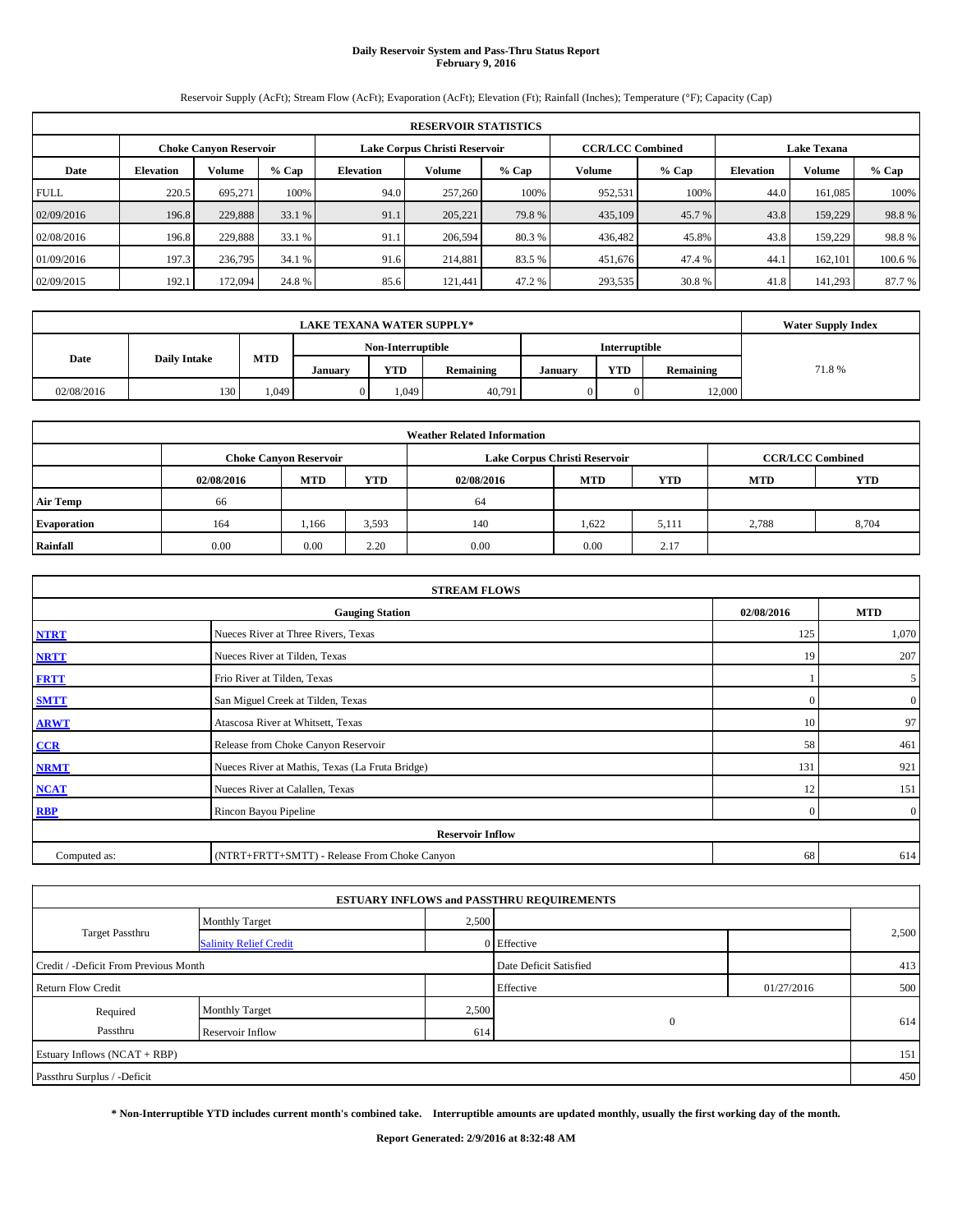## **Daily Reservoir System and Pass-Thru Status Report February 10, 2016**

Reservoir Supply (AcFt); Stream Flow (AcFt); Evaporation (AcFt); Elevation (Ft); Rainfall (Inches); Temperature (°F); Capacity (Cap)

|             | <b>RESERVOIR STATISTICS</b>                                                                                     |         |         |                  |               |         |         |         |                  |               |        |  |  |  |  |
|-------------|-----------------------------------------------------------------------------------------------------------------|---------|---------|------------------|---------------|---------|---------|---------|------------------|---------------|--------|--|--|--|--|
|             | <b>CCR/LCC Combined</b><br>Lake Corpus Christi Reservoir<br><b>Lake Texana</b><br><b>Choke Canyon Reservoir</b> |         |         |                  |               |         |         |         |                  |               |        |  |  |  |  |
| Date        | <b>Elevation</b>                                                                                                | Volume  | $%$ Cap | <b>Elevation</b> | <b>Volume</b> | $%$ Cap | Volume  | $%$ Cap | <b>Elevation</b> | <b>Volume</b> | % Cap  |  |  |  |  |
| <b>FULL</b> | 220.5                                                                                                           | 695.271 | 100%    | 94.0             | 257,260       | 100%    | 952,531 | 100%    | 44.0             | 161,085       | 100%   |  |  |  |  |
| 02/10/2016  | 196.8                                                                                                           | 230,294 | 33.1 %  | 91.0             | 204,879       | 79.6 %  | 435,173 | 45.7%   | 43.7             | 158,306       | 98.3 % |  |  |  |  |
| 02/09/2016  | 196.8                                                                                                           | 229.888 | 33.1 %  | 91.1             | 205,221       | 79.8%   | 435,109 | 45.7%   | 43.8             | 159,229       | 98.8%  |  |  |  |  |
| 01/10/2016  | 197.3                                                                                                           | 237,066 | 34.1 %  | 91.6             | 213,667       | 83.1 %  | 450,733 | 47.3%   | 44.1             | 162,101       | 100.6% |  |  |  |  |
| 02/10/2015  | 192.1                                                                                                           | 171.760 | 24.7 %  | 85.6             | 121.180       | 47.1 %  | 292,940 | 30.8 %  | 41.7             | 140,426       | 87.2 % |  |  |  |  |

|                             | <b>LAKE TEXANA WATER SUPPLY*</b> |            |         |       |           |         |            |               |       |  |  |
|-----------------------------|----------------------------------|------------|---------|-------|-----------|---------|------------|---------------|-------|--|--|
| Non-Interruptible           |                                  |            |         |       |           |         |            | Interruptible |       |  |  |
| Date<br><b>Daily Intake</b> |                                  | <b>MTD</b> | Januarv | YTD   | Remaining | Januarv | <b>YTD</b> | Remaining     | 71.8% |  |  |
| 02/09/2016                  |                                  | 1,049      |         | 1.049 | 40,791    |         |            | 12,000        |       |  |  |

|                    |            |                               |            | <b>Weather Related Information</b> |                               |                         |            |            |
|--------------------|------------|-------------------------------|------------|------------------------------------|-------------------------------|-------------------------|------------|------------|
|                    |            | <b>Choke Canyon Reservoir</b> |            |                                    | Lake Corpus Christi Reservoir | <b>CCR/LCC Combined</b> |            |            |
|                    | 02/09/2016 | <b>MTD</b>                    | <b>YTD</b> | 02/09/2016                         | <b>MTD</b>                    | <b>YTD</b>              | <b>MTD</b> | <b>YTD</b> |
| <b>Air Temp</b>    | 71         |                               |            | 69                                 |                               |                         |            |            |
| <b>Evaporation</b> | 133        | 1,299                         | 3.726      | 289                                | 1,911                         | 5,400                   | 3.210      | 9,126      |
| Rainfall           | 0.00       | 0.00                          | 2.20       | 0.00                               | 0.00                          | 2.17                    |            |            |

|              | <b>STREAM FLOWS</b>                             |            |                  |  |  |  |  |  |  |  |  |
|--------------|-------------------------------------------------|------------|------------------|--|--|--|--|--|--|--|--|
|              | <b>Gauging Station</b>                          | 02/09/2016 | <b>MTD</b>       |  |  |  |  |  |  |  |  |
| <b>NTRT</b>  | Nueces River at Three Rivers, Texas             | 123        | 1,193            |  |  |  |  |  |  |  |  |
| <b>NRTT</b>  | Nueces River at Tilden, Texas                   | 17         | 224              |  |  |  |  |  |  |  |  |
| <b>FRTT</b>  | Frio River at Tilden, Texas                     |            | 6                |  |  |  |  |  |  |  |  |
| <b>SMTT</b>  | San Miguel Creek at Tilden, Texas               | $\Omega$   | $\boldsymbol{0}$ |  |  |  |  |  |  |  |  |
| <b>ARWT</b>  | Atascosa River at Whitsett, Texas               | 9          | 107              |  |  |  |  |  |  |  |  |
| CCR          | Release from Choke Canyon Reservoir             | 58         | 518              |  |  |  |  |  |  |  |  |
| <b>NRMT</b>  | Nueces River at Mathis, Texas (La Fruta Bridge) | 133        | 1,054            |  |  |  |  |  |  |  |  |
| <b>NCAT</b>  | Nueces River at Calallen, Texas                 | $\Omega$   | 151              |  |  |  |  |  |  |  |  |
| <b>RBP</b>   | Rincon Bayou Pipeline                           | 34         | 34               |  |  |  |  |  |  |  |  |
|              | <b>Reservoir Inflow</b>                         |            |                  |  |  |  |  |  |  |  |  |
| Computed as: | (NTRT+FRTT+SMTT) - Release From Choke Canyon    | 66         | 681              |  |  |  |  |  |  |  |  |

| <b>ESTUARY INFLOWS and PASSTHRU REQUIREMENTS</b> |                               |       |                        |            |       |  |  |  |  |  |
|--------------------------------------------------|-------------------------------|-------|------------------------|------------|-------|--|--|--|--|--|
|                                                  | <b>Monthly Target</b>         | 2,500 |                        |            |       |  |  |  |  |  |
| Target Passthru                                  | <b>Salinity Relief Credit</b> |       | 0 Effective            |            | 2,500 |  |  |  |  |  |
| Credit / -Deficit From Previous Month            |                               |       | Date Deficit Satisfied |            | 413   |  |  |  |  |  |
| <b>Return Flow Credit</b>                        |                               |       | Effective              | 01/27/2016 | 500   |  |  |  |  |  |
| Required                                         | <b>Monthly Target</b>         | 2,500 |                        |            |       |  |  |  |  |  |
| Passthru                                         | Reservoir Inflow              | 681   | $\mathbf{0}$           |            | 681   |  |  |  |  |  |
| Estuary Inflows (NCAT + RBP)                     |                               |       |                        |            | 185   |  |  |  |  |  |
| Passthru Surplus / -Deficit                      |                               |       |                        |            | 418   |  |  |  |  |  |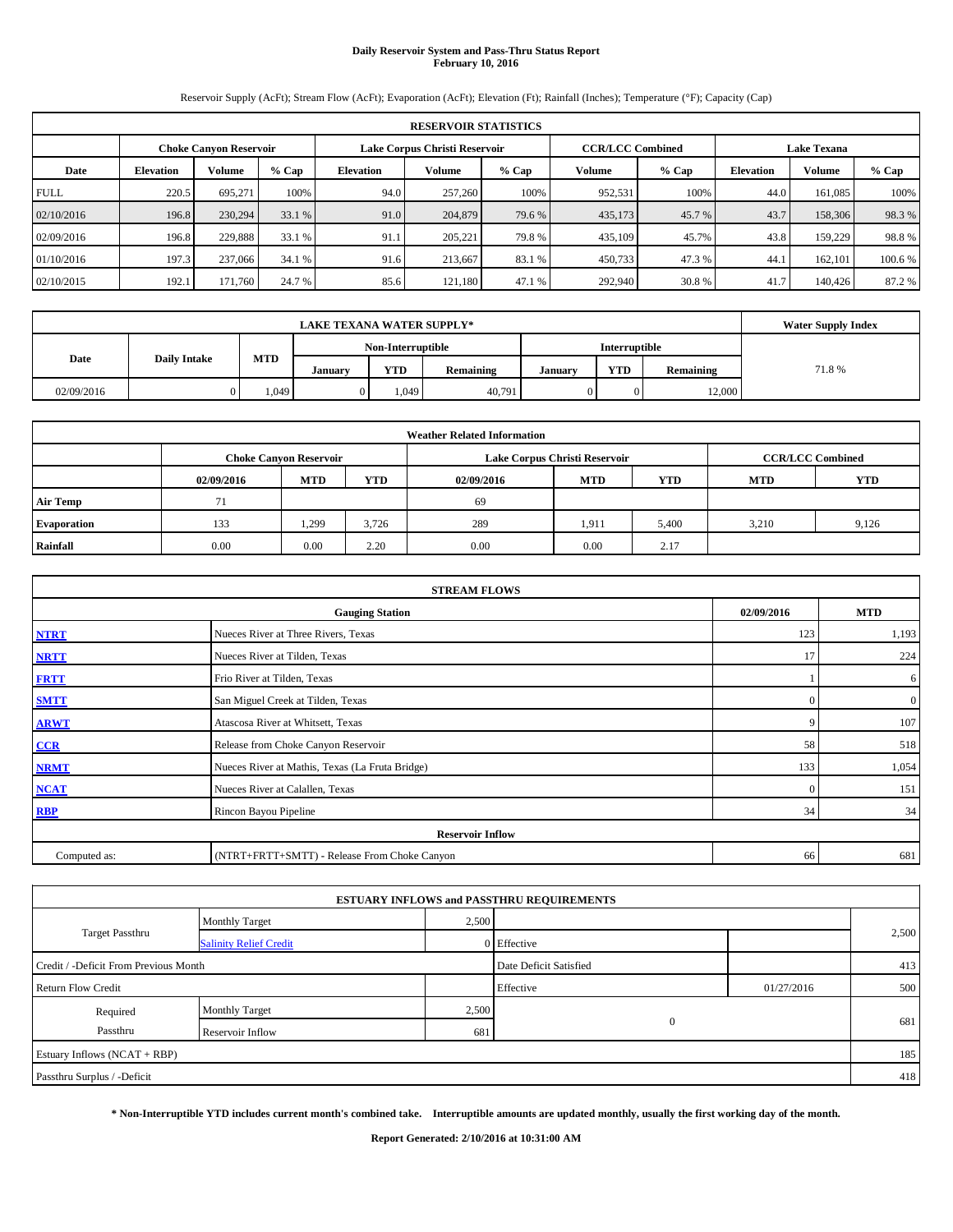# **Daily Reservoir System and Pass-Thru Status Report February 11, 2016**

Reservoir Supply (AcFt); Stream Flow (AcFt); Evaporation (AcFt); Elevation (Ft); Rainfall (Inches); Temperature (°F); Capacity (Cap)

|             | <b>RESERVOIR STATISTICS</b> |                               |         |                  |                               |         |                         |         |                    |               |         |  |  |
|-------------|-----------------------------|-------------------------------|---------|------------------|-------------------------------|---------|-------------------------|---------|--------------------|---------------|---------|--|--|
|             |                             | <b>Choke Canvon Reservoir</b> |         |                  | Lake Corpus Christi Reservoir |         | <b>CCR/LCC Combined</b> |         | <b>Lake Texana</b> |               |         |  |  |
| Date        | <b>Elevation</b>            | Volume                        | $%$ Cap | <b>Elevation</b> | Volume                        | $%$ Cap | Volume                  | $%$ Cap | <b>Elevation</b>   | <b>Volume</b> | % Cap   |  |  |
| <b>FULL</b> | 220.5                       | 695.271                       | 100%    | 94.0             | 257,260                       | 100%    | 952,531                 | 100%    | 44.0               | 161,085       | 100%    |  |  |
| 02/11/2016  | 196.8                       | 229,752                       | 33.0 %  | 91.0             | 204,365                       | 79.4 %  | 434,117                 | 45.6 %  | 43.6               | 157,385       | 97.7 %  |  |  |
| 02/10/2016  | 196.8                       | 230,294                       | 33.1 %  | 91.0             | 204,879                       | 79.6 %  | 435,173                 | 45.7%   | 43.7               | 158,306       | 98.3%   |  |  |
| 01/11/2016  | 197.3                       | 236,386                       | 34.0 %  | 91.5             | 213,494                       | 83.0 %  | 449,880                 | 47.2%   | 44.1               | 162,101       | 100.6 % |  |  |
| 02/11/2015  | 192.0                       | 171,426                       | 24.7 %  | 85.6             | 120.787                       | 47.0 %  | 292,213                 | 30.7 %  | 41.7               | 140,426       | 87.2 %  |  |  |

| <b>LAKE TEXANA WATER SUPPLY*</b> |                     |            |         |                   |           |               |            |           | <b>Water Supply Index</b> |
|----------------------------------|---------------------|------------|---------|-------------------|-----------|---------------|------------|-----------|---------------------------|
|                                  |                     |            |         | Non-Interruptible |           | Interruptible |            |           |                           |
| Date                             | <b>Daily Intake</b> | <b>MTD</b> | Januarv | YTD               | Remaining | Januarv       | <b>YTD</b> | Remaining | 71.6 %                    |
| 02/10/2016                       |                     | 1,049      |         | 1.049             | 40,791    |               |            | 12,000    |                           |

| <b>Weather Related Information</b> |            |                               |            |            |                               |                         |            |            |  |  |  |
|------------------------------------|------------|-------------------------------|------------|------------|-------------------------------|-------------------------|------------|------------|--|--|--|
|                                    |            | <b>Choke Canyon Reservoir</b> |            |            | Lake Corpus Christi Reservoir | <b>CCR/LCC Combined</b> |            |            |  |  |  |
|                                    | 02/10/2016 | <b>MTD</b>                    | <b>YTD</b> | 02/10/2016 | <b>MTD</b>                    | <b>YTD</b>              | <b>MTD</b> | <b>YTD</b> |  |  |  |
| <b>Air Temp</b>                    | 79         |                               |            | 77         |                               |                         |            |            |  |  |  |
| <b>Evaporation</b>                 | 117        | 1,416                         | 3,843      | 120        | 2,031                         | 5,520                   | 3.447      | 9,363      |  |  |  |
| Rainfall                           | 0.00       | 0.00                          | 2.20       | 0.00       | 0.00                          | 2.17                    |            |            |  |  |  |

|              | <b>STREAM FLOWS</b>                             |                |                  |  |  |  |  |  |  |  |  |
|--------------|-------------------------------------------------|----------------|------------------|--|--|--|--|--|--|--|--|
|              | <b>Gauging Station</b>                          | 02/10/2016     | <b>MTD</b>       |  |  |  |  |  |  |  |  |
| <b>NTRT</b>  | Nueces River at Three Rivers, Texas             | 121            | 1,314            |  |  |  |  |  |  |  |  |
| <b>NRTT</b>  | Nueces River at Tilden, Texas                   | 16             | 240              |  |  |  |  |  |  |  |  |
| <b>FRTT</b>  | Frio River at Tilden, Texas                     |                | 6                |  |  |  |  |  |  |  |  |
| <b>SMTT</b>  | San Miguel Creek at Tilden, Texas               | $\Omega$       | $\boldsymbol{0}$ |  |  |  |  |  |  |  |  |
| <b>ARWT</b>  | Atascosa River at Whitsett, Texas               | 9              | 116              |  |  |  |  |  |  |  |  |
| CCR          | Release from Choke Canyon Reservoir             | 58             | 576              |  |  |  |  |  |  |  |  |
| <b>NRMT</b>  | Nueces River at Mathis, Texas (La Fruta Bridge) | 133            | 1,187            |  |  |  |  |  |  |  |  |
| <b>NCAT</b>  | Nueces River at Calallen, Texas                 | $\mathbf{0}$   | 151              |  |  |  |  |  |  |  |  |
| <b>RBP</b>   | Rincon Bayou Pipeline                           | $\overline{0}$ | 34               |  |  |  |  |  |  |  |  |
|              | <b>Reservoir Inflow</b>                         |                |                  |  |  |  |  |  |  |  |  |
| Computed as: | (NTRT+FRTT+SMTT) - Release From Choke Canyon    | 64             | 745              |  |  |  |  |  |  |  |  |

| <b>ESTUARY INFLOWS and PASSTHRU REQUIREMENTS</b> |                               |       |                        |            |       |  |  |  |  |  |
|--------------------------------------------------|-------------------------------|-------|------------------------|------------|-------|--|--|--|--|--|
|                                                  | <b>Monthly Target</b>         | 2,500 |                        |            |       |  |  |  |  |  |
| Target Passthru                                  | <b>Salinity Relief Credit</b> |       | 0 Effective            |            | 2,500 |  |  |  |  |  |
| Credit / -Deficit From Previous Month            |                               |       | Date Deficit Satisfied |            | 413   |  |  |  |  |  |
| <b>Return Flow Credit</b>                        |                               |       | Effective              | 01/27/2016 | 500   |  |  |  |  |  |
| Required                                         | <b>Monthly Target</b>         | 2,500 |                        |            |       |  |  |  |  |  |
| Passthru                                         | Reservoir Inflow              | 745   | $\mathbf{0}$           |            | 745   |  |  |  |  |  |
| Estuary Inflows (NCAT + RBP)                     |                               |       |                        |            | 185   |  |  |  |  |  |
| Passthru Surplus / -Deficit                      |                               |       |                        |            | 353   |  |  |  |  |  |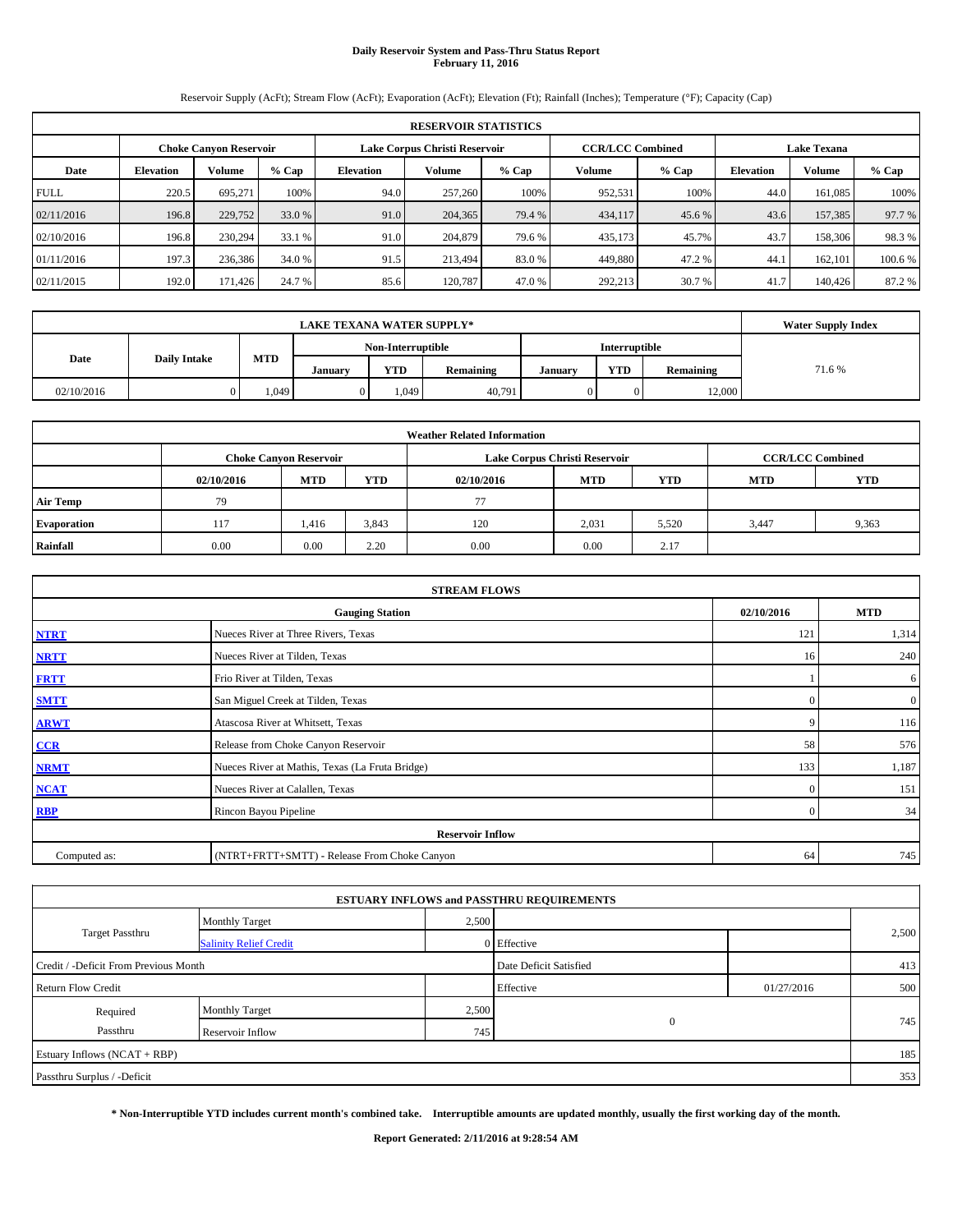# **Daily Reservoir System and Pass-Thru Status Report February 12, 2016**

Reservoir Supply (AcFt); Stream Flow (AcFt); Evaporation (AcFt); Elevation (Ft); Rainfall (Inches); Temperature (°F); Capacity (Cap)

|             | <b>RESERVOIR STATISTICS</b>   |         |         |                  |                               |         |         |                         |                  |                    |         |  |
|-------------|-------------------------------|---------|---------|------------------|-------------------------------|---------|---------|-------------------------|------------------|--------------------|---------|--|
|             | <b>Choke Canyon Reservoir</b> |         |         |                  | Lake Corpus Christi Reservoir |         |         | <b>CCR/LCC Combined</b> |                  | <b>Lake Texana</b> |         |  |
| Date        | <b>Elevation</b>              | Volume  | $%$ Cap | <b>Elevation</b> | <b>Volume</b>                 | $%$ Cap | Volume  | $%$ Cap                 | <b>Elevation</b> | Volume             | % Cap   |  |
| <b>FULL</b> | 220.5                         | 695.271 | 100%    | 94.0             | 257,260                       | 100%    | 952,531 | 100%                    | 44.0             | 161,085            | 100%    |  |
| 02/12/2016  | 196.9                         | 230,565 | 33.2 %  | 91.0             | 204,194                       | 79.4 %  | 434,759 | 45.6 %                  | 43.6             | 157,385            | 97.7 %  |  |
| 02/11/2016  | 196.8                         | 229,752 | 33.0 %  | 91.0             | 204,365                       | 79.4 %  | 434,117 | 45.6%                   | 43.6             | 157,385            | 97.7 %  |  |
| 01/12/2016  | 197.3                         | 235,836 | 33.9 %  | 91.5             | 213,320                       | 82.9 %  | 449,156 | 47.2 %                  | 44.2             | 163,121            | 101.3 % |  |
| 02/12/2015  | 191.9                         | 169.761 | 24.4 %  | 85.7             | 122,098                       | 47.5 %  | 291,859 | 30.6 %                  | 41.7             | 140,426            | 87.2 %  |  |

| <b>LAKE TEXANA WATER SUPPLY*</b> |                     |            |         |                   |           |               |               |           | <b>Water Supply Index</b> |
|----------------------------------|---------------------|------------|---------|-------------------|-----------|---------------|---------------|-----------|---------------------------|
|                                  |                     |            |         | Non-Interruptible |           |               | Interruptible |           |                           |
| Date                             | <b>Daily Intake</b> | <b>MTD</b> | Januarv | <b>YTD</b>        | Remaining | <b>Januar</b> | <b>YTD</b>    | Remaining | 71.7%                     |
| 02/11/2016                       | 116                 | .166       |         | .166              | 40.674    |               |               | 12.000    |                           |

| <b>Weather Related Information</b> |            |                               |            |            |                               |                         |            |            |  |  |  |
|------------------------------------|------------|-------------------------------|------------|------------|-------------------------------|-------------------------|------------|------------|--|--|--|
|                                    |            | <b>Choke Canyon Reservoir</b> |            |            | Lake Corpus Christi Reservoir | <b>CCR/LCC Combined</b> |            |            |  |  |  |
|                                    | 02/11/2016 | <b>MTD</b>                    | <b>YTD</b> | 02/11/2016 | <b>MTD</b>                    | <b>YTD</b>              | <b>MTD</b> | <b>YTD</b> |  |  |  |
| <b>Air Temp</b>                    | 84         |                               |            | 82         |                               |                         |            |            |  |  |  |
| <b>Evaporation</b>                 | 156        | 1,572                         | 3,999      | 299        | 2,330                         | 5,819                   | 3.902      | 9,818      |  |  |  |
| Rainfall                           | 0.00       | 0.00                          | 2.20       | 0.00       | 0.00                          | 2.17                    |            |            |  |  |  |

|              | <b>STREAM FLOWS</b>                             |                |                  |  |  |  |  |  |  |  |  |
|--------------|-------------------------------------------------|----------------|------------------|--|--|--|--|--|--|--|--|
|              | <b>Gauging Station</b>                          | 02/11/2016     | <b>MTD</b>       |  |  |  |  |  |  |  |  |
| <b>NTRT</b>  | Nueces River at Three Rivers, Texas             | 119            | 1,433            |  |  |  |  |  |  |  |  |
| <b>NRTT</b>  | Nueces River at Tilden, Texas                   | 14             | 254              |  |  |  |  |  |  |  |  |
| <b>FRTT</b>  | Frio River at Tilden, Texas                     |                | $\tau$           |  |  |  |  |  |  |  |  |
| <b>SMTT</b>  | San Miguel Creek at Tilden, Texas               | $\Omega$       | $\boldsymbol{0}$ |  |  |  |  |  |  |  |  |
| <b>ARWT</b>  | Atascosa River at Whitsett, Texas               | 9              | 125              |  |  |  |  |  |  |  |  |
| CCR          | Release from Choke Canyon Reservoir             | 58             | 633              |  |  |  |  |  |  |  |  |
| <b>NRMT</b>  | Nueces River at Mathis, Texas (La Fruta Bridge) | 123            | 1,310            |  |  |  |  |  |  |  |  |
| <b>NCAT</b>  | Nueces River at Calallen, Texas                 | $\Omega$       | 151              |  |  |  |  |  |  |  |  |
| <b>RBP</b>   | Rincon Bayou Pipeline                           | $\overline{0}$ | 34               |  |  |  |  |  |  |  |  |
|              | <b>Reservoir Inflow</b>                         |                |                  |  |  |  |  |  |  |  |  |
| Computed as: | (NTRT+FRTT+SMTT) - Release From Choke Canyon    | 62             | 807              |  |  |  |  |  |  |  |  |

|                                       |                               |       | <b>ESTUARY INFLOWS and PASSTHRU REQUIREMENTS</b> |            |       |  |
|---------------------------------------|-------------------------------|-------|--------------------------------------------------|------------|-------|--|
|                                       | <b>Monthly Target</b>         | 2,500 |                                                  |            |       |  |
| <b>Target Passthru</b>                | <b>Salinity Relief Credit</b> |       | 0 Effective                                      |            | 2,500 |  |
| Credit / -Deficit From Previous Month |                               |       | Date Deficit Satisfied                           |            | 413   |  |
| <b>Return Flow Credit</b>             |                               |       | Effective                                        | 01/27/2016 | 500   |  |
| Required                              | <b>Monthly Target</b>         | 2,500 |                                                  |            |       |  |
| Passthru                              | Reservoir Inflow              | 807   | $\mathbf{0}$                                     |            | 807   |  |
| Estuary Inflows (NCAT + RBP)          |                               |       |                                                  |            | 185   |  |
| Passthru Surplus / -Deficit           |                               |       |                                                  |            | 291   |  |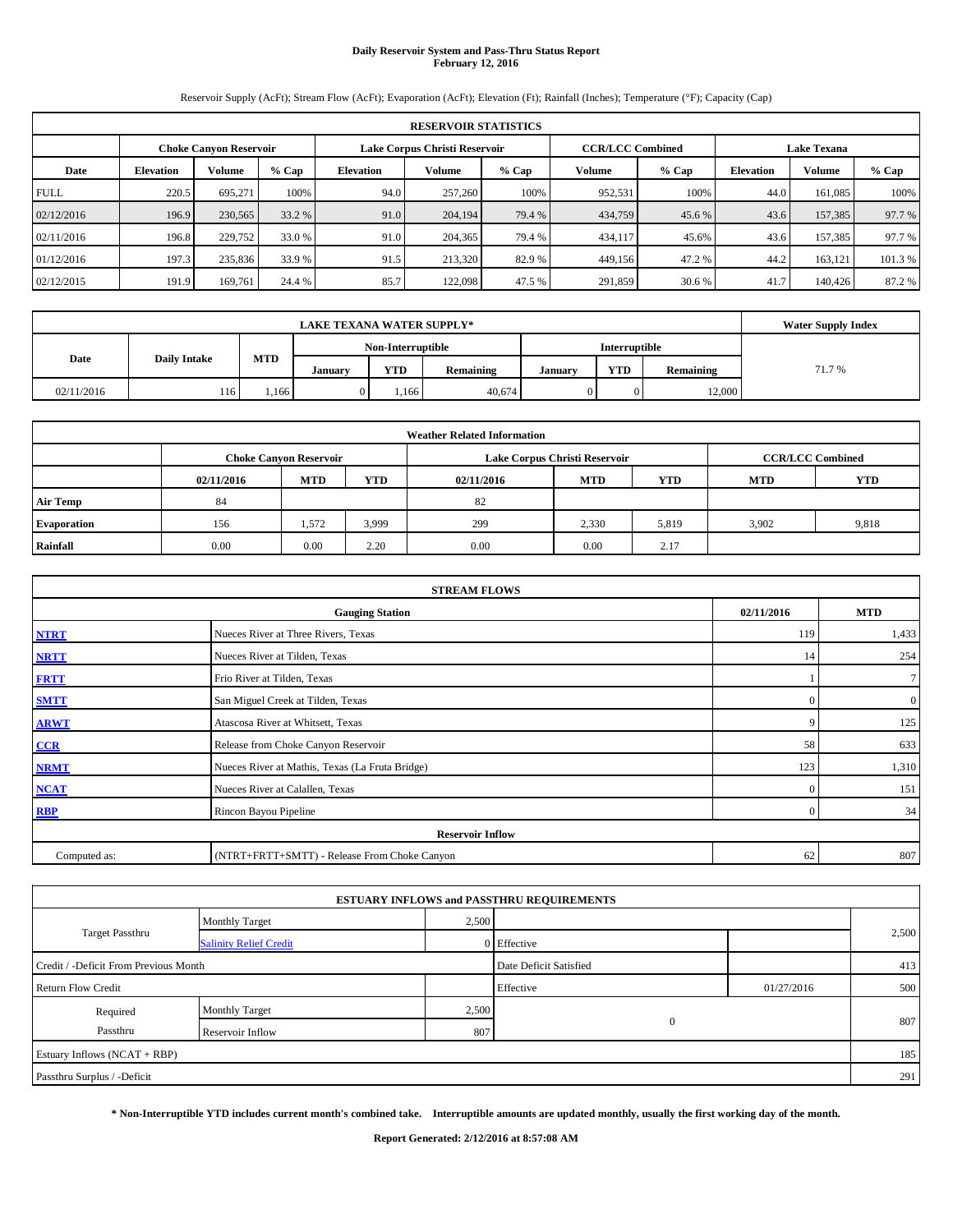# **Daily Reservoir System and Pass-Thru Status Report February 13, 2016**

Reservoir Supply (AcFt); Stream Flow (AcFt); Evaporation (AcFt); Elevation (Ft); Rainfall (Inches); Temperature (°F); Capacity (Cap)

| <b>RESERVOIR STATISTICS</b> |                                                                                                                 |         |         |                  |         |         |         |         |                  |         |         |  |
|-----------------------------|-----------------------------------------------------------------------------------------------------------------|---------|---------|------------------|---------|---------|---------|---------|------------------|---------|---------|--|
|                             | <b>CCR/LCC Combined</b><br>Lake Corpus Christi Reservoir<br><b>Lake Texana</b><br><b>Choke Canyon Reservoir</b> |         |         |                  |         |         |         |         |                  |         |         |  |
| Date                        | <b>Elevation</b>                                                                                                | Volume  | $%$ Cap | <b>Elevation</b> | Volume  | $%$ Cap | Volume  | $%$ Cap | <b>Elevation</b> | Volume  | % Cap   |  |
| <b>FULL</b>                 | 220.5                                                                                                           | 695.271 | 100%    | 94.0             | 257,260 | 100%    | 952,531 | 100%    | 44.0             | 161,085 | 100%    |  |
| 02/13/2016                  | 196.8                                                                                                           | 230,430 | 33.1 %  | 91.0             | 204,194 | 79.4 %  | 434,624 | 45.6 %  | 43.6             | 157,385 | 97.7 %  |  |
| 02/12/2016                  | 196.9                                                                                                           | 230,565 | 33.2 %  | 91.0             | 204.194 | 79.4 %  | 434,759 | 45.6%   | 43.6             | 157,385 | 97.7 %  |  |
| 01/13/2016                  | 197.3                                                                                                           | 236,524 | 34.0 %  | 91.5             | 212.628 | 82.7 %  | 449,152 | 47.2 %  | 44.2             | 163,121 | 101.3 % |  |
| 02/13/2015                  | 192.0                                                                                                           | 171,314 | 24.6 %  | 85.6             | 120.657 | 46.9%   | 291,971 | 30.7 %  | 41.7             | 140,426 | 87.2 %  |  |

|                                           | <b>LAKE TEXANA WATER SUPPLY*</b> |       |         |                   |           |         |               |           |        |  |  |
|-------------------------------------------|----------------------------------|-------|---------|-------------------|-----------|---------|---------------|-----------|--------|--|--|
|                                           |                                  |       |         | Non-Interruptible |           |         | Interruptible |           |        |  |  |
| <b>MTD</b><br>Date<br><b>Daily Intake</b> |                                  |       | Januarv | YTD               | Remaining | Januarv | <b>YTD</b>    | Remaining | 71.7 % |  |  |
| 02/12/2016                                | 116                              | 1,282 |         | 1.282             | 40,558    |         |               | 12,000    |        |  |  |

| <b>Weather Related Information</b> |                                                                                                |                               |       |      |                               |                         |       |        |  |  |  |
|------------------------------------|------------------------------------------------------------------------------------------------|-------------------------------|-------|------|-------------------------------|-------------------------|-------|--------|--|--|--|
|                                    |                                                                                                | <b>Choke Canvon Reservoir</b> |       |      | Lake Corpus Christi Reservoir | <b>CCR/LCC Combined</b> |       |        |  |  |  |
|                                    | <b>YTD</b><br><b>YTD</b><br><b>MTD</b><br><b>MTD</b><br>02/12/2016<br>02/12/2016<br><b>MTD</b> |                               |       |      |                               |                         |       |        |  |  |  |
| <b>Air Temp</b>                    | 81                                                                                             |                               |       | 79   |                               |                         |       |        |  |  |  |
| <b>Evaporation</b>                 | 117                                                                                            | 1,689                         | 4,116 | 130  | 2.460                         | 5,949                   | 4,149 | 10,065 |  |  |  |
| Rainfall                           | 0.00                                                                                           | 0.00                          | 2.20  | 0.00 | 0.00                          | 2.17                    |       |        |  |  |  |

| <b>STREAM FLOWS</b> |                                                    |              |                  |  |  |  |  |  |  |  |
|---------------------|----------------------------------------------------|--------------|------------------|--|--|--|--|--|--|--|
|                     | <b>MTD</b><br>02/12/2016<br><b>Gauging Station</b> |              |                  |  |  |  |  |  |  |  |
| <b>NTRT</b>         | Nueces River at Three Rivers, Texas                | 119          | 1,552            |  |  |  |  |  |  |  |
| <b>NRTT</b>         | Nueces River at Tilden, Texas                      | 13           | 267              |  |  |  |  |  |  |  |
| <b>FRTT</b>         | Frio River at Tilden, Texas                        |              | 8                |  |  |  |  |  |  |  |
| <b>SMTT</b>         | San Miguel Creek at Tilden, Texas                  | $\mathbf{0}$ | $\boldsymbol{0}$ |  |  |  |  |  |  |  |
| <b>ARWT</b>         | Atascosa River at Whitsett, Texas                  | 9            | 134              |  |  |  |  |  |  |  |
| CCR                 | Release from Choke Canyon Reservoir                | 58           | 691              |  |  |  |  |  |  |  |
| <b>NRMT</b>         | Nueces River at Mathis, Texas (La Fruta Bridge)    | 103          | 1,413            |  |  |  |  |  |  |  |
| <b>NCAT</b>         | Nueces River at Calallen, Texas                    | $\Omega$     | 151              |  |  |  |  |  |  |  |
| <b>RBP</b>          | Rincon Bayou Pipeline                              | $\Omega$     | 34               |  |  |  |  |  |  |  |
|                     | <b>Reservoir Inflow</b>                            |              |                  |  |  |  |  |  |  |  |
| Computed as:        | (NTRT+FRTT+SMTT) - Release From Choke Canyon       | 62           | 869              |  |  |  |  |  |  |  |

|                                       |                               |       | <b>ESTUARY INFLOWS and PASSTHRU REQUIREMENTS</b> |            |       |
|---------------------------------------|-------------------------------|-------|--------------------------------------------------|------------|-------|
|                                       | <b>Monthly Target</b>         | 2,500 |                                                  |            |       |
| <b>Target Passthru</b>                | <b>Salinity Relief Credit</b> |       | 0 Effective                                      |            | 2,500 |
| Credit / -Deficit From Previous Month |                               |       | Date Deficit Satisfied                           |            | 413   |
| <b>Return Flow Credit</b>             |                               |       | Effective                                        | 01/27/2016 | 500   |
| Required                              | <b>Monthly Target</b>         | 2,500 |                                                  |            |       |
| Passthru                              | Reservoir Inflow              | 869   | $\mathbf{0}$                                     |            | 869   |
| Estuary Inflows (NCAT + RBP)          |                               |       |                                                  |            | 185   |
| Passthru Surplus / -Deficit           |                               |       |                                                  |            | 229   |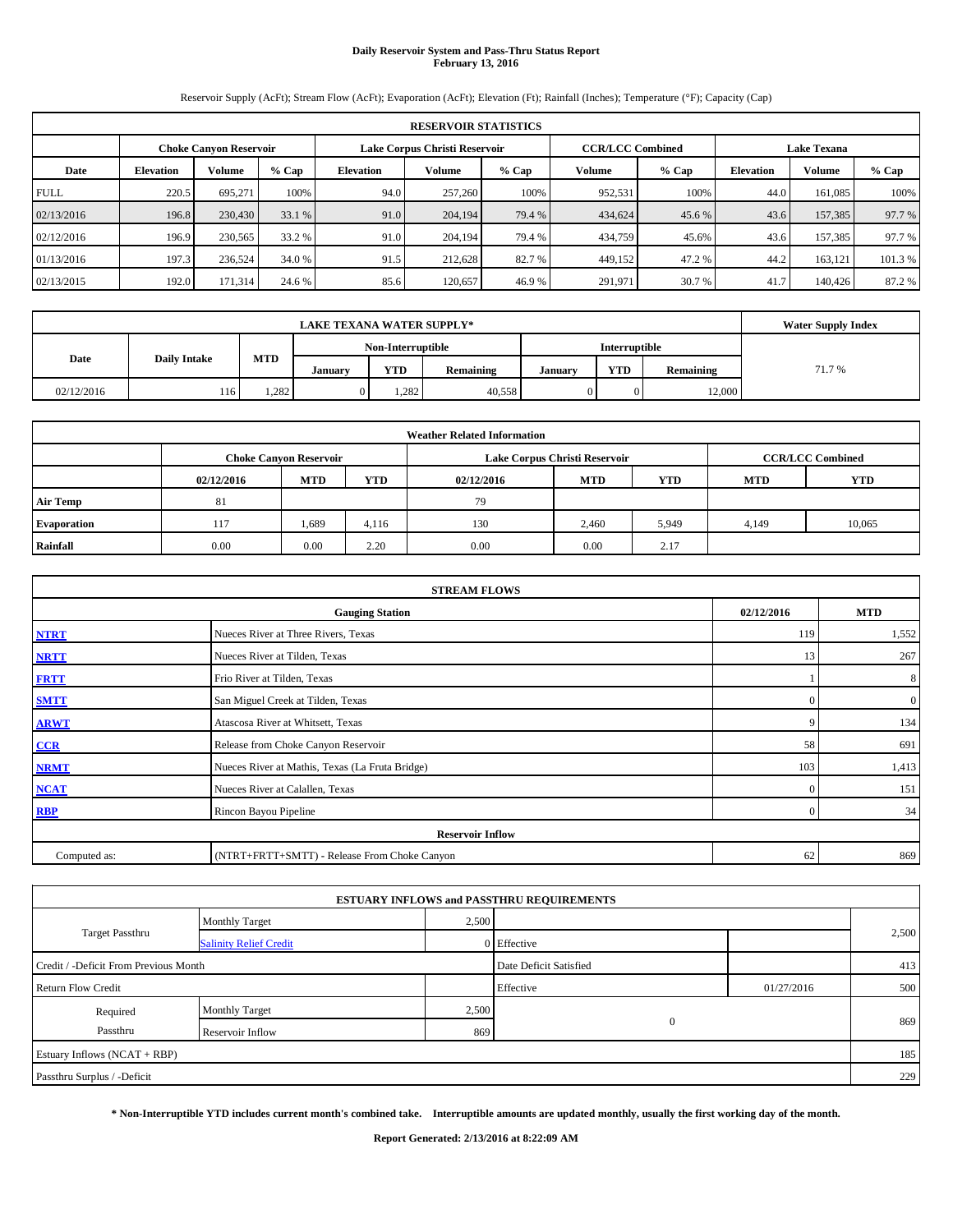# **Daily Reservoir System and Pass-Thru Status Report February 14, 2016**

Reservoir Supply (AcFt); Stream Flow (AcFt); Evaporation (AcFt); Elevation (Ft); Rainfall (Inches); Temperature (°F); Capacity (Cap)

| <b>RESERVOIR STATISTICS</b> |                                                                                                                 |         |         |                  |         |         |         |         |                  |         |         |  |
|-----------------------------|-----------------------------------------------------------------------------------------------------------------|---------|---------|------------------|---------|---------|---------|---------|------------------|---------|---------|--|
|                             | Lake Corpus Christi Reservoir<br><b>CCR/LCC Combined</b><br><b>Lake Texana</b><br><b>Choke Canyon Reservoir</b> |         |         |                  |         |         |         |         |                  |         |         |  |
| Date                        | <b>Elevation</b>                                                                                                | Volume  | $%$ Cap | <b>Elevation</b> | Volume  | $%$ Cap | Volume  | $%$ Cap | <b>Elevation</b> | Volume  | % Cap   |  |
| <b>FULL</b>                 | 220.5                                                                                                           | 695.271 | 100%    | 94.0             | 257,260 | 100%    | 952,531 | 100%    | 44.0             | 161,085 | 100%    |  |
| 02/14/2016                  | 196.8                                                                                                           | 230,159 | 33.1 %  | 91.0             | 203,680 | 79.2 %  | 433,839 | 45.5 %  | 43.6             | 157,385 | 97.7 %  |  |
| 02/13/2016                  | 196.8                                                                                                           | 230,430 | 33.1 %  | 91.0             | 204.194 | 79.4 %  | 434,624 | 45.6%   | 43.6             | 157,385 | 97.7 %  |  |
| 01/14/2016                  | 197.3                                                                                                           | 236,931 | 34.1 %  | 91.5             | 212,628 | 82.7 %  | 449,559 | 47.2 %  | 44.2             | 163,121 | 101.3 % |  |
| 02/14/2015                  | 192.0                                                                                                           | 171.091 | 24.6 %  | 85.6             | 120,526 | 46.8%   | 291,617 | 30.6 %  | 41.6             | 139,562 | 86.6%   |  |

|                                           | <b>LAKE TEXANA WATER SUPPLY*</b> |       |         |                   |           |         |               |           |        |  |  |
|-------------------------------------------|----------------------------------|-------|---------|-------------------|-----------|---------|---------------|-----------|--------|--|--|
|                                           |                                  |       |         | Non-Interruptible |           |         | Interruptible |           |        |  |  |
| <b>MTD</b><br>Date<br><b>Daily Intake</b> |                                  |       | Januarv | YTD               | Remaining | Januarv | <b>YTD</b>    | Remaining | 71.5 % |  |  |
| 02/13/2016                                | 116                              | 1,398 |         | 1.398             | 40.442    |         |               | 12,000    |        |  |  |

| <b>Weather Related Information</b> |                                                                                  |                               |       |      |                               |                         |       |            |  |  |  |
|------------------------------------|----------------------------------------------------------------------------------|-------------------------------|-------|------|-------------------------------|-------------------------|-------|------------|--|--|--|
|                                    |                                                                                  | <b>Choke Canvon Reservoir</b> |       |      | Lake Corpus Christi Reservoir | <b>CCR/LCC Combined</b> |       |            |  |  |  |
|                                    | <b>YTD</b><br><b>YTD</b><br><b>MTD</b><br><b>MTD</b><br>02/13/2016<br>02/13/2016 |                               |       |      |                               |                         |       | <b>YTD</b> |  |  |  |
| <b>Air Temp</b>                    | 77                                                                               |                               |       | 77   |                               |                         |       |            |  |  |  |
| <b>Evaporation</b>                 | 133                                                                              | 1,822                         | 4,249 | 219  | 2,679                         | 6.168                   | 4,501 | 10,417     |  |  |  |
| Rainfall                           | 0.00                                                                             | 0.00                          | 2.20  | 0.00 | 0.00                          | 2.17                    |       |            |  |  |  |

| <b>STREAM FLOWS</b> |                                                    |              |              |  |  |  |  |  |  |
|---------------------|----------------------------------------------------|--------------|--------------|--|--|--|--|--|--|
|                     | <b>MTD</b><br>02/13/2016<br><b>Gauging Station</b> |              |              |  |  |  |  |  |  |
| <b>NTRT</b>         | Nueces River at Three Rivers, Texas                | 117          | 1,669        |  |  |  |  |  |  |
| <b>NRTT</b>         | Nueces River at Tilden, Texas                      | 11           | 278          |  |  |  |  |  |  |
| <b>FRTT</b>         | Frio River at Tilden, Texas                        |              | 8            |  |  |  |  |  |  |
| <b>SMTT</b>         | San Miguel Creek at Tilden, Texas                  | $\mathbf{0}$ | $\mathbf{0}$ |  |  |  |  |  |  |
| <b>ARWT</b>         | Atascosa River at Whitsett, Texas                  | 10           | 144          |  |  |  |  |  |  |
| CCR                 | Release from Choke Canyon Reservoir                | 58           | 748          |  |  |  |  |  |  |
| <b>NRMT</b>         | Nueces River at Mathis, Texas (La Fruta Bridge)    | 101          | 1,515        |  |  |  |  |  |  |
| <b>NCAT</b>         | Nueces River at Calallen, Texas                    | $\Omega$     | 151          |  |  |  |  |  |  |
| <b>RBP</b>          | Rincon Bayou Pipeline                              | $\Omega$     | 34           |  |  |  |  |  |  |
|                     | <b>Reservoir Inflow</b>                            |              |              |  |  |  |  |  |  |
| Computed as:        | (NTRT+FRTT+SMTT) - Release From Choke Canyon       | 60           | 929          |  |  |  |  |  |  |

|                                       |                               |       | <b>ESTUARY INFLOWS and PASSTHRU REQUIREMENTS</b> |            |       |
|---------------------------------------|-------------------------------|-------|--------------------------------------------------|------------|-------|
|                                       | <b>Monthly Target</b>         | 2,500 |                                                  |            |       |
| <b>Target Passthru</b>                | <b>Salinity Relief Credit</b> |       | 0 Effective                                      |            | 2,500 |
| Credit / -Deficit From Previous Month |                               |       | Date Deficit Satisfied                           |            | 413   |
| <b>Return Flow Credit</b>             |                               |       | Effective                                        | 01/27/2016 | 500   |
| Required                              | <b>Monthly Target</b>         | 2,500 |                                                  |            |       |
| Passthru                              | Reservoir Inflow              | 929   | $\mathbf{0}$                                     |            | 929   |
| Estuary Inflows (NCAT + RBP)          |                               |       |                                                  |            | 185   |
| Passthru Surplus / -Deficit           |                               |       |                                                  |            | 169   |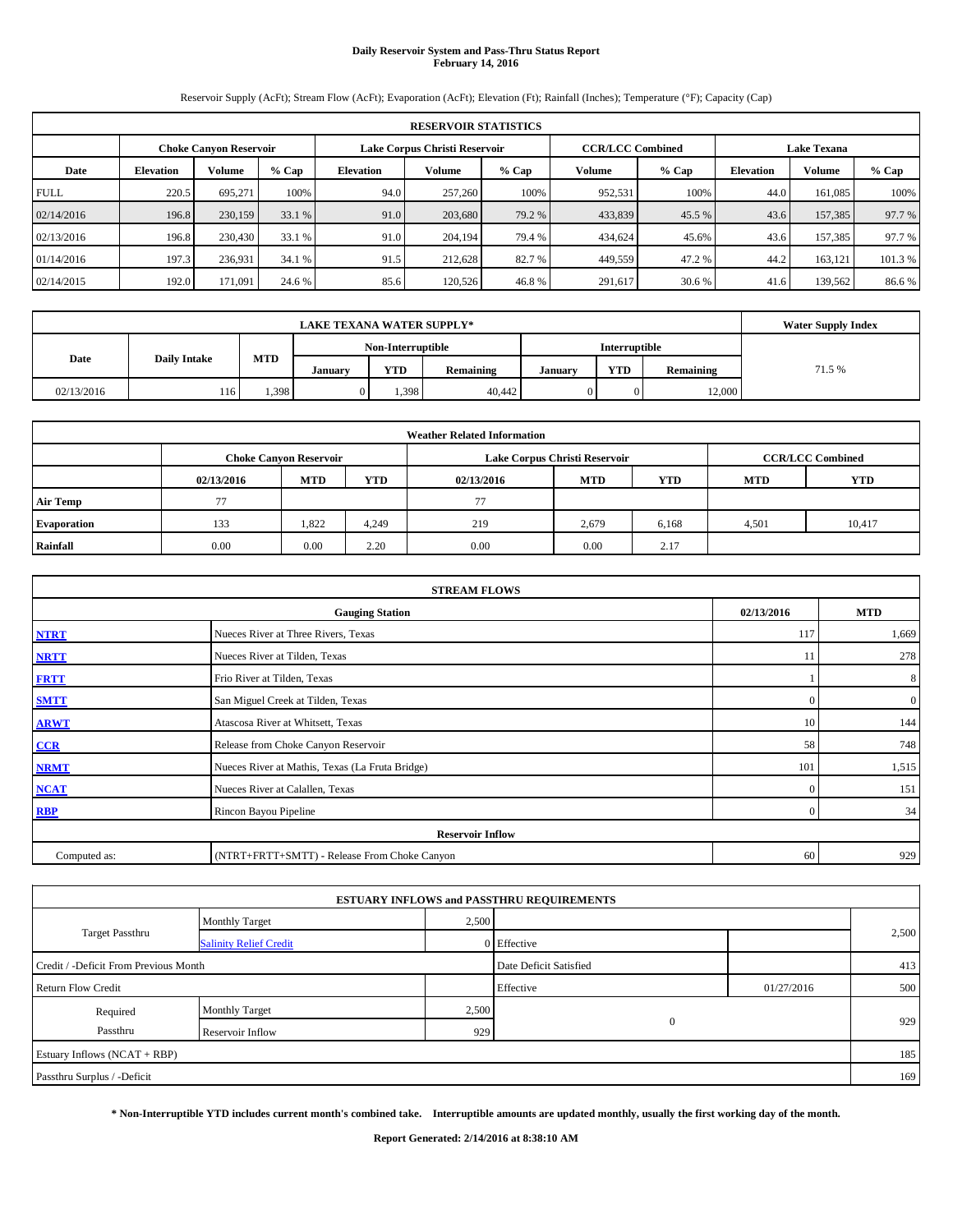# **Daily Reservoir System and Pass-Thru Status Report February 15, 2016**

Reservoir Supply (AcFt); Stream Flow (AcFt); Evaporation (AcFt); Elevation (Ft); Rainfall (Inches); Temperature (°F); Capacity (Cap)

| <b>RESERVOIR STATISTICS</b> |                                                                                                                 |         |         |                  |         |         |         |         |                  |         |         |  |
|-----------------------------|-----------------------------------------------------------------------------------------------------------------|---------|---------|------------------|---------|---------|---------|---------|------------------|---------|---------|--|
|                             | Lake Corpus Christi Reservoir<br><b>CCR/LCC Combined</b><br><b>Lake Texana</b><br><b>Choke Canyon Reservoir</b> |         |         |                  |         |         |         |         |                  |         |         |  |
| Date                        | <b>Elevation</b>                                                                                                | Volume  | $%$ Cap | <b>Elevation</b> | Volume  | $%$ Cap | Volume  | $%$ Cap | <b>Elevation</b> | Volume  | % Cap   |  |
| <b>FULL</b>                 | 220.5                                                                                                           | 695.271 | 100%    | 94.0             | 257,260 | 100%    | 952,531 | 100%    | 44.0             | 161,085 | 100%    |  |
| 02/15/2016                  | 196.8                                                                                                           | 229,486 | 33.0 %  | 91.0             | 203,852 | 79.2 %  | 433,338 | 45.5 %  | 43.6             | 157,385 | 97.7 %  |  |
| 02/14/2016                  | 196.8                                                                                                           | 230,159 | 33.1 %  | 91.0             | 203,680 | 79.2 %  | 433,839 | 45.5%   | 43.6             | 157,385 | 97.7 %  |  |
| 01/15/2016                  | 197.3                                                                                                           | 236,249 | 34.0 %  | 91.5             | 212,109 | 82.4 %  | 448,358 | 47.1 %  | 44.2             | 163,121 | 101.3 % |  |
| 02/15/2015                  | 192.0                                                                                                           | 170,980 | 24.6 %  | 85.5             | 120,266 | 46.7 %  | 291,246 | 30.6 %  | 41.6             | 139,562 | 86.6%   |  |

|                                           | <b>LAKE TEXANA WATER SUPPLY*</b> |       |                   |            |           |               |            |           |        |  |  |  |
|-------------------------------------------|----------------------------------|-------|-------------------|------------|-----------|---------------|------------|-----------|--------|--|--|--|
|                                           |                                  |       | Non-Interruptible |            |           | Interruptible |            |           |        |  |  |  |
| <b>MTD</b><br>Date<br><b>Daily Intake</b> |                                  |       | Januarv           | <b>YTD</b> | Remaining | <b>Januar</b> | <b>YTD</b> | Remaining | 71.5 % |  |  |  |
| 02/14/2016                                |                                  | 1,398 |                   | .398       | 40,442    |               |            | 12.000    |        |  |  |  |

| <b>Weather Related Information</b> |            |                               |            |            |                               |                         |            |            |  |  |
|------------------------------------|------------|-------------------------------|------------|------------|-------------------------------|-------------------------|------------|------------|--|--|
|                                    |            | <b>Choke Canvon Reservoir</b> |            |            | Lake Corpus Christi Reservoir | <b>CCR/LCC Combined</b> |            |            |  |  |
|                                    | 02/14/2016 | <b>MTD</b>                    | <b>YTD</b> | 02/14/2016 | <b>MTD</b>                    | <b>YTD</b>              | <b>MTD</b> | <b>YTD</b> |  |  |
| <b>Air Temp</b>                    | 79         |                               |            | 80         |                               |                         |            |            |  |  |
| <b>Evaporation</b>                 | 94         | 1,916                         | 4,343      | 249        | 2.928                         | 6,417                   | 4,844      | 10,760     |  |  |
| Rainfall                           | 0.00       | 0.00                          | 2.20       | 0.00       | 0.00                          | 2.17                    |            |            |  |  |

| <b>STREAM FLOWS</b> |                                                 |                |                  |  |  |  |  |  |  |
|---------------------|-------------------------------------------------|----------------|------------------|--|--|--|--|--|--|
|                     | 02/14/2016                                      | <b>MTD</b>     |                  |  |  |  |  |  |  |
| <b>NTRT</b>         | Nueces River at Three Rivers, Texas             | 115            | 1,785            |  |  |  |  |  |  |
| <b>NRTT</b>         | Nueces River at Tilden, Texas                   | 9              | 287              |  |  |  |  |  |  |
| <b>FRTT</b>         | Frio River at Tilden, Texas                     |                | 9                |  |  |  |  |  |  |
| <b>SMTT</b>         | San Miguel Creek at Tilden, Texas               | $\Omega$       | $\boldsymbol{0}$ |  |  |  |  |  |  |
| <b>ARWT</b>         | Atascosa River at Whitsett, Texas               | 10             | 153              |  |  |  |  |  |  |
| CCR                 | Release from Choke Canyon Reservoir             | 58             | 806              |  |  |  |  |  |  |
| <b>NRMT</b>         | Nueces River at Mathis, Texas (La Fruta Bridge) | 101            | 1,616            |  |  |  |  |  |  |
| <b>NCAT</b>         | Nueces River at Calallen, Texas                 | $\Omega$       | 151              |  |  |  |  |  |  |
| <b>RBP</b>          | Rincon Bayou Pipeline                           | $\overline{0}$ | 34               |  |  |  |  |  |  |
|                     | <b>Reservoir Inflow</b>                         |                |                  |  |  |  |  |  |  |
| Computed as:        | (NTRT+FRTT+SMTT) - Release From Choke Canyon    | 58             | 987              |  |  |  |  |  |  |

|                                       |                               |       | <b>ESTUARY INFLOWS and PASSTHRU REQUIREMENTS</b> |            |       |
|---------------------------------------|-------------------------------|-------|--------------------------------------------------|------------|-------|
|                                       | <b>Monthly Target</b>         | 2,500 |                                                  |            |       |
| Target Passthru                       | <b>Salinity Relief Credit</b> |       | 0 Effective                                      |            | 2,500 |
| Credit / -Deficit From Previous Month |                               |       | Date Deficit Satisfied                           |            | 413   |
| <b>Return Flow Credit</b>             |                               |       | Effective                                        | 01/27/2016 | 500   |
| Required                              | <b>Monthly Target</b>         | 2,500 |                                                  |            |       |
| Passthru                              | Reservoir Inflow              | 987   | $\mathbf{0}$                                     |            | 987   |
| Estuary Inflows (NCAT + RBP)          |                               |       |                                                  |            | 185   |
| Passthru Surplus / -Deficit           |                               |       |                                                  |            | 111   |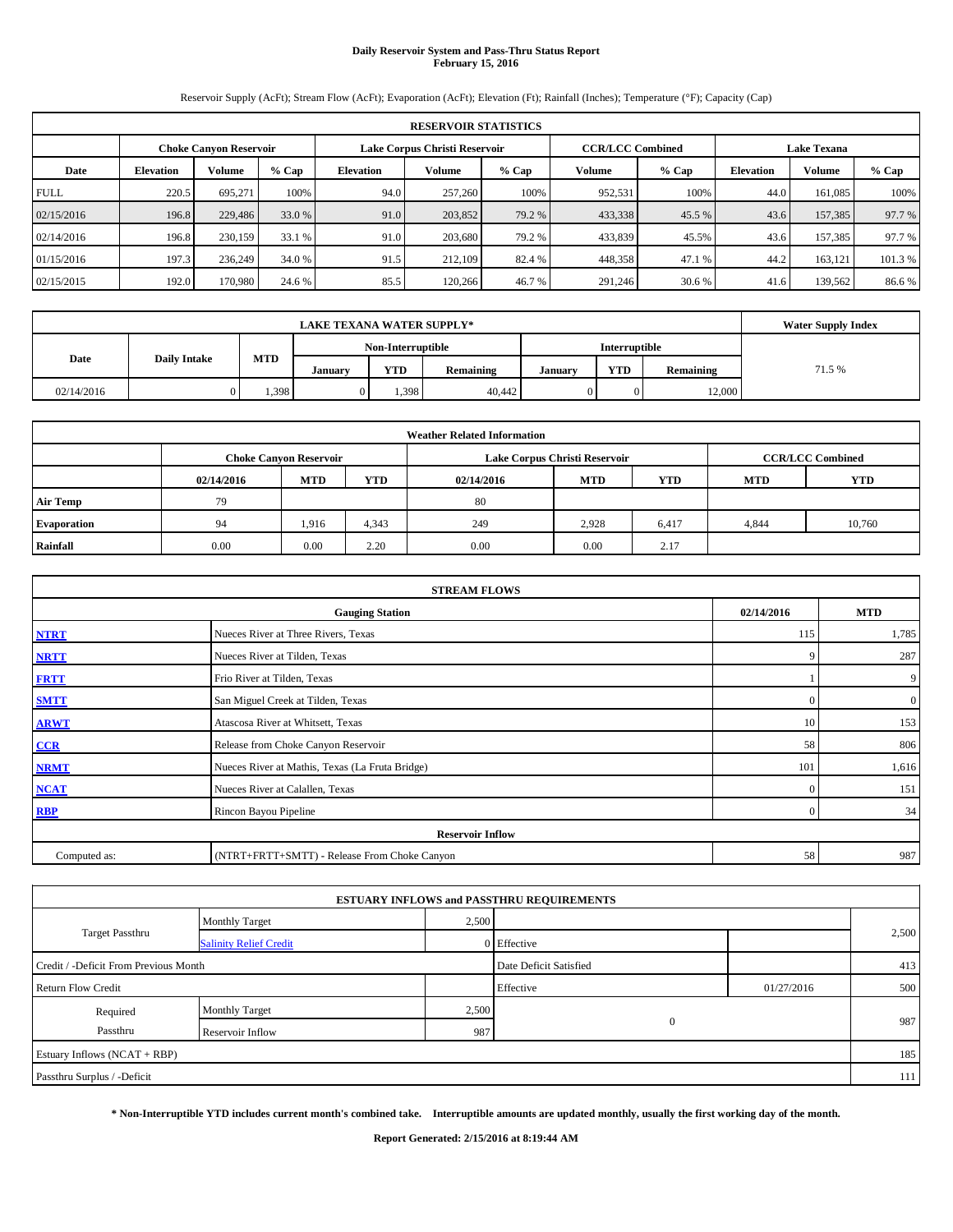# **Daily Reservoir System and Pass-Thru Status Report February 16, 2016**

Reservoir Supply (AcFt); Stream Flow (AcFt); Evaporation (AcFt); Elevation (Ft); Rainfall (Inches); Temperature (°F); Capacity (Cap)

| <b>RESERVOIR STATISTICS</b> |                  |                               |         |                  |                               |         |                         |         |                    |               |         |
|-----------------------------|------------------|-------------------------------|---------|------------------|-------------------------------|---------|-------------------------|---------|--------------------|---------------|---------|
|                             |                  | <b>Choke Canyon Reservoir</b> |         |                  | Lake Corpus Christi Reservoir |         | <b>CCR/LCC Combined</b> |         | <b>Lake Texana</b> |               |         |
| Date                        | <b>Elevation</b> | Volume                        | $%$ Cap | <b>Elevation</b> | Volume                        | $%$ Cap | Volume                  | $%$ Cap | <b>Elevation</b>   | <b>Volume</b> | % Cap   |
| <b>FULL</b>                 | 220.5            | 695.271                       | 100%    | 94.0             | 257,260                       | 100%    | 952,531                 | 100%    | 44.0               | 161,085       | 100%    |
| 02/16/2016                  | 196.8            | 229,752                       | 33.0 %  | 91.0             | 203,852                       | 79.2 %  | 433,604                 | 45.5 %  | 43.4               | 155,551       | 96.6 %  |
| 02/15/2016                  | 196.8            | 229,486                       | 33.0 %  | 91.0             | 203,852                       | 79.2 %  | 433,338                 | 45.5%   | 43.6               | 157,385       | 97.7 %  |
| 01/16/2016                  | 197.2            | 235,147                       | 33.8 %  | 91.5             | 212,109                       | 82.4 %  | 447,256                 | 47.0 %  | 44.2               | 163,121       | 101.3 % |
| 02/16/2015                  | 192.0            | 170,980                       | 24.6 %  | 85.5             | 120,266                       | 46.7 %  | 291,246                 | 30.6 %  | 41.6               | 139,562       | 86.6%   |

|            | <b>Water Supply Index</b> |            |                |                   |           |                |               |           |        |
|------------|---------------------------|------------|----------------|-------------------|-----------|----------------|---------------|-----------|--------|
|            |                           |            |                | Non-Interruptible |           |                | Interruptible |           |        |
| Date       | <b>Daily Intake</b>       | <b>MTD</b> | <b>January</b> | <b>YTD</b>        | Remaining | <b>January</b> | <b>YTD</b>    | Remaining | 71.5 % |
| 02/15/2016 | 120                       | 1,675      |                | 1.675             | 40,165    |                |               | 12.000    |        |

| <b>Weather Related Information</b> |            |                               |            |            |                               |                         |            |            |  |  |
|------------------------------------|------------|-------------------------------|------------|------------|-------------------------------|-------------------------|------------|------------|--|--|
|                                    |            | <b>Choke Canvon Reservoir</b> |            |            | Lake Corpus Christi Reservoir | <b>CCR/LCC Combined</b> |            |            |  |  |
|                                    | 02/15/2016 | <b>MTD</b>                    | <b>YTD</b> | 02/15/2016 | <b>MTD</b>                    | <b>YTD</b>              | <b>MTD</b> | <b>YTD</b> |  |  |
| <b>Air Temp</b>                    | 79         |                               |            | 76         |                               |                         |            |            |  |  |
| <b>Evaporation</b>                 | 156        | 2.072                         | 4,499      | 219        | 3.147                         | 6,636                   | 5,219      | 11,135     |  |  |
| Rainfall                           | 0.00       | 0.00                          | 2.20       | 0.00       | 0.00                          | 2.17                    |            |            |  |  |

| <b>STREAM FLOWS</b> |                                                 |                |                  |  |  |  |  |  |  |
|---------------------|-------------------------------------------------|----------------|------------------|--|--|--|--|--|--|
|                     | <b>Gauging Station</b>                          |                |                  |  |  |  |  |  |  |
| <b>NTRT</b>         | Nueces River at Three Rivers, Texas             | 113            | 1,898            |  |  |  |  |  |  |
| <b>NRTT</b>         | Nueces River at Tilden, Texas                   | $\tau$         | 294              |  |  |  |  |  |  |
| <b>FRTT</b>         | Frio River at Tilden, Texas                     |                | 9                |  |  |  |  |  |  |
| <b>SMTT</b>         | San Miguel Creek at Tilden, Texas               | $\Omega$       | $\boldsymbol{0}$ |  |  |  |  |  |  |
| <b>ARWT</b>         | Atascosa River at Whitsett, Texas               | 10             | 163              |  |  |  |  |  |  |
| CCR                 | Release from Choke Canyon Reservoir             | 58             | 863              |  |  |  |  |  |  |
| <b>NRMT</b>         | Nueces River at Mathis, Texas (La Fruta Bridge) | 137            | 1,753            |  |  |  |  |  |  |
| <b>NCAT</b>         | Nueces River at Calallen, Texas                 | $\mathbf{0}$   | 151              |  |  |  |  |  |  |
| <b>RBP</b>          | Rincon Bayou Pipeline                           | $\overline{0}$ | 34               |  |  |  |  |  |  |
|                     | <b>Reservoir Inflow</b>                         |                |                  |  |  |  |  |  |  |
| Computed as:        | (NTRT+FRTT+SMTT) - Release From Choke Canyon    | 56             | 1,043            |  |  |  |  |  |  |

|                                       |                               |       | <b>ESTUARY INFLOWS and PASSTHRU REQUIREMENTS</b> |            |       |
|---------------------------------------|-------------------------------|-------|--------------------------------------------------|------------|-------|
|                                       | <b>Monthly Target</b>         | 2,500 |                                                  |            |       |
| <b>Target Passthru</b>                | <b>Salinity Relief Credit</b> |       | 0 Effective                                      |            | 2,500 |
| Credit / -Deficit From Previous Month |                               |       | Date Deficit Satisfied                           |            | 413   |
| <b>Return Flow Credit</b>             |                               |       | Effective                                        | 01/27/2016 | 500   |
| Required                              | <b>Monthly Target</b>         | 2,500 |                                                  |            |       |
| Passthru                              | Reservoir Inflow              | 1,043 | $\mathbf{0}$                                     |            | 1,043 |
| Estuary Inflows (NCAT + RBP)          |                               |       |                                                  |            | 185   |
| Passthru Surplus / -Deficit           |                               |       |                                                  |            | 55    |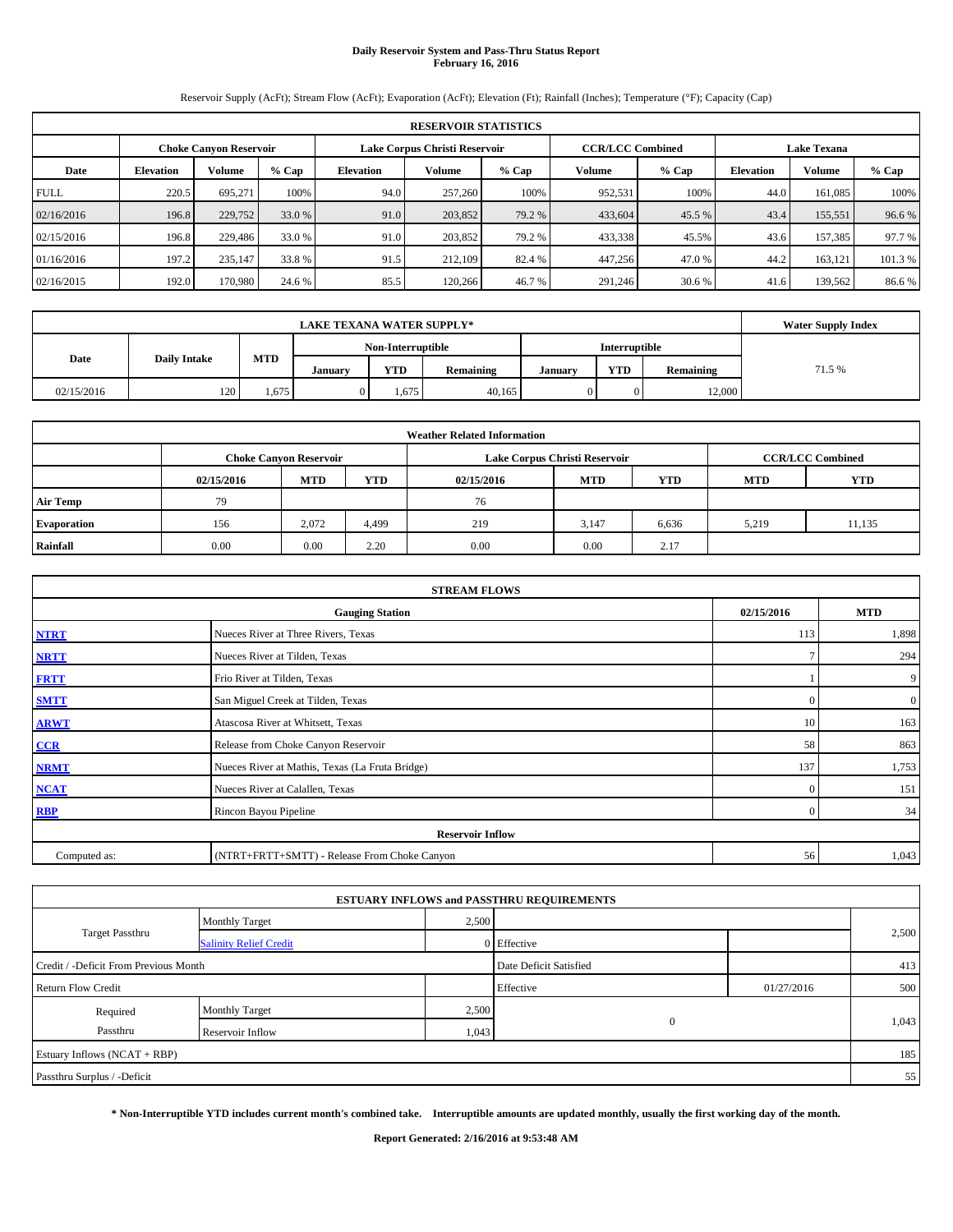# **Daily Reservoir System and Pass-Thru Status Report February 17, 2016**

Reservoir Supply (AcFt); Stream Flow (AcFt); Evaporation (AcFt); Elevation (Ft); Rainfall (Inches); Temperature (°F); Capacity (Cap)

|             | <b>RESERVOIR STATISTICS</b> |                               |         |                  |         |                                                          |         |         |                    |         |         |  |
|-------------|-----------------------------|-------------------------------|---------|------------------|---------|----------------------------------------------------------|---------|---------|--------------------|---------|---------|--|
|             |                             | <b>Choke Canyon Reservoir</b> |         |                  |         | Lake Corpus Christi Reservoir<br><b>CCR/LCC Combined</b> |         |         | <b>Lake Texana</b> |         |         |  |
| Date        | <b>Elevation</b>            | Volume                        | $%$ Cap | <b>Elevation</b> | Volume  | $%$ Cap                                                  | Volume  | $%$ Cap | <b>Elevation</b>   | Volume  | % Cap   |  |
| <b>FULL</b> | 220.5                       | 695.271                       | 100%    | 94.0             | 257,260 | 100%                                                     | 952,531 | 100%    | 44.0               | 161,085 | 100%    |  |
| 02/17/2016  | 196.8                       | 229,619                       | 33.0 %  | 91.0             | 203,509 | 79.1 %                                                   | 433,128 | 45.5 %  | 43.5               | 156,467 | 97.1 %  |  |
| 02/16/2016  | 196.8                       | 229,752                       | 33.0 %  | 91.0             | 203.852 | 79.2 %                                                   | 433,604 | 45.5%   | 43.4               | 155,551 | 96.6%   |  |
| 01/17/2016  | 197.2                       | 234,470                       | 33.7 %  | 91.4             | 211.417 | 82.2 %                                                   | 445,887 | 46.8%   | 44.2               | 163,121 | 101.3 % |  |
| 02/17/2015  | 191.9                       | 169,650                       | 24.4 %  | 85.6             | 121.311 | 47.2 %                                                   | 290,961 | 30.5 %  | 41.6               | 139,562 | 86.6%   |  |

|            | <b>Water Supply Index</b> |            |         |                   |           |               |            |           |        |
|------------|---------------------------|------------|---------|-------------------|-----------|---------------|------------|-----------|--------|
|            |                           |            |         | Non-Interruptible |           | Interruptible |            |           |        |
| Date       | <b>Daily Intake</b>       | <b>MTD</b> | Januarv | YTD               | Remaining | Januarv       | <b>YTD</b> | Remaining | 71.4 % |
| 02/16/2016 | 130                       | 2,065      |         | 2.065             | 39,775    |               |            | 12,000    |        |

| <b>Weather Related Information</b> |            |                               |            |            |                               |                         |            |            |  |  |
|------------------------------------|------------|-------------------------------|------------|------------|-------------------------------|-------------------------|------------|------------|--|--|
|                                    |            | <b>Choke Canvon Reservoir</b> |            |            | Lake Corpus Christi Reservoir | <b>CCR/LCC Combined</b> |            |            |  |  |
|                                    | 02/16/2016 | <b>MTD</b>                    | <b>YTD</b> | 02/16/2016 | <b>MTD</b>                    | <b>YTD</b>              | <b>MTD</b> | <b>YTD</b> |  |  |
| <b>Air Temp</b>                    | 81         |                               |            | 82         |                               |                         |            |            |  |  |
| <b>Evaporation</b>                 | 148        | 2.220                         | 4,647      | 179        | 3.326                         | 6,815                   | 5,546      | 11,462     |  |  |
| Rainfall                           | 0.00       | 0.00                          | 2.20       | 0.00       | 0.00                          | 2.17                    |            |            |  |  |

| <b>STREAM FLOWS</b> |                                                 |                |                  |  |  |  |  |  |  |
|---------------------|-------------------------------------------------|----------------|------------------|--|--|--|--|--|--|
|                     | <b>Gauging Station</b>                          |                |                  |  |  |  |  |  |  |
| <b>NTRT</b>         | Nueces River at Three Rivers, Texas             | 111            | 2,009            |  |  |  |  |  |  |
| <b>NRTT</b>         | Nueces River at Tilden, Texas                   | 5              | 299              |  |  |  |  |  |  |
| <b>FRTT</b>         | Frio River at Tilden, Texas                     | $\mathbf{0}$   | 10               |  |  |  |  |  |  |
| <b>SMTT</b>         | San Miguel Creek at Tilden, Texas               | $\Omega$       | $\boldsymbol{0}$ |  |  |  |  |  |  |
| <b>ARWT</b>         | Atascosa River at Whitsett, Texas               | 10             | 173              |  |  |  |  |  |  |
| CCR                 | Release from Choke Canyon Reservoir             | 58             | 921              |  |  |  |  |  |  |
| <b>NRMT</b>         | Nueces River at Mathis, Texas (La Fruta Bridge) | 210            | 1,963            |  |  |  |  |  |  |
| <b>NCAT</b>         | Nueces River at Calallen, Texas                 | $\Omega$       | 151              |  |  |  |  |  |  |
| <b>RBP</b>          | Rincon Bayou Pipeline                           | $\overline{0}$ | 34               |  |  |  |  |  |  |
|                     | <b>Reservoir Inflow</b>                         |                |                  |  |  |  |  |  |  |
| Computed as:        | (NTRT+FRTT+SMTT) - Release From Choke Canyon    | 54             | 1,097            |  |  |  |  |  |  |

|                                       |                               |       | <b>ESTUARY INFLOWS and PASSTHRU REQUIREMENTS</b> |            |       |
|---------------------------------------|-------------------------------|-------|--------------------------------------------------|------------|-------|
|                                       | <b>Monthly Target</b>         | 2,500 |                                                  |            |       |
| <b>Target Passthru</b>                | <b>Salinity Relief Credit</b> |       | 0 Effective                                      |            | 2,500 |
| Credit / -Deficit From Previous Month |                               |       | Date Deficit Satisfied                           |            | 413   |
| <b>Return Flow Credit</b>             |                               |       | Effective                                        | 01/27/2016 | 500   |
| Required                              | <b>Monthly Target</b>         | 2,500 |                                                  |            |       |
| Passthru                              | Reservoir Inflow              | 1,097 | $\mathbf{0}$                                     |            | 1,097 |
| Estuary Inflows (NCAT + RBP)          |                               |       |                                                  |            | 185   |
| Passthru Surplus / -Deficit           |                               |       |                                                  |            |       |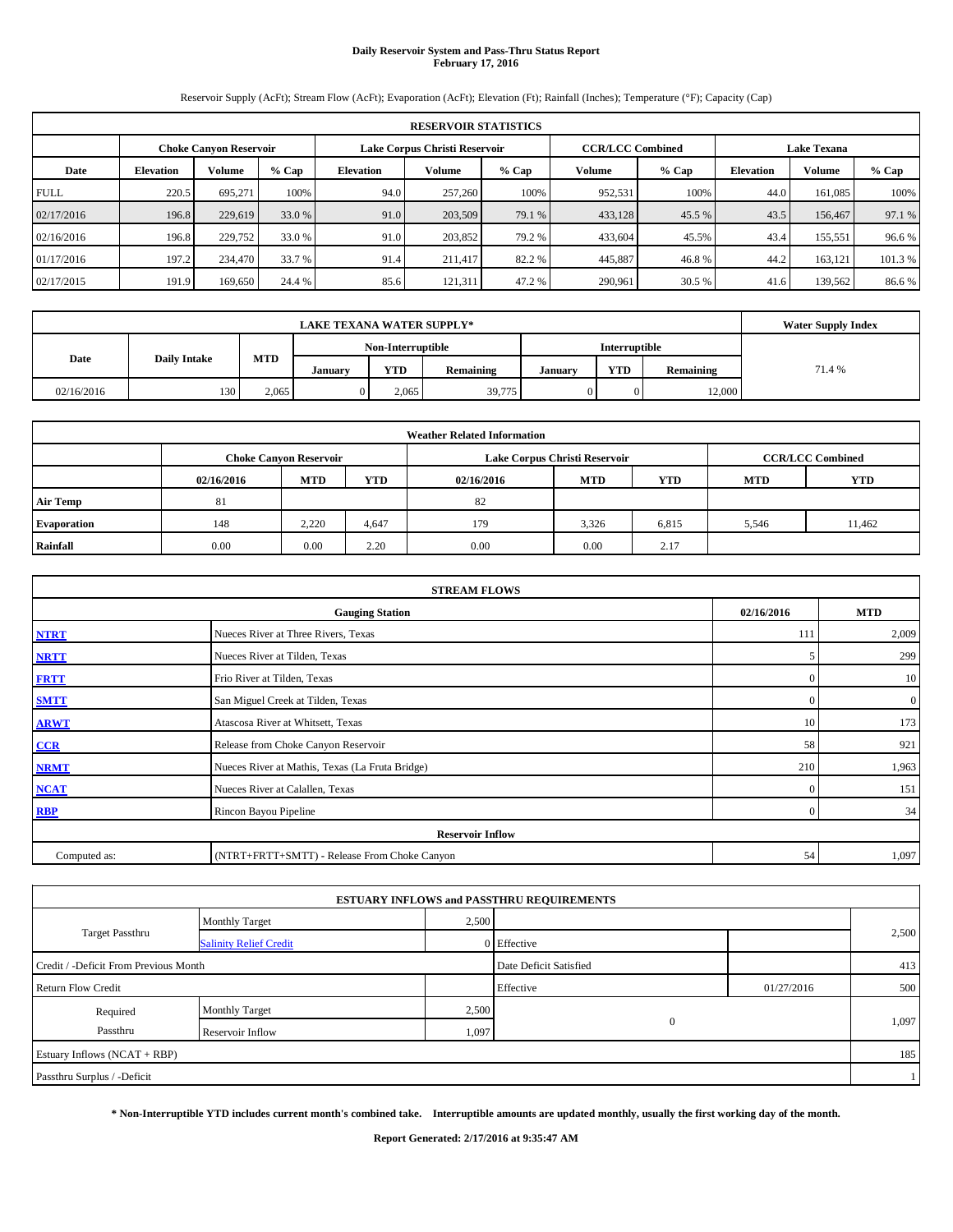# **Daily Reservoir System and Pass-Thru Status Report February 18, 2016**

Reservoir Supply (AcFt); Stream Flow (AcFt); Evaporation (AcFt); Elevation (Ft); Rainfall (Inches); Temperature (°F); Capacity (Cap)

|             | <b>RESERVOIR STATISTICS</b> |                               |         |                  |                               |         |                                               |         |                  |         |        |  |
|-------------|-----------------------------|-------------------------------|---------|------------------|-------------------------------|---------|-----------------------------------------------|---------|------------------|---------|--------|--|
|             |                             | <b>Choke Canyon Reservoir</b> |         |                  | Lake Corpus Christi Reservoir |         | <b>CCR/LCC Combined</b><br><b>Lake Texana</b> |         |                  |         |        |  |
| Date        | <b>Elevation</b>            | Volume                        | $%$ Cap | <b>Elevation</b> | Volume                        | $%$ Cap | Volume                                        | $%$ Cap | <b>Elevation</b> | Volume  | % Cap  |  |
| <b>FULL</b> | 220.5                       | 695.271                       | 100%    | 94.0             | 257,260                       | 100%    | 952,531                                       | 100%    | 44.0             | 161,085 | 100%   |  |
| 02/18/2016  | 196.7                       | 228,288                       | 32.8 %  | 90.9             | 202,655                       | 78.8%   | 430,943                                       | 45.2 %  | 43.4             | 155,551 | 96.6 % |  |
| 02/17/2016  | 196.8                       | 229,619                       | 33.0 %  | 91.0             | 203,509                       | 79.1 %  | 433,128                                       | 45.5%   | 43.5             | 156,467 | 97.1 % |  |
| 01/18/2016  | 197.1                       | 234,063                       | 33.7 %  | 91.4             | 211.072                       | 82.0 %  | 445,135                                       | 46.7%   | 44.1             | 161,085 | 100.0% |  |
| 02/18/2015  | 191.9                       | 169,540                       | 24.4 %  | 85.5             | 119,745                       | 46.5 %  | 289,285                                       | 30.4 %  | 41.6             | 139,562 | 86.6%  |  |

|            | <b>Water Supply Index</b> |            |         |                   |           |               |               |           |        |
|------------|---------------------------|------------|---------|-------------------|-----------|---------------|---------------|-----------|--------|
|            |                           |            |         | Non-Interruptible |           |               | Interruptible |           |        |
| Date       | <b>Daily Intake</b>       | <b>MTD</b> | Januarv | <b>YTD</b>        | Remaining | <b>Januar</b> | <b>YTD</b>    | Remaining | 71.1 % |
| 02/17/2016 | 130                       | 2.194      |         | 2.194             | 39,646    |               |               | 12.000    |        |

|                    |            |                               |            | <b>Weather Related Information</b> |                               |                         |       |        |
|--------------------|------------|-------------------------------|------------|------------------------------------|-------------------------------|-------------------------|-------|--------|
|                    |            | <b>Choke Canvon Reservoir</b> |            |                                    | Lake Corpus Christi Reservoir | <b>CCR/LCC Combined</b> |       |        |
|                    | 02/17/2016 | <b>MTD</b>                    | <b>YTD</b> | 02/17/2016                         | <b>MTD</b>                    | <b>YTD</b>              |       |        |
| <b>Air Temp</b>    | 79         |                               |            | 77                                 |                               |                         |       |        |
| <b>Evaporation</b> | 179        | 2,399                         | 4,826      | 239                                | 3,565                         | 7,054                   | 5,964 | 11,880 |
| Rainfall           | 0.00       | 0.00                          | 2.20       | 0.00                               | 0.00                          | 2.17                    |       |        |

|              | <b>STREAM FLOWS</b>                             |                |                  |  |  |  |  |  |
|--------------|-------------------------------------------------|----------------|------------------|--|--|--|--|--|
|              | <b>Gauging Station</b>                          |                |                  |  |  |  |  |  |
| <b>NTRT</b>  | Nueces River at Three Rivers, Texas             | 109            | 2,118            |  |  |  |  |  |
| <b>NRTT</b>  | Nueces River at Tilden, Texas                   |                | 303              |  |  |  |  |  |
| <b>FRTT</b>  | Frio River at Tilden, Texas                     | $\mathbf{0}$   | 10               |  |  |  |  |  |
| <b>SMTT</b>  | San Miguel Creek at Tilden, Texas               | $\Omega$       | $\boldsymbol{0}$ |  |  |  |  |  |
| <b>ARWT</b>  | Atascosa River at Whitsett, Texas               | 10             | 182              |  |  |  |  |  |
| CCR          | Release from Choke Canyon Reservoir             | 58             | 979              |  |  |  |  |  |
| <b>NRMT</b>  | Nueces River at Mathis, Texas (La Fruta Bridge) | 248            | 2,211            |  |  |  |  |  |
| <b>NCAT</b>  | Nueces River at Calallen, Texas                 | $\Omega$       | 151              |  |  |  |  |  |
| <b>RBP</b>   | Rincon Bayou Pipeline                           | $\overline{0}$ | 34               |  |  |  |  |  |
|              | <b>Reservoir Inflow</b>                         |                |                  |  |  |  |  |  |
| Computed as: | (NTRT+FRTT+SMTT) - Release From Choke Canyon    | 52             | 1,149            |  |  |  |  |  |

|                                       |                               |       | <b>ESTUARY INFLOWS and PASSTHRU REQUIREMENTS</b> |            |       |
|---------------------------------------|-------------------------------|-------|--------------------------------------------------|------------|-------|
|                                       | <b>Monthly Target</b>         | 2,500 |                                                  |            |       |
| Target Passthru                       | <b>Salinity Relief Credit</b> |       | 0 Effective                                      |            | 2,500 |
| Credit / -Deficit From Previous Month |                               |       | Date Deficit Satisfied                           |            | 413   |
| <b>Return Flow Credit</b>             |                               |       | Effective                                        | 01/27/2016 | 500   |
| Required                              | <b>Monthly Target</b>         | 2,500 |                                                  |            |       |
| Passthru                              | Reservoir Inflow              | 1,149 | $\mathbf{0}$                                     |            | 1,149 |
| Estuary Inflows (NCAT + RBP)          |                               |       |                                                  |            | 185   |
| Passthru Surplus / -Deficit           |                               |       |                                                  |            | $-51$ |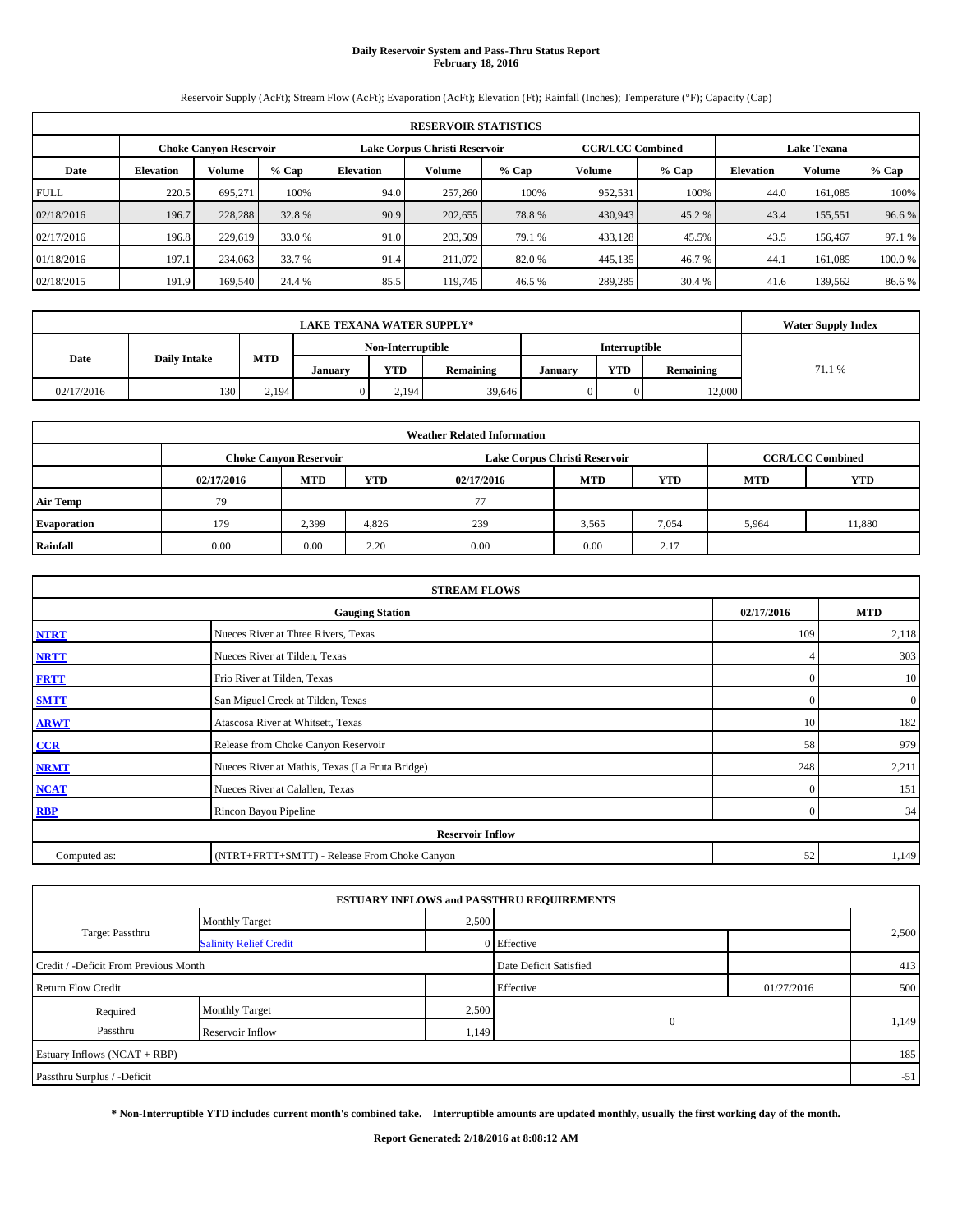# **Daily Reservoir System and Pass-Thru Status Report February 19, 2016**

Reservoir Supply (AcFt); Stream Flow (AcFt); Evaporation (AcFt); Elevation (Ft); Rainfall (Inches); Temperature (°F); Capacity (Cap)

|             | <b>RESERVOIR STATISTICS</b> |                               |         |                  |                               |         |                         |         |                  |                    |         |  |
|-------------|-----------------------------|-------------------------------|---------|------------------|-------------------------------|---------|-------------------------|---------|------------------|--------------------|---------|--|
|             |                             | <b>Choke Canyon Reservoir</b> |         |                  | Lake Corpus Christi Reservoir |         | <b>CCR/LCC Combined</b> |         |                  | <b>Lake Texana</b> |         |  |
| Date        | <b>Elevation</b>            | Volume                        | $%$ Cap | <b>Elevation</b> | Volume                        | $%$ Cap | Volume                  | $%$ Cap | <b>Elevation</b> | Volume             | % Cap   |  |
| <b>FULL</b> | 220.5                       | 695.271                       | 100%    | 94.0             | 257,260                       | 100%    | 952,531                 | 100%    | 44.0             | 161,085            | 100%    |  |
| 02/19/2016  | 196.7                       | 228,421                       | 32.9 %  | 90.9             | 201,972                       | 78.5 %  | 430,393                 | 45.2 %  | 43.4             | 155,551            | 96.6 %  |  |
| 02/18/2016  | 196.7                       | 228.288                       | 32.8 %  | 90.9             | 202,655                       | 78.8%   | 430,943                 | 45.2%   | 43.4             | 155,551            | 96.6%   |  |
| 01/19/2016  | 197.2                       | 234,876                       | 33.8 %  | 91.4             | 210,726                       | 81.9 %  | 445,602                 | 46.8%   | 44.2             | 163,121            | 101.3 % |  |
| 02/19/2015  | 191.9                       | 170,315                       | 24.5 %  | 85.5             | 119.615                       | 46.5 %  | 289,930                 | 30.4 %  | 41.5             | 138,700            | 86.1%   |  |

|            | <b>Water Supply Index</b>          |            |         |       |           |         |            |           |       |
|------------|------------------------------------|------------|---------|-------|-----------|---------|------------|-----------|-------|
|            | Non-Interruptible<br>Interruptible |            |         |       |           |         |            |           |       |
| Date       | <b>Daily Intake</b>                | <b>MTD</b> | Januarv | YTD   | Remaining | Januarv | <b>YTD</b> | Remaining | 71.0% |
| 02/18/2016 | 130                                | 2,324      |         | 2.324 | 39,516    |         |            | 12,000    |       |

|                    |            |                               |            | <b>Weather Related Information</b> |                               |                         |       |        |
|--------------------|------------|-------------------------------|------------|------------------------------------|-------------------------------|-------------------------|-------|--------|
|                    |            | <b>Choke Canvon Reservoir</b> |            |                                    | Lake Corpus Christi Reservoir | <b>CCR/LCC Combined</b> |       |        |
|                    | 02/18/2016 | <b>MTD</b>                    | <b>YTD</b> | 02/18/2016                         | <b>MTD</b>                    | <b>YTD</b>              |       |        |
| <b>Air Temp</b>    | 82         |                               |            | 79                                 |                               |                         |       |        |
| <b>Evaporation</b> | 163        | 2,562                         | 4,989      | 288                                | 3,853                         | 7,342                   | 6,415 | 12,331 |
| Rainfall           | 0.00       | 0.00                          | 2.20       | 0.00                               | 0.00                          | 2.17                    |       |        |

|              | <b>STREAM FLOWS</b>                             |              |                  |  |  |  |  |  |
|--------------|-------------------------------------------------|--------------|------------------|--|--|--|--|--|
|              | <b>Gauging Station</b>                          |              |                  |  |  |  |  |  |
| <b>NTRT</b>  | Nueces River at Three Rivers, Texas             | 107          | 2,225            |  |  |  |  |  |
| <b>NRTT</b>  | Nueces River at Tilden, Texas                   | 3            | 306              |  |  |  |  |  |
| <b>FRTT</b>  | Frio River at Tilden, Texas                     | $\mathbf{0}$ | 10               |  |  |  |  |  |
| <b>SMTT</b>  | San Miguel Creek at Tilden, Texas               | $\Omega$     | $\boldsymbol{0}$ |  |  |  |  |  |
| <b>ARWT</b>  | Atascosa River at Whitsett, Texas               | 10           | 192              |  |  |  |  |  |
| CCR          | Release from Choke Canyon Reservoir             | 58           | 1,036            |  |  |  |  |  |
| <b>NRMT</b>  | Nueces River at Mathis, Texas (La Fruta Bridge) | 246          | 2,457            |  |  |  |  |  |
| <b>NCAT</b>  | Nueces River at Calallen, Texas                 |              | 156              |  |  |  |  |  |
| <b>RBP</b>   | Rincon Bayou Pipeline                           | 75           | 109              |  |  |  |  |  |
|              | <b>Reservoir Inflow</b>                         |              |                  |  |  |  |  |  |
| Computed as: | (NTRT+FRTT+SMTT) - Release From Choke Canyon    | 50           | 1,199            |  |  |  |  |  |

|                                       |                               |       | <b>ESTUARY INFLOWS and PASSTHRU REQUIREMENTS</b> |            |       |
|---------------------------------------|-------------------------------|-------|--------------------------------------------------|------------|-------|
|                                       | <b>Monthly Target</b>         | 2,500 |                                                  |            |       |
| <b>Target Passthru</b>                | <b>Salinity Relief Credit</b> |       | 0 Effective                                      |            | 2,500 |
| Credit / -Deficit From Previous Month |                               |       | Date Deficit Satisfied                           |            | 413   |
| <b>Return Flow Credit</b>             |                               |       | Effective                                        | 01/27/2016 | 500   |
| Required                              | <b>Monthly Target</b>         | 2,500 |                                                  |            |       |
| Passthru                              | Reservoir Inflow              | 1,199 | $\mathbf{0}$                                     |            | 1,199 |
| Estuary Inflows (NCAT + RBP)          |                               |       |                                                  |            | 265   |
| Passthru Surplus / -Deficit           |                               |       |                                                  |            | $-22$ |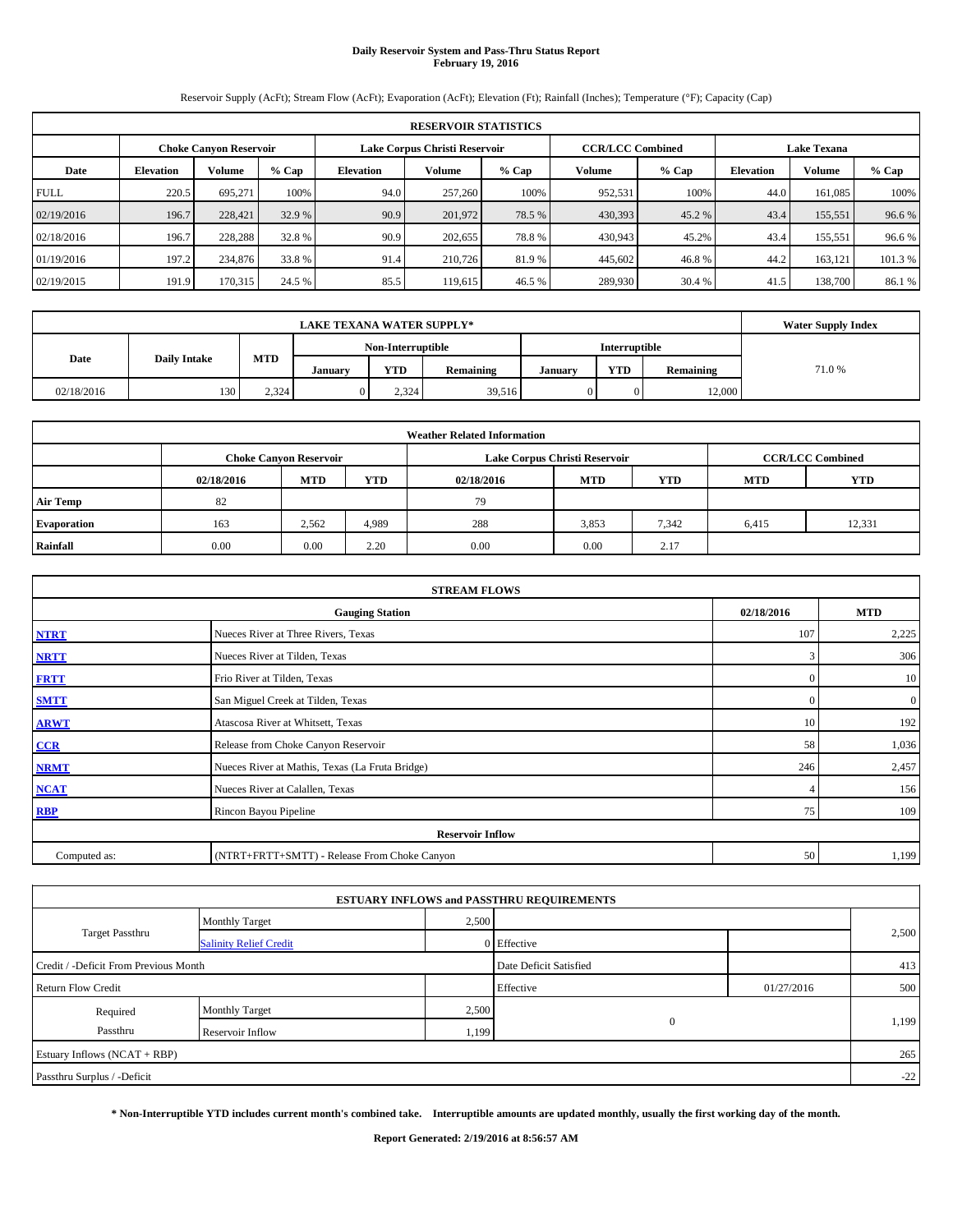## **Daily Reservoir System and Pass-Thru Status Report February 20, 2016**

Reservoir Supply (AcFt); Stream Flow (AcFt); Evaporation (AcFt); Elevation (Ft); Rainfall (Inches); Temperature (°F); Capacity (Cap)

|             | <b>RESERVOIR STATISTICS</b> |                               |         |                               |         |         |                         |         |                    |               |        |  |
|-------------|-----------------------------|-------------------------------|---------|-------------------------------|---------|---------|-------------------------|---------|--------------------|---------------|--------|--|
|             |                             | <b>Choke Canyon Reservoir</b> |         | Lake Corpus Christi Reservoir |         |         | <b>CCR/LCC Combined</b> |         | <b>Lake Texana</b> |               |        |  |
| Date        | <b>Elevation</b>            | Volume                        | $%$ Cap | <b>Elevation</b>              | Volume  | $%$ Cap | Volume                  | $%$ Cap | <b>Elevation</b>   | <b>Volume</b> | % Cap  |  |
| <b>FULL</b> | 220.5                       | 695.271                       | 100%    | 94.0                          | 257,260 | 100%    | 952,531                 | 100%    | 44.0               | 161,085       | 100%   |  |
| 02/20/2016  | 196.7                       | 228,021                       | 32.8%   | 90.8                          | 201,460 | 78.3 %  | 429,481                 | 45.1 %  | 43.4               | 155,551       | 96.6 % |  |
| 02/19/2016  | 196.7                       | 228,421                       | 32.9 %  | 90.9                          | 201.972 | 78.5 %  | 430,393                 | 45.2%   | 43.4               | 155.551       | 96.6 % |  |
| 01/20/2016  | 197.2                       | 234,876                       | 33.8 %  | 91.4                          | 210.381 | 81.8%   | 445,257                 | 46.7 %  | 44.2               | 163,121       | 101.3% |  |
| 02/20/2015  | 191.9                       | 169.982                       | 24.4 %  | 85.5                          | 119.226 | 46.3%   | 289,208                 | 30.4 %  | 41.5               | 138,700       | 86.1 % |  |

|            | <b>LAKE TEXANA WATER SUPPLY*</b> |            |         |       |           |         |            |           |       |  |  |
|------------|----------------------------------|------------|---------|-------|-----------|---------|------------|-----------|-------|--|--|
|            |                                  |            |         |       |           |         |            |           |       |  |  |
| Date       | <b>Daily Intake</b>              | <b>MTD</b> | Januarv | YTD   | Remaining | Januarv | <b>YTD</b> | Remaining | 70.8% |  |  |
| 02/19/2016 |                                  | 2,324      | 1,285   | 3.610 | 38,230    |         |            | 12,000    |       |  |  |

|                    |                                                                                           |            |            | <b>Weather Related Information</b> |            |            |            |            |  |  |  |  |
|--------------------|-------------------------------------------------------------------------------------------|------------|------------|------------------------------------|------------|------------|------------|------------|--|--|--|--|
|                    | <b>CCR/LCC Combined</b><br>Lake Corpus Christi Reservoir<br><b>Choke Canvon Reservoir</b> |            |            |                                    |            |            |            |            |  |  |  |  |
|                    | 02/19/2016                                                                                | <b>MTD</b> | <b>YTD</b> | 02/19/2016                         | <b>MTD</b> | <b>YTD</b> | <b>MTD</b> | <b>YTD</b> |  |  |  |  |
| <b>Air Temp</b>    | 84                                                                                        |            |            | 81                                 |            |            |            |            |  |  |  |  |
| <b>Evaporation</b> | 132                                                                                       | 2.694      | 5,121      | 209                                | 4.062      | 7,551      | 6,756      | 12,672     |  |  |  |  |
| Rainfall           | 0.00                                                                                      | 0.00       | 2.20       | 0.00                               | 0.00       | 2.17       |            |            |  |  |  |  |

|              | <b>STREAM FLOWS</b>                                |              |                  |  |  |  |  |  |  |  |
|--------------|----------------------------------------------------|--------------|------------------|--|--|--|--|--|--|--|
|              | 02/19/2016<br><b>MTD</b><br><b>Gauging Station</b> |              |                  |  |  |  |  |  |  |  |
| <b>NTRT</b>  | Nueces River at Three Rivers, Texas                | 105          | 2,330            |  |  |  |  |  |  |  |
| <b>NRTT</b>  | Nueces River at Tilden, Texas                      | 3            | 309              |  |  |  |  |  |  |  |
| <b>FRTT</b>  | Frio River at Tilden, Texas                        | $\mathbf{0}$ | 11               |  |  |  |  |  |  |  |
| <b>SMTT</b>  | San Miguel Creek at Tilden, Texas                  | $\mathbf{0}$ | $\boldsymbol{0}$ |  |  |  |  |  |  |  |
| <b>ARWT</b>  | Atascosa River at Whitsett, Texas                  | 9            | 201              |  |  |  |  |  |  |  |
| CCR          | Release from Choke Canyon Reservoir                | 58           | 1,094            |  |  |  |  |  |  |  |
| <b>NRMT</b>  | Nueces River at Mathis, Texas (La Fruta Bridge)    | 248          | 2,706            |  |  |  |  |  |  |  |
| <b>NCAT</b>  | Nueces River at Calallen, Texas                    | $\Omega$     | 156              |  |  |  |  |  |  |  |
| <b>RBP</b>   | Rincon Bayou Pipeline                              | 114          | 223              |  |  |  |  |  |  |  |
|              | <b>Reservoir Inflow</b>                            |              |                  |  |  |  |  |  |  |  |
| Computed as: | (NTRT+FRTT+SMTT) - Release From Choke Canyon       | 48           | 1,248            |  |  |  |  |  |  |  |

|                                       |                               |       | <b>ESTUARY INFLOWS and PASSTHRU REQUIREMENTS</b> |            |       |
|---------------------------------------|-------------------------------|-------|--------------------------------------------------|------------|-------|
|                                       | <b>Monthly Target</b>         | 2,500 |                                                  |            |       |
| <b>Target Passthru</b>                | <b>Salinity Relief Credit</b> |       | 0 Effective                                      |            | 2,500 |
| Credit / -Deficit From Previous Month |                               |       | Date Deficit Satisfied                           |            | 413   |
| <b>Return Flow Credit</b>             |                               |       | Effective                                        | 02/01/2016 | 500   |
| Required                              | <b>Monthly Target</b>         | 2,500 |                                                  |            |       |
| Passthru                              | Reservoir Inflow              | 1,248 | $\mathbf{0}$                                     |            | 1,248 |
| Estuary Inflows (NCAT + RBP)          |                               |       |                                                  |            | 378   |
| Passthru Surplus / -Deficit           |                               |       |                                                  |            | 44    |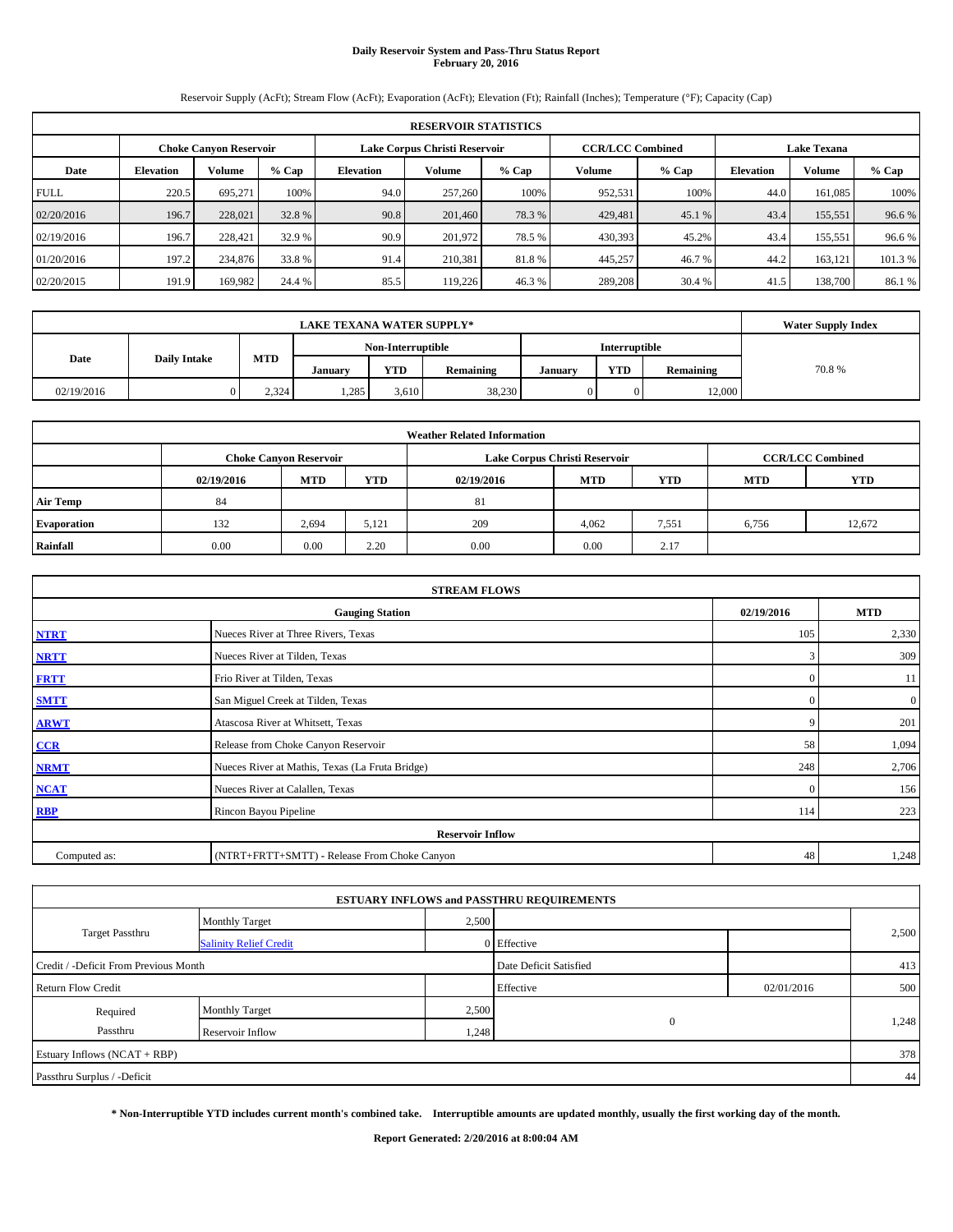# **Daily Reservoir System and Pass-Thru Status Report February 21, 2016**

Reservoir Supply (AcFt); Stream Flow (AcFt); Evaporation (AcFt); Elevation (Ft); Rainfall (Inches); Temperature (°F); Capacity (Cap)

|             | <b>RESERVOIR STATISTICS</b>                                                                                     |         |         |                  |         |         |         |         |                  |         |         |  |  |  |  |
|-------------|-----------------------------------------------------------------------------------------------------------------|---------|---------|------------------|---------|---------|---------|---------|------------------|---------|---------|--|--|--|--|
|             | Lake Corpus Christi Reservoir<br><b>CCR/LCC Combined</b><br><b>Lake Texana</b><br><b>Choke Canyon Reservoir</b> |         |         |                  |         |         |         |         |                  |         |         |  |  |  |  |
| Date        | <b>Elevation</b>                                                                                                | Volume  | $%$ Cap | <b>Elevation</b> | Volume  | $%$ Cap | Volume  | $%$ Cap | <b>Elevation</b> | Volume  | % Cap   |  |  |  |  |
| <b>FULL</b> | 220.5                                                                                                           | 695.271 | 100%    | 94.0             | 257,260 | 100%    | 952,531 | 100%    | 44.0             | 161,085 | 100%    |  |  |  |  |
| 02/21/2016  | 196.8                                                                                                           | 229,087 | 32.9 %  | 90.9             | 201,972 | 78.5 %  | 431,059 | 45.3 %  | 43.4             | 155,551 | 96.6 %  |  |  |  |  |
| 02/20/2016  | 196.7                                                                                                           | 228,021 | 32.8 %  | 90.8             | 201.460 | 78.3 %  | 429,481 | 45.1%   | 43.4             | 155,551 | 96.6%   |  |  |  |  |
| 01/21/2016  | 197.2                                                                                                           | 234,605 | 33.7 %  | 91.3             | 209,691 | 81.5 %  | 444,296 | 46.6%   | 44.2             | 163,121 | 101.3 % |  |  |  |  |
| 02/21/2015  | 191.8                                                                                                           | 169,209 | 24.3 %  | 85.4             | 118.967 | 46.2 %  | 288,176 | 30.3 %  | 41.4             | 137,841 | 85.6%   |  |  |  |  |

|            | <b>LAKE TEXANA WATER SUPPLY*</b> |            |         |       |           |         |            |           |        |  |  |
|------------|----------------------------------|------------|---------|-------|-----------|---------|------------|-----------|--------|--|--|
|            |                                  |            |         |       |           |         |            |           |        |  |  |
| Date       | <b>Daily Intake</b>              | <b>MTD</b> | Januarv | YTD   | Remaining | Januarv | <b>YTD</b> | Remaining | 71.1 % |  |  |
| 02/20/2016 |                                  | 2,324      | 1,285   | 3.610 | 38,230    |         |            | 12,000    |        |  |  |

|                    |                                                                                           |            |            | <b>Weather Related Information</b> |            |            |            |            |  |  |  |  |
|--------------------|-------------------------------------------------------------------------------------------|------------|------------|------------------------------------|------------|------------|------------|------------|--|--|--|--|
|                    | <b>CCR/LCC Combined</b><br>Lake Corpus Christi Reservoir<br><b>Choke Canvon Reservoir</b> |            |            |                                    |            |            |            |            |  |  |  |  |
|                    | 02/20/2016                                                                                | <b>MTD</b> | <b>YTD</b> | 02/20/2016                         | <b>MTD</b> | <b>YTD</b> | <b>MTD</b> | <b>YTD</b> |  |  |  |  |
| <b>Air Temp</b>    | 82                                                                                        |            |            | 82                                 |            |            |            |            |  |  |  |  |
| <b>Evaporation</b> | 148                                                                                       | 2.842      | 5,269      | 199                                | 4,261      | 7,750      | 7,103      | 13,019     |  |  |  |  |
| Rainfall           | 0.00                                                                                      | 0.00       | 2.20       | 0.00                               | 0.00       | 2.17       |            |            |  |  |  |  |

|              | <b>STREAM FLOWS</b>                             |              |              |
|--------------|-------------------------------------------------|--------------|--------------|
|              | <b>Gauging Station</b>                          | 02/20/2016   | <b>MTD</b>   |
| <b>NTRT</b>  | Nueces River at Three Rivers, Texas             | 105          | 2,436        |
| <b>NRTT</b>  | Nueces River at Tilden, Texas                   | 3            | 312          |
| <b>FRTT</b>  | Frio River at Tilden, Texas                     |              | 12           |
| <b>SMTT</b>  | San Miguel Creek at Tilden, Texas               | $\mathbf{0}$ | $\mathbf{0}$ |
| <b>ARWT</b>  | Atascosa River at Whitsett, Texas               | 9            | 210          |
| CCR          | Release from Choke Canyon Reservoir             | 58           | 1,151        |
| <b>NRMT</b>  | Nueces River at Mathis, Texas (La Fruta Bridge) | 250          | 2,956        |
| <b>NCAT</b>  | Nueces River at Calallen, Texas                 | $\Omega$     | 156          |
| <b>RBP</b>   | Rincon Bayou Pipeline                           | 113          | 336          |
|              | <b>Reservoir Inflow</b>                         |              |              |
| Computed as: | (NTRT+FRTT+SMTT) - Release From Choke Canyon    | 48           | 1,296        |

|                                       |                               |       | <b>ESTUARY INFLOWS and PASSTHRU REQUIREMENTS</b> |            |       |
|---------------------------------------|-------------------------------|-------|--------------------------------------------------|------------|-------|
|                                       | <b>Monthly Target</b>         | 2,500 |                                                  |            |       |
| <b>Target Passthru</b>                | <b>Salinity Relief Credit</b> |       | 0 Effective                                      |            | 2,500 |
| Credit / -Deficit From Previous Month |                               |       | Date Deficit Satisfied                           |            | 413   |
| <b>Return Flow Credit</b>             |                               |       | Effective                                        | 02/01/2016 | 500   |
| Required                              | <b>Monthly Target</b>         | 2,500 |                                                  |            |       |
| Passthru                              | Reservoir Inflow              | 1,296 | $\mathbf{0}$                                     |            | 1,296 |
| Estuary Inflows (NCAT + RBP)          |                               |       |                                                  |            | 492   |
| Passthru Surplus / -Deficit           |                               |       |                                                  |            | 109   |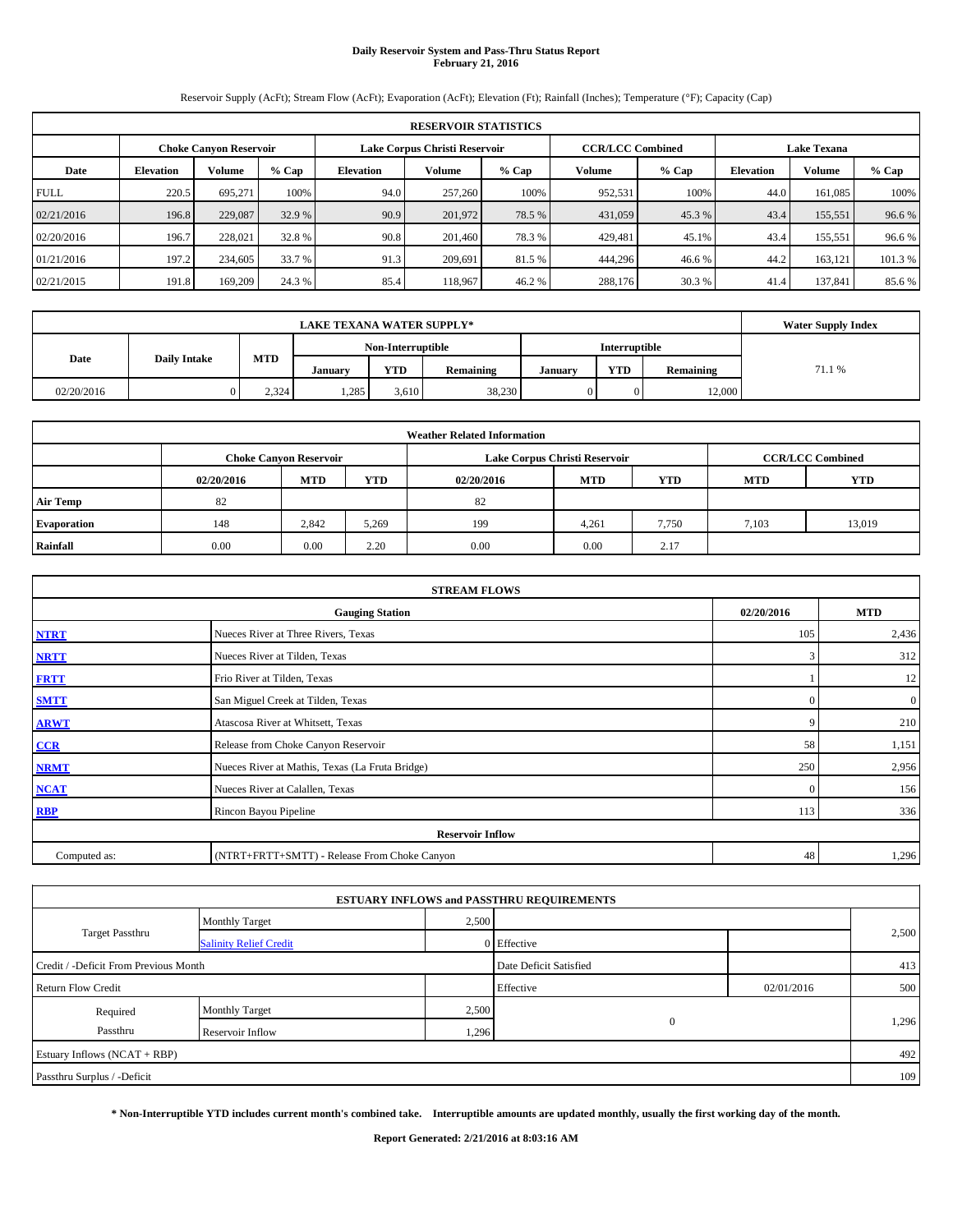# **Daily Reservoir System and Pass-Thru Status Report February 22, 2016**

Reservoir Supply (AcFt); Stream Flow (AcFt); Evaporation (AcFt); Elevation (Ft); Rainfall (Inches); Temperature (°F); Capacity (Cap)

|             | <b>RESERVOIR STATISTICS</b>                                                                                     |         |         |                  |         |         |         |         |                  |               |        |  |  |  |  |
|-------------|-----------------------------------------------------------------------------------------------------------------|---------|---------|------------------|---------|---------|---------|---------|------------------|---------------|--------|--|--|--|--|
|             | Lake Corpus Christi Reservoir<br><b>CCR/LCC Combined</b><br><b>Lake Texana</b><br><b>Choke Canyon Reservoir</b> |         |         |                  |         |         |         |         |                  |               |        |  |  |  |  |
| Date        | <b>Elevation</b>                                                                                                | Volume  | $%$ Cap | <b>Elevation</b> | Volume  | $%$ Cap | Volume  | $%$ Cap | <b>Elevation</b> | <b>Volume</b> | % Cap  |  |  |  |  |
| <b>FULL</b> | 220.5                                                                                                           | 695.271 | 100%    | 94.0             | 257,260 | 100%    | 952,531 | 100%    | 44.0             | 161,085       | 100%   |  |  |  |  |
| 02/22/2016  | 196.7                                                                                                           | 228,953 | 32.9 %  | 90.9             | 201,972 | 78.5 %  | 430,925 | 45.2 %  | 43.4             | 155,551       | 96.6 % |  |  |  |  |
| 02/21/2016  | 196.8                                                                                                           | 229,087 | 32.9 %  | 90.9             | 201.972 | 78.5 %  | 431,059 | 45.3%   | 43.4             | 155.551       | 96.6 % |  |  |  |  |
| 01/22/2016  | 197.1                                                                                                           | 233,250 | 33.5 %  | 91.3             | 209,864 | 81.6 %  | 443,114 | 46.5 %  | 44.2             | 163,121       | 101.3% |  |  |  |  |
| 02/22/2015  | 191.8                                                                                                           | 168,988 | 24.3 %  | 85.4             | 118.967 | 46.2 %  | 287,955 | 30.2 %  | 41.4             | 137,841       | 85.6 % |  |  |  |  |

|            | <b>LAKE TEXANA WATER SUPPLY*</b> |            |         |       |           |         |            |           |        |  |  |
|------------|----------------------------------|------------|---------|-------|-----------|---------|------------|-----------|--------|--|--|
|            |                                  |            |         |       |           |         |            |           |        |  |  |
| Date       | <b>Daily Intake</b>              | <b>MTD</b> | Januarv | YTD   | Remaining | Januarv | <b>YTD</b> | Remaining | 71.1 % |  |  |
| 02/21/2016 | 130                              | 2,715      | 1,285   | 4,000 | 37,840    |         |            | 12,000    |        |  |  |

|                    |                                                                                           |            |            | <b>Weather Related Information</b> |            |            |            |            |  |  |  |  |
|--------------------|-------------------------------------------------------------------------------------------|------------|------------|------------------------------------|------------|------------|------------|------------|--|--|--|--|
|                    | <b>CCR/LCC Combined</b><br>Lake Corpus Christi Reservoir<br><b>Choke Canvon Reservoir</b> |            |            |                                    |            |            |            |            |  |  |  |  |
|                    | 02/21/2016                                                                                | <b>MTD</b> | <b>YTD</b> | 02/21/2016                         | <b>MTD</b> | <b>YTD</b> | <b>MTD</b> | <b>YTD</b> |  |  |  |  |
| <b>Air Temp</b>    | 82                                                                                        |            |            | 80                                 |            |            |            |            |  |  |  |  |
| <b>Evaporation</b> | 93                                                                                        | 2,935      | 5,362      | 30                                 | 4,291      | 7,780      | 7,226      | 13,142     |  |  |  |  |
| Rainfall           | 0.00                                                                                      | 0.00       | 2.20       | 0.02                               | 0.02       | 2.19       |            |            |  |  |  |  |

| <b>STREAM FLOWS</b> |                                                 |            |                |  |  |  |  |  |  |  |
|---------------------|-------------------------------------------------|------------|----------------|--|--|--|--|--|--|--|
|                     | <b>Gauging Station</b>                          | 02/21/2016 | <b>MTD</b>     |  |  |  |  |  |  |  |
| <b>NTRT</b>         | Nueces River at Three Rivers, Texas             | 103        | 2,539          |  |  |  |  |  |  |  |
| <b>NRTT</b>         | Nueces River at Tilden, Texas                   | 2          | 314            |  |  |  |  |  |  |  |
| <b>FRTT</b>         | Frio River at Tilden, Texas                     |            | 12             |  |  |  |  |  |  |  |
| <b>SMTT</b>         | San Miguel Creek at Tilden, Texas               | $\Omega$   | $\overline{0}$ |  |  |  |  |  |  |  |
| <b>ARWT</b>         | 9                                               | 220        |                |  |  |  |  |  |  |  |
| CCR                 | Release from Choke Canyon Reservoir             | 58         | 1,209          |  |  |  |  |  |  |  |
| <b>NRMT</b>         | Nueces River at Mathis, Texas (La Fruta Bridge) | 250        | 3,206          |  |  |  |  |  |  |  |
| <b>NCAT</b>         | Nueces River at Calallen, Texas                 |            | 161            |  |  |  |  |  |  |  |
| RBP                 | Rincon Bayou Pipeline                           | 127        | 463            |  |  |  |  |  |  |  |
|                     | <b>Reservoir Inflow</b>                         |            |                |  |  |  |  |  |  |  |
| Computed as:        | (NTRT+FRTT+SMTT) - Release From Choke Canyon    |            |                |  |  |  |  |  |  |  |

|                                       |                               |       | <b>ESTUARY INFLOWS and PASSTHRU REQUIREMENTS</b> |            |       |
|---------------------------------------|-------------------------------|-------|--------------------------------------------------|------------|-------|
|                                       | <b>Monthly Target</b>         | 2,500 |                                                  |            | 2,500 |
| <b>Target Passthru</b>                | <b>Salinity Relief Credit</b> |       | 0 Effective                                      |            |       |
| Credit / -Deficit From Previous Month |                               |       | Date Deficit Satisfied                           |            | 413   |
| <b>Return Flow Credit</b>             |                               |       | Effective                                        | 02/01/2016 | 500   |
| Required                              | <b>Monthly Target</b>         | 2,500 |                                                  |            |       |
| Passthru                              | Reservoir Inflow              | 1,342 | $\mathbf{0}$                                     |            | 1,342 |
| Estuary Inflows (NCAT + RBP)          |                               |       |                                                  |            | 624   |
| Passthru Surplus / -Deficit           |                               |       |                                                  |            | 195   |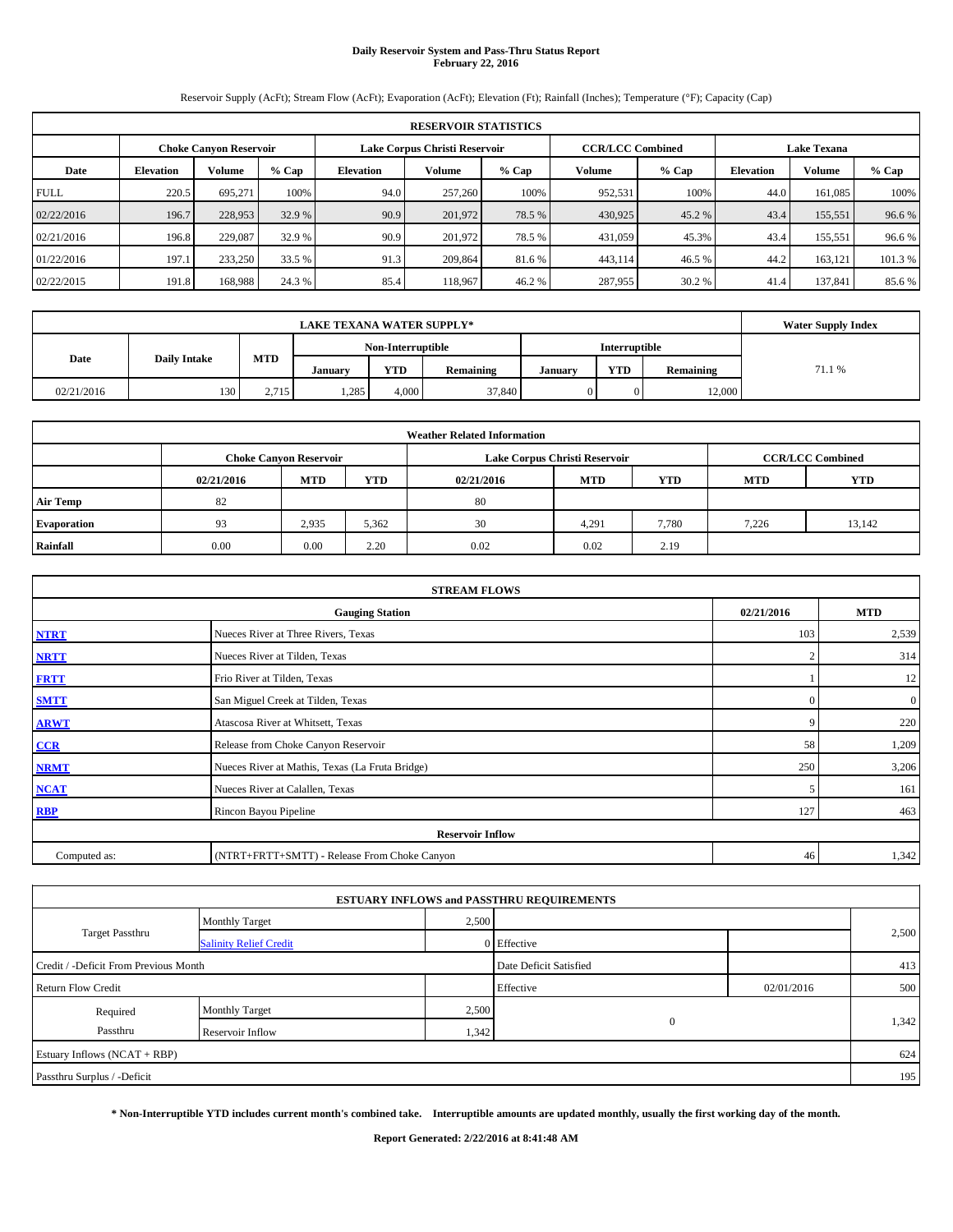# **Daily Reservoir System and Pass-Thru Status Report February 23, 2016**

Reservoir Supply (AcFt); Stream Flow (AcFt); Evaporation (AcFt); Elevation (Ft); Rainfall (Inches); Temperature (°F); Capacity (Cap)

|             | <b>RESERVOIR STATISTICS</b>                                    |         |         |                  |                         |         |         |                    |                  |         |         |  |
|-------------|----------------------------------------------------------------|---------|---------|------------------|-------------------------|---------|---------|--------------------|------------------|---------|---------|--|
|             | Lake Corpus Christi Reservoir<br><b>Choke Canvon Reservoir</b> |         |         |                  | <b>CCR/LCC Combined</b> |         |         | <b>Lake Texana</b> |                  |         |         |  |
| Date        | <b>Elevation</b>                                               | Volume  | $%$ Cap | <b>Elevation</b> | Volume                  | $%$ Cap | Volume  | $%$ Cap            | <b>Elevation</b> | Volume  | % Cap   |  |
| <b>FULL</b> | 220.5                                                          | 695,271 | 100%    | 94.0             | 257,260                 | 100%    | 952,531 | 100%               | 44.0             | 161,085 | 100%    |  |
| 02/23/2016  | 197.0                                                          | 232,172 | 33.4 %  | 91.0             | 204,023                 | 79.3 %  | 436,195 | 45.8%              | 43.3             | 154,639 | 96.0%   |  |
| 02/22/2016  | 196.7                                                          | 228,953 | 32.9 %  | 90.9             | 201,972                 | 78.5 %  | 430,925 | 45.2%              | 43.4             | 155,551 | 96.6%   |  |
| 01/23/2016  | 197.2                                                          | 234,470 | 33.7 %  | 91.3             | 209,174                 | 81.3%   | 443,644 | 46.6%              | 44.2             | 163,121 | 101.3 % |  |
| 02/23/2015  | 191.8                                                          | 168,877 | 24.3 %  | 85.6             | 120.396                 | 46.8%   | 289,273 | 30.4 %             | 41.4             | 137,841 | 85.6%   |  |

|            | <b>Water Supply Index</b> |            |         |                   |           |         |               |           |        |
|------------|---------------------------|------------|---------|-------------------|-----------|---------|---------------|-----------|--------|
|            |                           |            |         | Non-Interruptible |           |         | Interruptible |           |        |
| Date       | <b>Daily Intake</b>       | <b>MTD</b> | Januarv | YTD               | Remaining | Januarv | <b>YTD</b>    | Remaining | 71.9 % |
| 02/22/2016 | 130                       | 2,845      | 1,285   | 4.130             | 37,710    |         |               | 12,000    |        |

|                    | <b>Weather Related Information</b> |                               |            |            |                               |                         |            |            |  |  |  |  |
|--------------------|------------------------------------|-------------------------------|------------|------------|-------------------------------|-------------------------|------------|------------|--|--|--|--|
|                    |                                    | <b>Choke Canvon Reservoir</b> |            |            | Lake Corpus Christi Reservoir | <b>CCR/LCC Combined</b> |            |            |  |  |  |  |
|                    | 02/22/2016                         | <b>MTD</b>                    | <b>YTD</b> | 02/22/2016 | <b>MTD</b>                    | <b>YTD</b>              | <b>MTD</b> | <b>YTD</b> |  |  |  |  |
| <b>Air Temp</b>    | 73                                 |                               |            | 78         |                               |                         |            |            |  |  |  |  |
| <b>Evaporation</b> | 55                                 | 2.990                         | 5,417      | 169        | 4,460                         | 7.949                   | 7,450      | 13,366     |  |  |  |  |
| Rainfall           | 3.67                               | 3.67                          | 5.87       | 0.02       | 0.04                          | 2.21                    |            |            |  |  |  |  |

| <b>STREAM FLOWS</b> |                                                 |            |            |  |  |  |  |  |  |  |
|---------------------|-------------------------------------------------|------------|------------|--|--|--|--|--|--|--|
|                     | <b>Gauging Station</b>                          | 02/22/2016 | <b>MTD</b> |  |  |  |  |  |  |  |
| <b>NTRT</b>         | Nueces River at Three Rivers, Texas             | 111        | 2,650      |  |  |  |  |  |  |  |
| <b>NRTT</b>         | Nueces River at Tilden, Texas                   | 3          | 316        |  |  |  |  |  |  |  |
| <b>FRTT</b>         | Frio River at Tilden, Texas                     |            | 20         |  |  |  |  |  |  |  |
| <b>SMTT</b>         | San Miguel Creek at Tilden, Texas               | 6          | 6          |  |  |  |  |  |  |  |
| <b>ARWT</b>         | Atascosa River at Whitsett, Texas               | 12         | 231        |  |  |  |  |  |  |  |
| CCR                 | Release from Choke Canyon Reservoir             | 58         | 1,266      |  |  |  |  |  |  |  |
| <b>NRMT</b>         | Nueces River at Mathis, Texas (La Fruta Bridge) | 250        | 3,456      |  |  |  |  |  |  |  |
| <b>NCAT</b>         | Nueces River at Calallen, Texas                 | $\Omega$   | 161        |  |  |  |  |  |  |  |
| <b>RBP</b>          | Rincon Bayou Pipeline                           | 154        | 616        |  |  |  |  |  |  |  |
|                     | <b>Reservoir Inflow</b>                         |            |            |  |  |  |  |  |  |  |
| Computed as:        | (NTRT+FRTT+SMTT) - Release From Choke Canyon    |            |            |  |  |  |  |  |  |  |

|                                       |                               |                        | <b>ESTUARY INFLOWS and PASSTHRU REQUIREMENTS</b> |            |       |
|---------------------------------------|-------------------------------|------------------------|--------------------------------------------------|------------|-------|
|                                       | <b>Monthly Target</b>         | 2,500                  |                                                  |            |       |
| Target Passthru                       | <b>Salinity Relief Credit</b> |                        | 0 Effective                                      |            | 2,500 |
| Credit / -Deficit From Previous Month |                               | Date Deficit Satisfied |                                                  | 413        |       |
| <b>Return Flow Credit</b>             |                               |                        | Effective                                        | 02/01/2016 | 500   |
| Required                              | <b>Monthly Target</b>         | 2,500                  |                                                  |            |       |
| Passthru                              | Reservoir Inflow              | 1,409                  | $\mathbf{0}$                                     |            | 1,409 |
| Estuary Inflows (NCAT + RBP)          |                               |                        |                                                  |            | 778   |
| Passthru Surplus / -Deficit           |                               |                        |                                                  |            | 282   |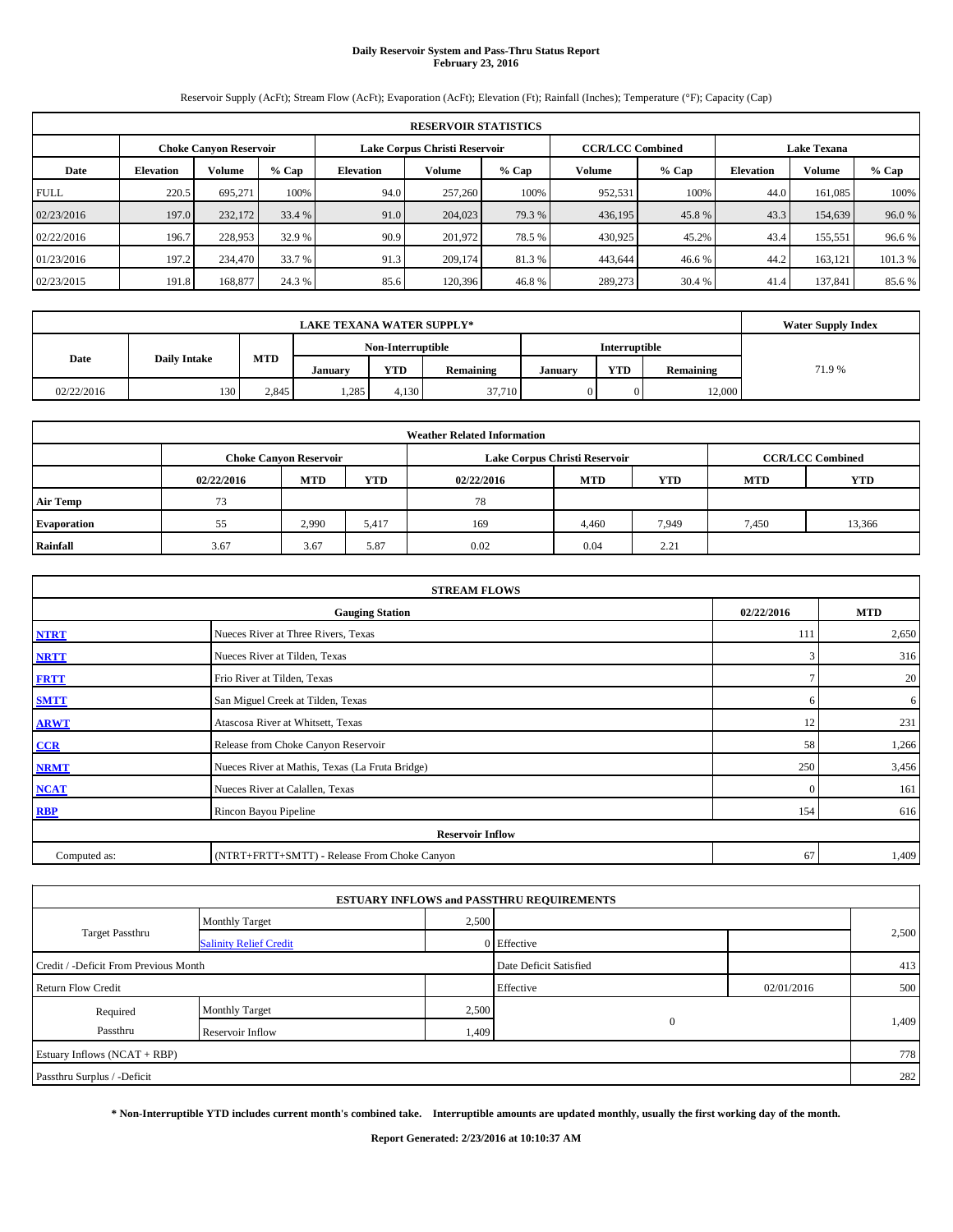# **Daily Reservoir System and Pass-Thru Status Report February 24, 2016**

Reservoir Supply (AcFt); Stream Flow (AcFt); Evaporation (AcFt); Elevation (Ft); Rainfall (Inches); Temperature (°F); Capacity (Cap)

|             | <b>RESERVOIR STATISTICS</b> |                               |         |                  |                               |         |                         |         |                    |         |         |  |
|-------------|-----------------------------|-------------------------------|---------|------------------|-------------------------------|---------|-------------------------|---------|--------------------|---------|---------|--|
|             |                             | <b>Choke Canyon Reservoir</b> |         |                  | Lake Corpus Christi Reservoir |         | <b>CCR/LCC Combined</b> |         | <b>Lake Texana</b> |         |         |  |
| Date        | <b>Elevation</b>            | Volume                        | $%$ Cap | <b>Elevation</b> | Volume                        | $%$ Cap | Volume                  | $%$ Cap | <b>Elevation</b>   | Volume  | % Cap   |  |
| <b>FULL</b> | 220.5                       | 695.271                       | 100%    | 94.0             | 257,260                       | 100%    | 952,531                 | 100%    | 44.0               | 161,085 | 100%    |  |
| 02/24/2016  | 197.3                       | 237,202                       | 34.1 %  | 90.9             | 203,167                       | 79.0 %  | 440,369                 | 46.2 %  | 43.5               | 156,462 | 97.1 %  |  |
| 02/23/2016  | 197.0                       | 232,172                       | 33.4 %  | 91.0             | 204,023                       | 79.3 %  | 436,195                 | 45.8%   | 43.3               | 154,639 | 96.0%   |  |
| 01/24/2016  | 197.1                       | 234,199                       | 33.7 %  | 91.3             | 208,830                       | 81.2%   | 443,029                 | 46.5 %  | 44.2               | 163,121 | 101.3 % |  |
| 02/24/2015  | 191.8                       | 168,547                       | 24.2 %  | 85.5             | 119.356                       | 46.4 %  | 287,903                 | 30.2%   | 41.4               | 137,841 | 85.6%   |  |

|            | <b>Water Supply Index</b>          |            |         |       |           |         |            |           |        |
|------------|------------------------------------|------------|---------|-------|-----------|---------|------------|-----------|--------|
|            | Non-Interruptible<br>Interruptible |            |         |       |           |         |            |           |        |
| Date       | <b>Daily Intake</b>                | <b>MTD</b> | Januarv | YTD   | Remaining | Januarv | <b>YTD</b> | Remaining | 72.6 % |
| 02/23/2016 | 131                                | 2,976      | 1,285   | 4.261 | 37,579    |         |            | 12,000    |        |

| <b>Weather Related Information</b> |            |                               |            |            |                               |                         |            |            |  |  |
|------------------------------------|------------|-------------------------------|------------|------------|-------------------------------|-------------------------|------------|------------|--|--|
|                                    |            | <b>Choke Canvon Reservoir</b> |            |            | Lake Corpus Christi Reservoir | <b>CCR/LCC Combined</b> |            |            |  |  |
|                                    | 02/23/2016 | <b>MTD</b>                    | <b>YTD</b> | 02/23/2016 | <b>MTD</b>                    | <b>YTD</b>              | <b>MTD</b> | <b>YTD</b> |  |  |
| <b>Air Temp</b>                    | 74         |                               |            | 76         |                               |                         |            |            |  |  |
| <b>Evaporation</b>                 | 199        | 3,189                         | 5,616      | 329        | 4,789                         | 8.278                   | 7,978      | 13,894     |  |  |
| Rainfall                           | 0.00       | 3.67                          | 5.87       | 0.00       | 0.04                          | 2.21                    |            |            |  |  |

| <b>STREAM FLOWS</b> |                                                 |            |            |  |  |  |  |  |  |  |
|---------------------|-------------------------------------------------|------------|------------|--|--|--|--|--|--|--|
|                     | <b>Gauging Station</b>                          | 02/23/2016 | <b>MTD</b> |  |  |  |  |  |  |  |
| <b>NTRT</b>         | Nueces River at Three Rivers, Texas             | 754        | 3,404      |  |  |  |  |  |  |  |
| <b>NRTT</b>         | Nueces River at Tilden, Texas                   |            | 317        |  |  |  |  |  |  |  |
| <b>FRTT</b>         | Frio River at Tilden, Texas                     | 71         | 91         |  |  |  |  |  |  |  |
| <b>SMTT</b>         | San Miguel Creek at Tilden, Texas               | 2,561      | 2,567      |  |  |  |  |  |  |  |
| <b>ARWT</b>         | Atascosa River at Whitsett, Texas               | 582        | 813        |  |  |  |  |  |  |  |
| CCR                 | Release from Choke Canyon Reservoir             | 58         | 1,324      |  |  |  |  |  |  |  |
| <b>NRMT</b>         | Nueces River at Mathis, Texas (La Fruta Bridge) | 258        | 3,714      |  |  |  |  |  |  |  |
| <b>NCAT</b>         | Nueces River at Calallen, Texas                 |            | 162        |  |  |  |  |  |  |  |
| <b>RBP</b>          | Rincon Bayou Pipeline                           | 90         | 706        |  |  |  |  |  |  |  |
|                     | <b>Reservoir Inflow</b>                         |            |            |  |  |  |  |  |  |  |
| Computed as:        | (NTRT+FRTT+SMTT) - Release From Choke Canyon    |            |            |  |  |  |  |  |  |  |

| <b>ESTUARY INFLOWS and PASSTHRU REQUIREMENTS</b> |                               |       |                        |            |        |  |  |  |  |  |
|--------------------------------------------------|-------------------------------|-------|------------------------|------------|--------|--|--|--|--|--|
|                                                  | <b>Monthly Target</b>         | 2,500 |                        |            |        |  |  |  |  |  |
| Target Passthru                                  | <b>Salinity Relief Credit</b> |       | 0 Effective            |            | 2,500  |  |  |  |  |  |
| Credit / -Deficit From Previous Month            |                               |       | Date Deficit Satisfied |            | 413    |  |  |  |  |  |
| <b>Return Flow Credit</b>                        |                               |       | Effective              | 02/01/2016 | 500    |  |  |  |  |  |
| Required                                         | <b>Monthly Target</b>         | 2,500 |                        |            |        |  |  |  |  |  |
| Passthru                                         | Reservoir Inflow              | 4,738 | $\mathbf{0}$           |            | 2,500  |  |  |  |  |  |
| Estuary Inflows (NCAT + RBP)                     |                               |       |                        |            | 868    |  |  |  |  |  |
| Passthru Surplus / -Deficit                      |                               |       |                        |            | $-719$ |  |  |  |  |  |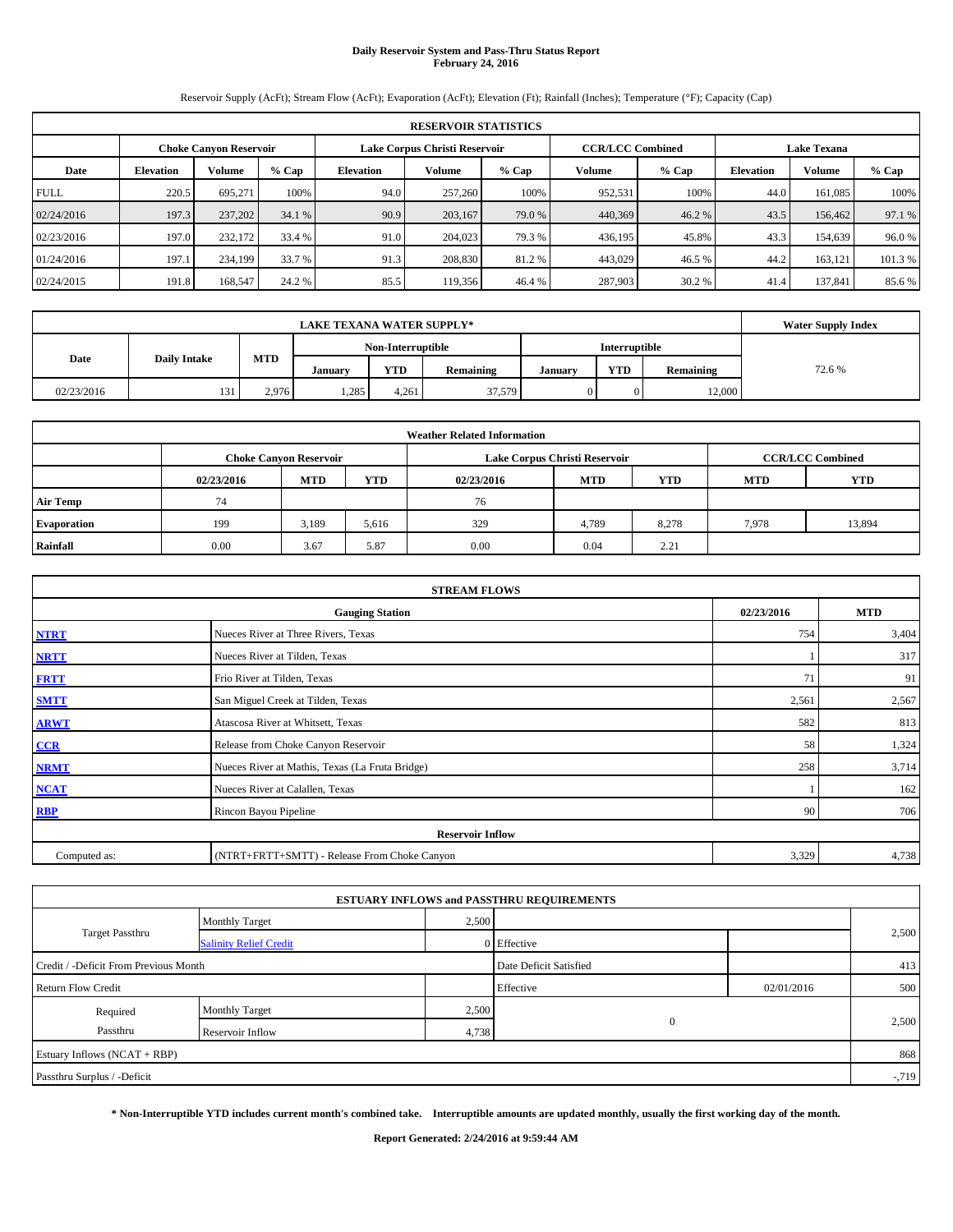# **Daily Reservoir System and Pass-Thru Status Report February 25, 2016**

Reservoir Supply (AcFt); Stream Flow (AcFt); Evaporation (AcFt); Elevation (Ft); Rainfall (Inches); Temperature (°F); Capacity (Cap)

|             | <b>RESERVOIR STATISTICS</b>                                                                              |         |         |                  |                                        |       |         |        |      |         |         |  |
|-------------|----------------------------------------------------------------------------------------------------------|---------|---------|------------------|----------------------------------------|-------|---------|--------|------|---------|---------|--|
|             | <b>Lake Texana</b><br>Lake Corpus Christi Reservoir<br><b>CCR/LCC Combined</b><br>Choke Canvon Reservoir |         |         |                  |                                        |       |         |        |      |         |         |  |
| Date        | <b>Elevation</b>                                                                                         | Volume  | $%$ Cap | <b>Elevation</b> | Volume<br>$%$ Cap<br>Volume<br>$%$ Cap |       |         |        |      | Volume  | $%$ Cap |  |
| <b>FULL</b> | 220.5                                                                                                    | 695.271 | 100%    | 94.0             | 257,260                                | 100%  | 952.531 | 100%   | 44.0 | 161.085 | 100%    |  |
| 02/25/2016  | 197.5                                                                                                    | 239,669 | 34.5 %  | 90.9             | 202,826                                | 78.8% | 442,495 | 46.5 % | 43.5 | 156,467 | 97.1 %  |  |
| 02/24/2016  | 197.3                                                                                                    | 237,202 | 34.1 %  | 90.9             | 203.167                                | 79.0% | 440,369 | 46.2%  | 43.5 | 156,462 | 97.1 %  |  |
| 01/25/2016  | 197.1                                                                                                    | 233,928 | 33.6 %  | 91.3             | 208,830                                | 81.2% | 442,758 | 46.5 % | 44.2 | 163.121 | 101.3%  |  |
| 02/25/2015  | 191.8                                                                                                    | 168,767 | 24.3 %  | 85.4             | 118,838                                | 46.2% | 287,605 | 30.2 % | 41.4 | 137,841 | 85.6 %  |  |

|                             | <b>LAKE TEXANA WATER SUPPLY*</b> |            |         |                   |           |         |               |           |        |  |  |
|-----------------------------|----------------------------------|------------|---------|-------------------|-----------|---------|---------------|-----------|--------|--|--|
|                             |                                  |            |         | Non-Interruptible |           |         | Interruptible |           |        |  |  |
| Date<br><b>Daily Intake</b> |                                  | <b>MTD</b> | Januarv | YTD               | Remaining | Januarv | <b>YTD</b>    | Remaining | 73.0 % |  |  |
| 02/24/2016                  | 132                              | 3,108      | 1,285   | 4,393             | 37,447    |         |               | 12,000    |        |  |  |

| <b>Weather Related Information</b> |            |                               |            |            |                               |                         |       |        |  |  |  |
|------------------------------------|------------|-------------------------------|------------|------------|-------------------------------|-------------------------|-------|--------|--|--|--|
|                                    |            | <b>Choke Canvon Reservoir</b> |            |            | Lake Corpus Christi Reservoir | <b>CCR/LCC Combined</b> |       |        |  |  |  |
|                                    | 02/24/2016 | <b>MTD</b>                    | <b>MTD</b> | <b>YTD</b> |                               |                         |       |        |  |  |  |
| <b>Air Temp</b>                    | 68         |                               |            | 65         |                               |                         |       |        |  |  |  |
| <b>Evaporation</b>                 | 152        | 3,341                         | 5,768      | 259        | 5,048                         | 8,537                   | 8,389 | 14,305 |  |  |  |
| Rainfall                           | 0.00       | 3.67                          | 5.87       | 0.00       | 0.04                          | 2.21                    |       |        |  |  |  |

| <b>STREAM FLOWS</b> |                                                 |                |            |  |  |  |  |  |  |
|---------------------|-------------------------------------------------|----------------|------------|--|--|--|--|--|--|
|                     | <b>Gauging Station</b>                          | 02/24/2016     | <b>MTD</b> |  |  |  |  |  |  |
| <b>NTRT</b>         | Nueces River at Three Rivers, Texas             | 1,522          | 4,927      |  |  |  |  |  |  |
| <b>NRTT</b>         | Nueces River at Tilden, Texas                   | $\overline{0}$ | 318        |  |  |  |  |  |  |
| <b>FRTT</b>         | Frio River at Tilden, Texas                     | 770            | 861        |  |  |  |  |  |  |
| <b>SMTT</b>         | San Miguel Creek at Tilden, Texas               | 1,399          | 3,966      |  |  |  |  |  |  |
| <b>ARWT</b>         | Atascosa River at Whitsett, Texas               | 1,630          | 2,443      |  |  |  |  |  |  |
| CCR                 | Release from Choke Canyon Reservoir             | 58             | 1,382      |  |  |  |  |  |  |
| <b>NRMT</b>         | Nueces River at Mathis, Texas (La Fruta Bridge) | 274            | 3,988      |  |  |  |  |  |  |
| <b>NCAT</b>         | Nueces River at Calallen, Texas                 | 99             | 261        |  |  |  |  |  |  |
| <b>RBP</b>          | Rincon Bayou Pipeline                           | $\overline{0}$ | 706        |  |  |  |  |  |  |
|                     | <b>Reservoir Inflow</b>                         |                |            |  |  |  |  |  |  |
| Computed as:        | (NTRT+FRTT+SMTT) - Release From Choke Canyon    |                |            |  |  |  |  |  |  |

|                                       |                               |       | <b>ESTUARY INFLOWS and PASSTHRU REQUIREMENTS</b> |            |          |
|---------------------------------------|-------------------------------|-------|--------------------------------------------------|------------|----------|
|                                       | <b>Monthly Target</b>         | 2,500 |                                                  |            |          |
| <b>Target Passthru</b>                | <b>Salinity Relief Credit</b> |       | 0 Effective                                      |            | 2,500    |
| Credit / -Deficit From Previous Month |                               |       | Date Deficit Satisfied                           |            | 413      |
| <b>Return Flow Credit</b>             |                               |       | Effective                                        | 02/01/2016 | 500      |
| Required                              | <b>Monthly Target</b>         | 2,500 |                                                  |            |          |
| Passthru                              | Reservoir Inflow              | 8,372 | $\mathbf{0}$                                     |            | 2,500    |
| Estuary Inflows (NCAT + RBP)          |                               |       |                                                  |            | 967      |
| Passthru Surplus / -Deficit           |                               |       |                                                  |            | $-0.620$ |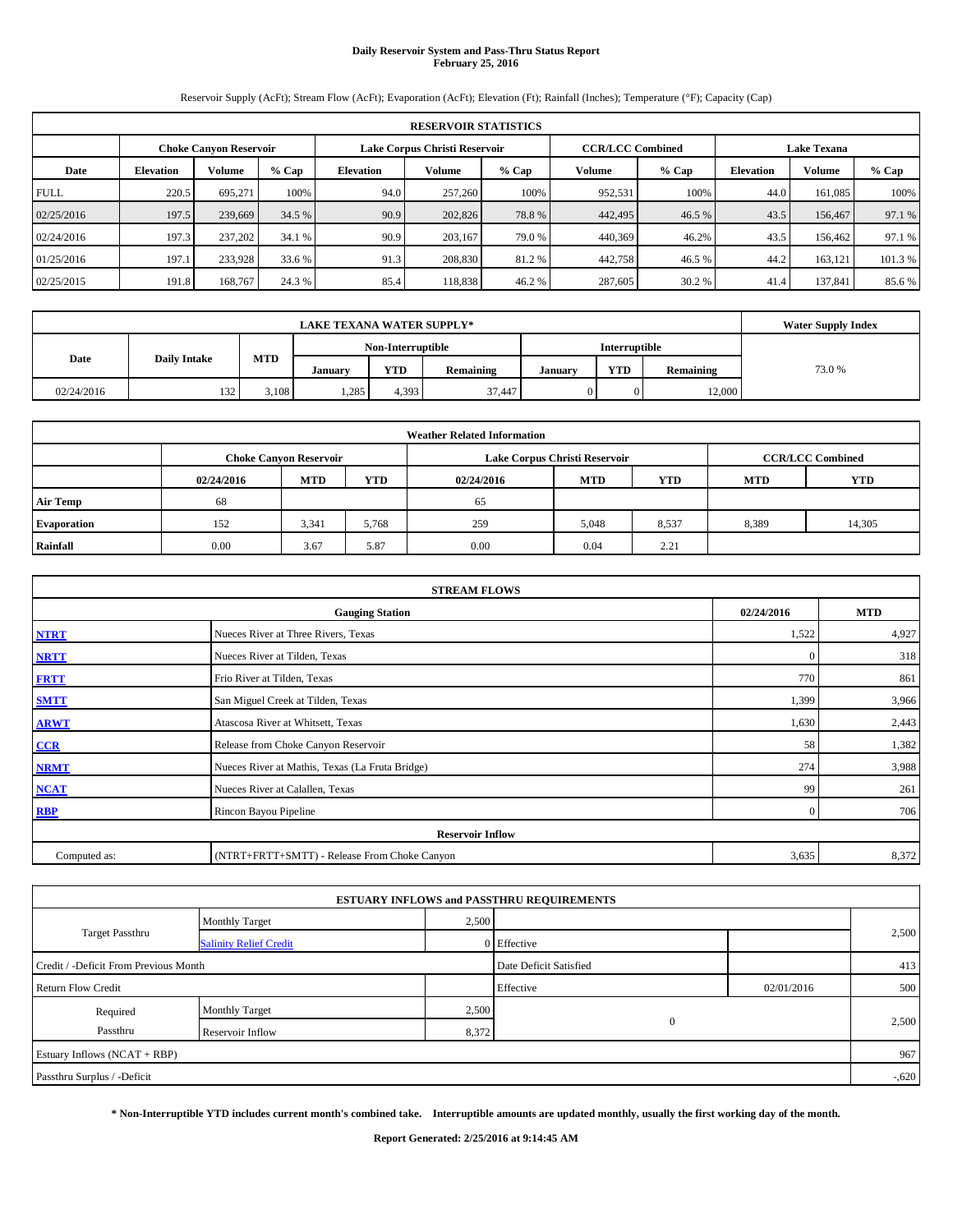## **Daily Reservoir System and Pass-Thru Status Report February 26, 2016**

Reservoir Supply (AcFt); Stream Flow (AcFt); Evaporation (AcFt); Elevation (Ft); Rainfall (Inches); Temperature (°F); Capacity (Cap)

|             | <b>RESERVOIR STATISTICS</b>                                                                                     |         |         |                  |                                                                   |        |         |        |      |               |         |  |  |
|-------------|-----------------------------------------------------------------------------------------------------------------|---------|---------|------------------|-------------------------------------------------------------------|--------|---------|--------|------|---------------|---------|--|--|
|             | <b>CCR/LCC Combined</b><br>Lake Corpus Christi Reservoir<br><b>Lake Texana</b><br><b>Choke Canvon Reservoir</b> |         |         |                  |                                                                   |        |         |        |      |               |         |  |  |
| Date        | <b>Elevation</b>                                                                                                | Volume  | $%$ Cap | <b>Elevation</b> | Volume<br><b>Volume</b><br>$%$ Cap<br><b>Elevation</b><br>$%$ Cap |        |         |        |      | <b>Volume</b> | $%$ Cap |  |  |
| <b>FULL</b> | 220.5                                                                                                           | 695,271 | 100%    | 94.0             | 257,260                                                           | 100%   | 952,531 | 100%   | 44.0 | 161.085       | 100%    |  |  |
| 02/26/2016  | 197.6                                                                                                           | 240,496 | 34.6 %  | 91.0             | 204,365                                                           | 79.4 % | 444,861 | 46.7 % | 43.9 | 160,156       | 99.4 %  |  |  |
| 02/25/2016  | 197.5                                                                                                           | 239,669 | 34.5 %  | 90.9             | 202,826                                                           | 78.8%  | 442,495 | 46.5%  | 43.5 | 156,467       | 97.1 %  |  |  |
| 01/26/2016  | 197.0                                                                                                           | 232,305 | 33.4 %  | 91.3             | 209,174                                                           | 81.3%  | 441,479 | 46.3%  | 44.  | 162,101       | 100.6 % |  |  |
| 02/26/2015  | 191.8                                                                                                           | 168,988 | 24.3 %  | 85.4             | 118,708                                                           | 46.1 % | 287,696 | 30.2 % | 41.4 | 137,841       | 85.6 %  |  |  |

|                             | <b>LAKE TEXANA WATER SUPPLY*</b> |            |         |                   |           |         |               |           |        |  |  |
|-----------------------------|----------------------------------|------------|---------|-------------------|-----------|---------|---------------|-----------|--------|--|--|
|                             |                                  |            |         | Non-Interruptible |           |         | Interruptible |           |        |  |  |
| Date<br><b>Daily Intake</b> |                                  | <b>MTD</b> | Januarv | YTD               | Remaining | Januarv | <b>YTD</b>    | Remaining | 73.4 % |  |  |
| 02/25/2016                  |                                  | 3,108      | 1,285   | 4,393             | 37,447    |         |               | 12,000    |        |  |  |

| <b>Weather Related Information</b> |            |                               |            |            |                               |                         |       |        |  |  |  |
|------------------------------------|------------|-------------------------------|------------|------------|-------------------------------|-------------------------|-------|--------|--|--|--|
|                                    |            | <b>Choke Canyon Reservoir</b> |            |            | Lake Corpus Christi Reservoir | <b>CCR/LCC Combined</b> |       |        |  |  |  |
|                                    | 02/25/2016 | <b>MTD</b>                    | <b>YTD</b> | 02/25/2016 | <b>MTD</b>                    | <b>YTD</b>              |       |        |  |  |  |
| <b>Air Temp</b>                    | 75         |                               |            | 74         |                               |                         |       |        |  |  |  |
| <b>Evaporation</b>                 | 169        | 3,510                         | 5,937      | 399        | 5.447                         | 8,936                   | 8,957 | 14,873 |  |  |  |
| Rainfall                           | 0.00       | 3.67                          | 5.87       | 0.00       | 0.04                          | 2.21                    |       |        |  |  |  |

| <b>STREAM FLOWS</b> |                                                 |                |            |  |  |  |  |  |
|---------------------|-------------------------------------------------|----------------|------------|--|--|--|--|--|
|                     | <b>Gauging Station</b>                          | 02/25/2016     | <b>MTD</b> |  |  |  |  |  |
| <b>NTRT</b>         | Nueces River at Three Rivers, Texas             | 1,521          | 6,447      |  |  |  |  |  |
| <b>NRTT</b>         | Nueces River at Tilden, Texas                   |                | 319        |  |  |  |  |  |
| <b>FRTT</b>         | Frio River at Tilden, Texas                     | 60             | 921        |  |  |  |  |  |
| <b>SMTT</b>         | San Miguel Creek at Tilden, Texas               | 87             | 4,053      |  |  |  |  |  |
| <b>ARWT</b>         | Atascosa River at Whitsett, Texas               | 788            | 3,231      |  |  |  |  |  |
| CCR                 | Release from Choke Canyon Reservoir             | 58             | 1,439      |  |  |  |  |  |
| <b>NRMT</b>         | Nueces River at Mathis, Texas (La Fruta Bridge) | 278            | 4,266      |  |  |  |  |  |
| <b>NCAT</b>         | Nueces River at Calallen, Texas                 | 153            | 414        |  |  |  |  |  |
| <b>RBP</b>          | Rincon Bayou Pipeline                           | $\overline{0}$ | 706        |  |  |  |  |  |
|                     | <b>Reservoir Inflow</b>                         |                |            |  |  |  |  |  |
| Computed as:        | (NTRT+FRTT+SMTT) - Release From Choke Canyon    |                |            |  |  |  |  |  |

|                                       |                               |       | <b>ESTUARY INFLOWS and PASSTHRU REQUIREMENTS</b> |            |         |
|---------------------------------------|-------------------------------|-------|--------------------------------------------------|------------|---------|
|                                       | <b>Monthly Target</b>         | 2,500 |                                                  |            |         |
| <b>Target Passthru</b>                | <b>Salinity Relief Credit</b> |       | 0 Effective                                      |            | 2,500   |
| Credit / -Deficit From Previous Month |                               |       | Date Deficit Satisfied                           |            | 413     |
| <b>Return Flow Credit</b>             |                               |       | Effective                                        | 02/01/2016 | 500     |
| Required                              | <b>Monthly Target</b>         | 2,500 |                                                  |            |         |
| Passthru<br>Reservoir Inflow          |                               |       | $\mathbf{0}$<br>9,982                            |            | 2,500   |
| Estuary Inflows (NCAT + RBP)          |                               |       |                                                  |            | 1,120   |
| Passthru Surplus / -Deficit           |                               |       |                                                  |            | $-.467$ |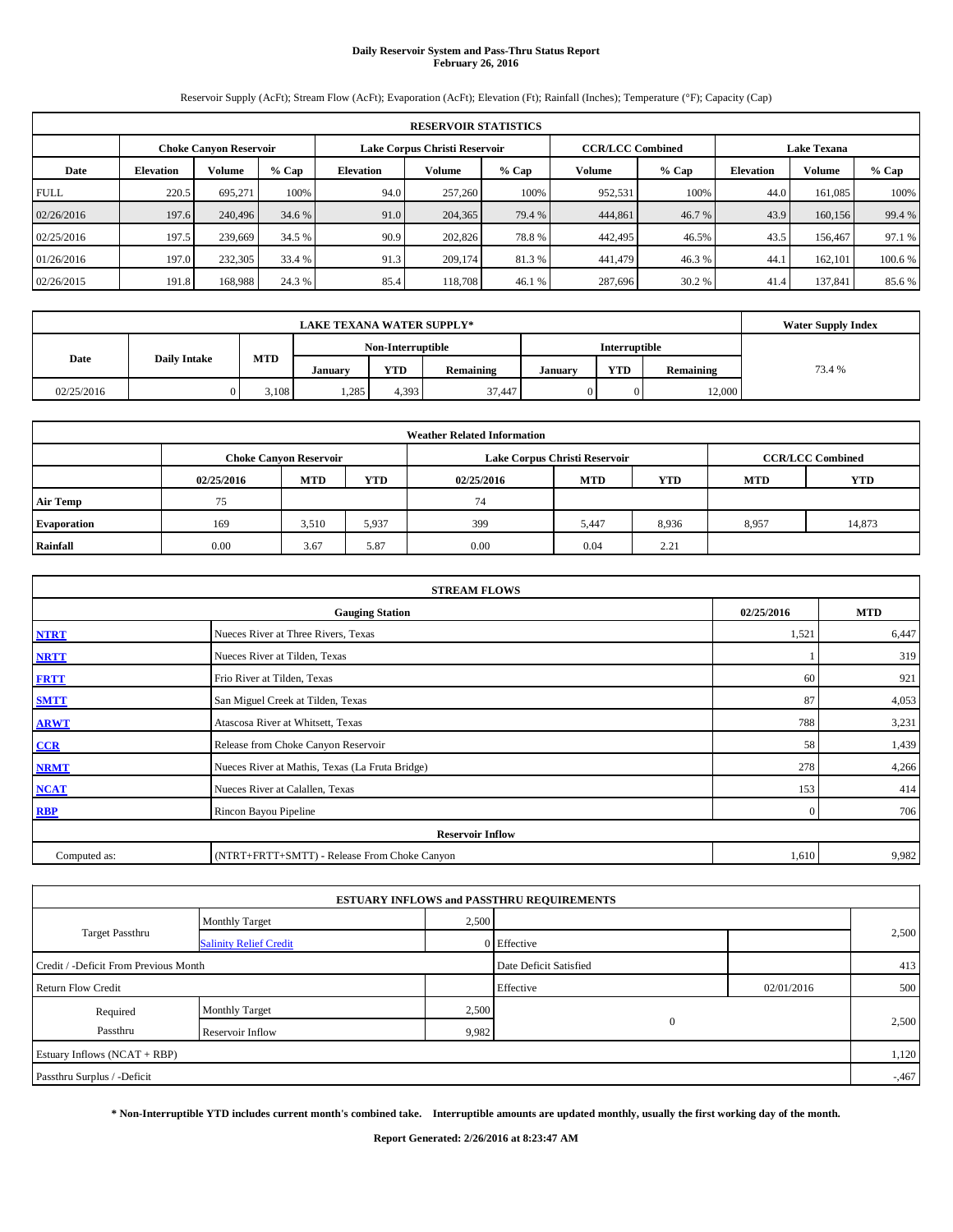# **Daily Reservoir System and Pass-Thru Status Report February 27, 2016**

Reservoir Supply (AcFt); Stream Flow (AcFt); Evaporation (AcFt); Elevation (Ft); Rainfall (Inches); Temperature (°F); Capacity (Cap)

|             | <b>RESERVOIR STATISTICS</b>                                                                                     |         |         |                  |         |         |         |         |                  |         |         |  |
|-------------|-----------------------------------------------------------------------------------------------------------------|---------|---------|------------------|---------|---------|---------|---------|------------------|---------|---------|--|
|             | Lake Corpus Christi Reservoir<br><b>CCR/LCC Combined</b><br><b>Lake Texana</b><br><b>Choke Canyon Reservoir</b> |         |         |                  |         |         |         |         |                  |         |         |  |
| Date        | <b>Elevation</b>                                                                                                | Volume  | $%$ Cap | <b>Elevation</b> | Volume  | $%$ Cap | Volume  | $%$ Cap | <b>Elevation</b> | Volume  | % Cap   |  |
| <b>FULL</b> | 220.5                                                                                                           | 695.271 | 100%    | 94.0             | 257,260 | 100%    | 952,531 | 100%    | 44.0             | 161,085 | 100%    |  |
| 02/27/2016  | 197.6                                                                                                           | 241,185 | 34.7 %  | 91.0             | 203,852 | 79.2 %  | 445,037 | 46.7 %  | 44.1             | 162,101 | 100.6 % |  |
| 02/26/2016  | 197.6                                                                                                           | 240,496 | 34.6 %  | 91.0             | 204.365 | 79.4 %  | 444,861 | 46.7%   | 43.9             | 160.156 | 99.4 %  |  |
| 01/27/2016  | 197.0                                                                                                           | 232,305 | 33.4 %  | 91.3             | 209,174 | 81.3 %  | 441,479 | 46.3%   | 44.1             | 162,101 | 100.6 % |  |
| 02/27/2015  | 191.7                                                                                                           | 167,778 | 24.1 %  | 85.4             | 118.967 | 46.2 %  | 286,745 | 30.1 %  | 41.3             | 136,986 | 85.0%   |  |

|                             | <b>LAKE TEXANA WATER SUPPLY*</b> |            |         |                   |           |         |               |           |        |  |  |
|-----------------------------|----------------------------------|------------|---------|-------------------|-----------|---------|---------------|-----------|--------|--|--|
|                             |                                  |            |         | Non-Interruptible |           |         | Interruptible |           |        |  |  |
| Date<br><b>Daily Intake</b> |                                  | <b>MTD</b> | Januarv | YTD               | Remaining | January | <b>YTD</b>    | Remaining | 73.4 % |  |  |
| 02/26/2016                  |                                  | 3,257      | 1,285   | 4.542             | 37,298    |         |               | 12,000    |        |  |  |

| <b>Weather Related Information</b> |            |                               |            |            |                               |                         |            |            |  |  |
|------------------------------------|------------|-------------------------------|------------|------------|-------------------------------|-------------------------|------------|------------|--|--|
|                                    |            | <b>Choke Canvon Reservoir</b> |            |            | Lake Corpus Christi Reservoir | <b>CCR/LCC Combined</b> |            |            |  |  |
|                                    | 02/26/2016 | <b>MTD</b>                    | <b>YTD</b> | 02/26/2016 | <b>MTD</b>                    | <b>YTD</b>              | <b>MTD</b> | <b>YTD</b> |  |  |
| <b>Air Temp</b>                    | 69         |                               |            | 68         |                               |                         |            |            |  |  |
| <b>Evaporation</b>                 | 145        | 3,655                         | 6,082      | 189        | 5,636                         | 9,125                   | 9,291      | 15,207     |  |  |
| Rainfall                           | 0.00       | 3.67                          | 5.87       | 0.00       | 0.04                          | 2.21                    |            |            |  |  |

| <b>STREAM FLOWS</b> |                                                 |          |        |  |  |  |  |  |  |  |
|---------------------|-------------------------------------------------|----------|--------|--|--|--|--|--|--|--|
|                     | <b>Gauging Station</b>                          |          |        |  |  |  |  |  |  |  |
| <b>NTRT</b>         | Nueces River at Three Rivers, Texas             | 657      | 7,104  |  |  |  |  |  |  |  |
| <b>NRTT</b>         | Nueces River at Tilden, Texas                   |          | 320    |  |  |  |  |  |  |  |
| <b>FRTT</b>         | Frio River at Tilden, Texas                     | 28       | 948    |  |  |  |  |  |  |  |
| <b>SMTT</b>         | San Miguel Creek at Tilden, Texas               | 28       | 4,081  |  |  |  |  |  |  |  |
| <b>ARWT</b>         | Atascosa River at Whitsett, Texas               | 312      | 3,542  |  |  |  |  |  |  |  |
| CCR                 | Release from Choke Canyon Reservoir             | 58       | 1,497  |  |  |  |  |  |  |  |
| <b>NRMT</b>         | Nueces River at Mathis, Texas (La Fruta Bridge) | 286      | 4,552  |  |  |  |  |  |  |  |
| <b>NCAT</b>         | Nueces River at Calallen, Texas                 | 91       | 505    |  |  |  |  |  |  |  |
| <b>RBP</b>          | Rincon Bayou Pipeline                           | $\Omega$ | 706    |  |  |  |  |  |  |  |
|                     | <b>Reservoir Inflow</b>                         |          |        |  |  |  |  |  |  |  |
| Computed as:        | (NTRT+FRTT+SMTT) - Release From Choke Canyon    | 655      | 10,637 |  |  |  |  |  |  |  |

|                                       |                               |                        | <b>ESTUARY INFLOWS and PASSTHRU REQUIREMENTS</b> |            |        |
|---------------------------------------|-------------------------------|------------------------|--------------------------------------------------|------------|--------|
|                                       | <b>Monthly Target</b>         | 2,500                  |                                                  |            |        |
| Target Passthru                       | <b>Salinity Relief Credit</b> |                        | $0$ Effective                                    |            | 2,500  |
| Credit / -Deficit From Previous Month |                               | Date Deficit Satisfied |                                                  | 413        |        |
| <b>Return Flow Credit</b>             |                               |                        | Effective                                        | 02/01/2016 | 500    |
| Required                              | Monthly Target                | 2,500                  |                                                  |            |        |
| Passthru                              | Reservoir Inflow              | 10,637                 | $\mathbf{0}$                                     |            | 2,500  |
| Estuary Inflows (NCAT + RBP)          |                               |                        |                                                  |            | 1,211  |
| Passthru Surplus / -Deficit           |                               |                        |                                                  |            | $-376$ |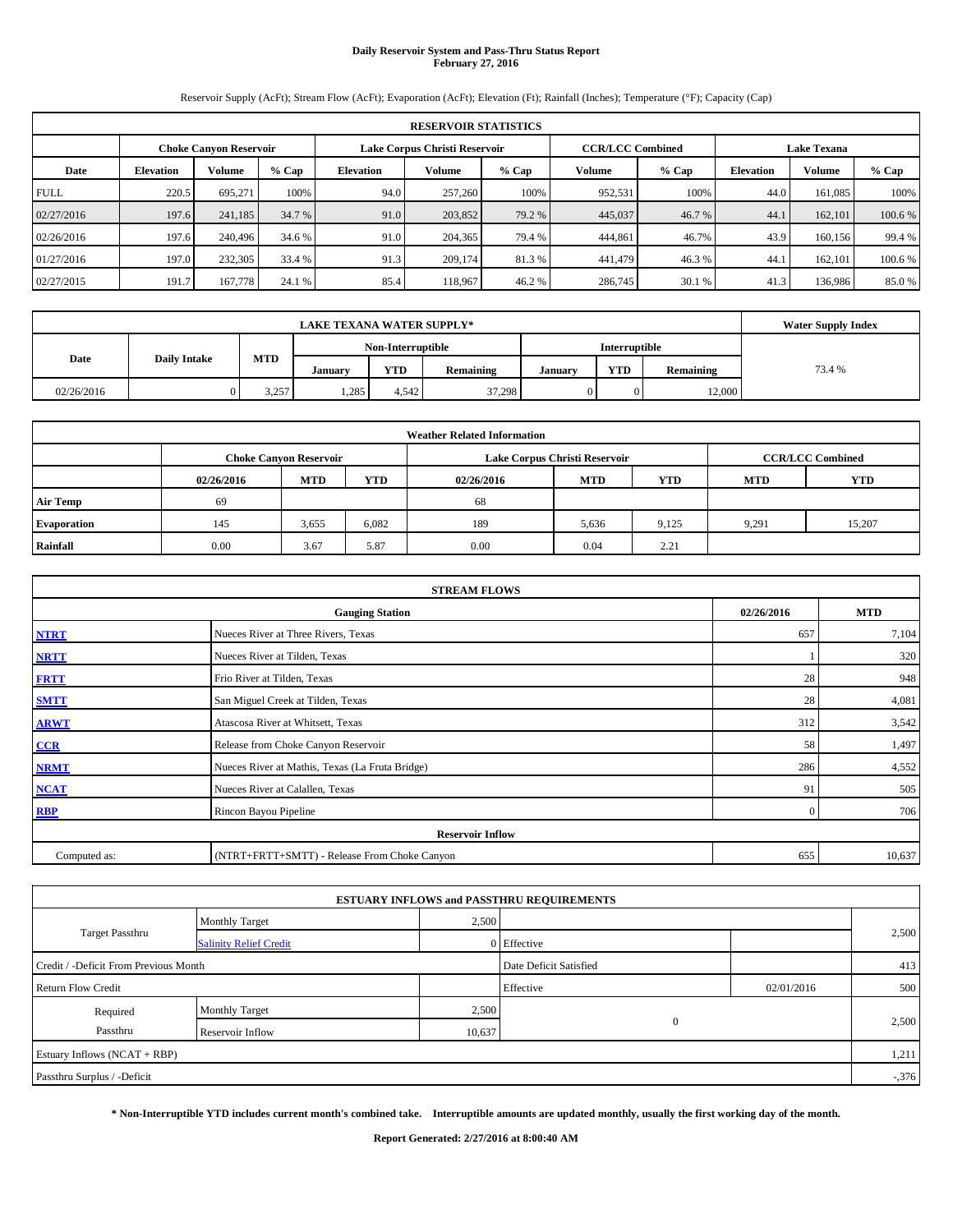# **Daily Reservoir System and Pass-Thru Status Report February 28, 2016**

Reservoir Supply (AcFt); Stream Flow (AcFt); Evaporation (AcFt); Elevation (Ft); Rainfall (Inches); Temperature (°F); Capacity (Cap)

|             | <b>RESERVOIR STATISTICS</b> |                               |         |                  |                               |         |         |                         |                    |               |         |  |
|-------------|-----------------------------|-------------------------------|---------|------------------|-------------------------------|---------|---------|-------------------------|--------------------|---------------|---------|--|
|             |                             | <b>Choke Canyon Reservoir</b> |         |                  | Lake Corpus Christi Reservoir |         |         | <b>CCR/LCC Combined</b> | <b>Lake Texana</b> |               |         |  |
| Date        | <b>Elevation</b>            | Volume                        | $%$ Cap | <b>Elevation</b> | Volume                        | $%$ Cap | Volume  | $%$ Cap                 | <b>Elevation</b>   | <b>Volume</b> | % Cap   |  |
| <b>FULL</b> | 220.5                       | 695.271                       | 100%    | 94.0             | 257,260                       | 100%    | 952,531 | 100%                    | 44.0               | 161,085       | 100%    |  |
| 02/28/2016  | 197.5                       | 239,807                       | 34.5 %  | 90.9             | 203,167                       | 79.0 %  | 442,974 | 46.5 %                  | 44.1               | 162,101       | 100.6 % |  |
| 02/27/2016  | 197.6                       | 241.185                       | 34.7 %  | 91.0             | 203.852                       | 79.2 %  | 445,037 | 46.7%                   | 44.1               | 162,101       | 100.6 % |  |
| 01/28/2016  | 197.0                       | 232,039                       | 33.4 %  | 91.2             | 207,797                       | 80.8%   | 439,836 | 46.2%                   | 44.1               | 162,101       | 100.6%  |  |
| 02/28/2015  | 191.7                       | 167.888                       | 24.1 %  | 85.4             | 118,967                       | 46.2%   | 286,855 | 30.1 %                  | 41.3               | 136,986       | 85.0 %  |  |

|            | <b>Water Supply Index</b> |            |         |                   |           |               |            |           |        |
|------------|---------------------------|------------|---------|-------------------|-----------|---------------|------------|-----------|--------|
|            |                           |            |         | Non-Interruptible |           | Interruptible |            |           |        |
| Date       | <b>Daily Intake</b>       | <b>MTD</b> | Januarv | YTD               | Remaining | Januarv       | <b>YTD</b> | Remaining | 73.1 % |
| 02/27/2016 |                           | 3,257      | 1,285   | 4.542             | 37,298    |               |            | 12,000    |        |

| <b>Weather Related Information</b> |            |                               |            |            |                               |                         |            |            |  |  |
|------------------------------------|------------|-------------------------------|------------|------------|-------------------------------|-------------------------|------------|------------|--|--|
|                                    |            | <b>Choke Canyon Reservoir</b> |            |            | Lake Corpus Christi Reservoir | <b>CCR/LCC Combined</b> |            |            |  |  |
|                                    | 02/27/2016 | <b>MTD</b>                    | <b>YTD</b> | 02/27/2016 | <b>MTD</b>                    | <b>YTD</b>              | <b>MTD</b> | <b>YTD</b> |  |  |
| <b>Air Temp</b>                    | 77         |                               |            | 77         |                               |                         |            |            |  |  |
| <b>Evaporation</b>                 | 185        | 3,840                         | 6,267      | 149        | 5,785                         | 9.274                   | 9,625      | 15,541     |  |  |
| Rainfall                           | 0.00       | 3.67                          | 5.87       | 0.00       | 0.04                          | 2.21                    |            |            |  |  |

| <b>STREAM FLOWS</b> |                                                 |                |        |  |  |  |  |  |  |
|---------------------|-------------------------------------------------|----------------|--------|--|--|--|--|--|--|
|                     | <b>Gauging Station</b>                          |                |        |  |  |  |  |  |  |
| <b>NTRT</b>         | Nueces River at Three Rivers, Texas             | 324            | 7,428  |  |  |  |  |  |  |
| <b>NRTT</b>         | Nueces River at Tilden, Texas                   |                | 321    |  |  |  |  |  |  |
| <b>FRTT</b>         | Frio River at Tilden, Texas                     | 79             | 1,028  |  |  |  |  |  |  |
| <b>SMTT</b>         | San Miguel Creek at Tilden, Texas               | 13             | 4,094  |  |  |  |  |  |  |
| <b>ARWT</b>         | Atascosa River at Whitsett, Texas               | 113            | 3,656  |  |  |  |  |  |  |
| CCR                 | Release from Choke Canyon Reservoir             | 58             | 1,554  |  |  |  |  |  |  |
| <b>NRMT</b>         | Nueces River at Mathis, Texas (La Fruta Bridge) | 331            | 4,883  |  |  |  |  |  |  |
| <b>NCAT</b>         | Nueces River at Calallen, Texas                 | 62             | 567    |  |  |  |  |  |  |
| <b>RBP</b>          | Rincon Bayou Pipeline                           | $\overline{0}$ | 706    |  |  |  |  |  |  |
|                     | <b>Reservoir Inflow</b>                         |                |        |  |  |  |  |  |  |
| Computed as:        | (NTRT+FRTT+SMTT) - Release From Choke Canyon    | 358            | 10,995 |  |  |  |  |  |  |

|                                                         |                       |        | <b>ESTUARY INFLOWS and PASSTHRU REQUIREMENTS</b> |            |        |  |
|---------------------------------------------------------|-----------------------|--------|--------------------------------------------------|------------|--------|--|
|                                                         | <b>Monthly Target</b> | 2,500  |                                                  |            |        |  |
| <b>Target Passthru</b><br><b>Salinity Relief Credit</b> |                       |        | 0 Effective                                      |            | 2,500  |  |
| Credit / -Deficit From Previous Month                   |                       |        | Date Deficit Satisfied                           |            | 413    |  |
| <b>Return Flow Credit</b>                               |                       |        | Effective                                        | 02/01/2016 | 500    |  |
| Required                                                | <b>Monthly Target</b> | 2,500  |                                                  |            |        |  |
| Passthru                                                | Reservoir Inflow      | 10,995 | $\mathbf{0}$                                     |            | 2,500  |  |
| Estuary Inflows $(NCAT + RBP)$                          |                       |        |                                                  |            | 1,273  |  |
| Passthru Surplus / -Deficit                             |                       |        |                                                  |            | $-314$ |  |